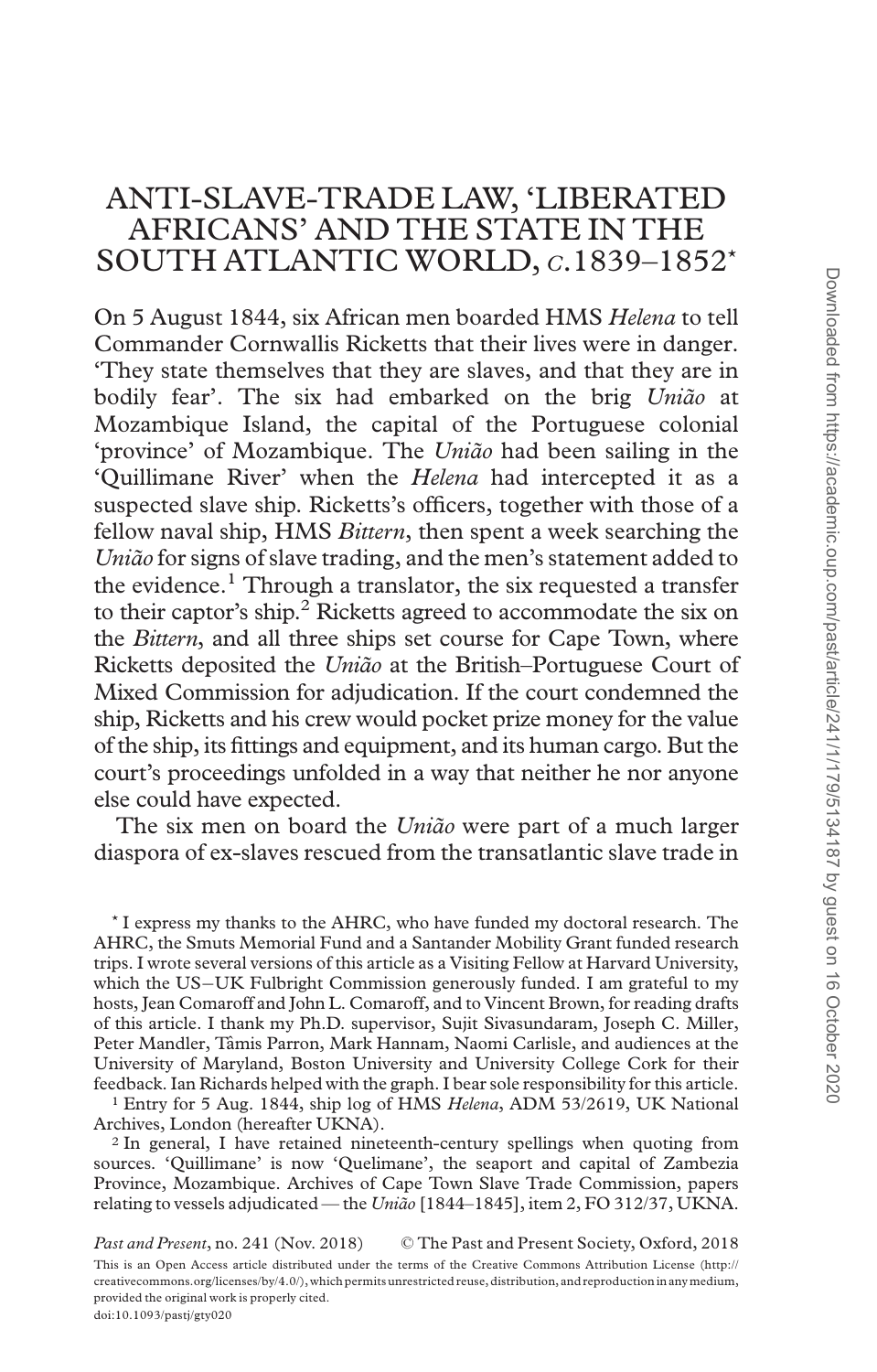the nineteenth century. Between Britain's legislative abolition of the slave trade in 1807 and the actual ending of the trade sixty years later, around 180,000 slaves were rescued, primarily when a British naval ship, such as the *Helena*, intercepted the slave ship on which they had been embarked.<sup>3</sup> Several names for these exslaves overlapped, such as 'recaptives', 'captured Negroes' and 'emancipados'. But the overarching international framework that tried to define who could be rescued — and how — named them 'liberated Africans'.<sup>4</sup>

Since slaves were a type of commodity, the rescue missions intervened in questions of ownership, and so the international framework for suppressing the slave trade defined 'liberated Africans' in terms of a change in legal possession. When a naval patrol intercepted a slave ship, the slaves became 'prize negroes': property of their captor with an exchange value.<sup>5</sup> The captor then deposited the slave ship at one of two kinds of court. A court of mixed commission adjudicated when the nationality of a slave ship corresponded to a co-signatory of a bilateral abolition treaty with Britain, whereas a British vice-admiralty court adjudicated when the nationality of a ship was indeterminate.<sup>6</sup> The court, as representative of the sovereignty of Britain or of the

<sup>3</sup> Daniel Domingues da Silva et al., 'The Diaspora of Africans Liberated from Slave Ships in the Nineteenth Century', Journal of African History, lv (2014).

4 Scholarship is divided on whether 'Liberated' or 'liberated' African is the most appropriate term. There was a Liberated African Department in Sierra Leone. But contemporary records varied regarding capitalization, and to avoid giving the impression of a reified group, I choose 'liberated African'.

5 I use the contemporary technical term 'prize negro' to refer to a captured slave who has not been processed through a court procedure to confirm her status as a 'liberated African', which I use when discussing recaptive slaves who have gone through that process. In practice (as we will see with one of the cases discussed below), the distinctions could be slight or non-existent. I use inverted commas for the first usage of these phrases alone. Prize negroes were not 'prize slaves', which strictly refers to slaves captured during wartime — see Kirsten McKenzie, citing the late Patrick Harries, in Kirsten McKenzie, Imperial Underworld: An Escaped Convict and the Transformation of the British Colonial Order (Cambridge, 2016), 105, n. 9. I use 'antislave-trade' to refer to attitudes and actions that are aimed at suppressing the slave trade; these attitudes and actions are not necessarily 'abolitionist', which additionally made some provision for what would subsequently happen to the slaves subject to the action/attitude.

6 Slaves also became liberated Africans after a shipwreck or when rescued from a slave factory (i.e. trading post) by a military operation. But naval interceptions were by far the most common form of intervention. This article does not address the question of how the 'nationality' of a ship was determined; it depended on factors such as the ship's owner, crew, flag and papers, which did not necessarily indicate the same nationality. On the courts more generally, see Leslie Bethell, 'The Mixed (cont. on p. 181)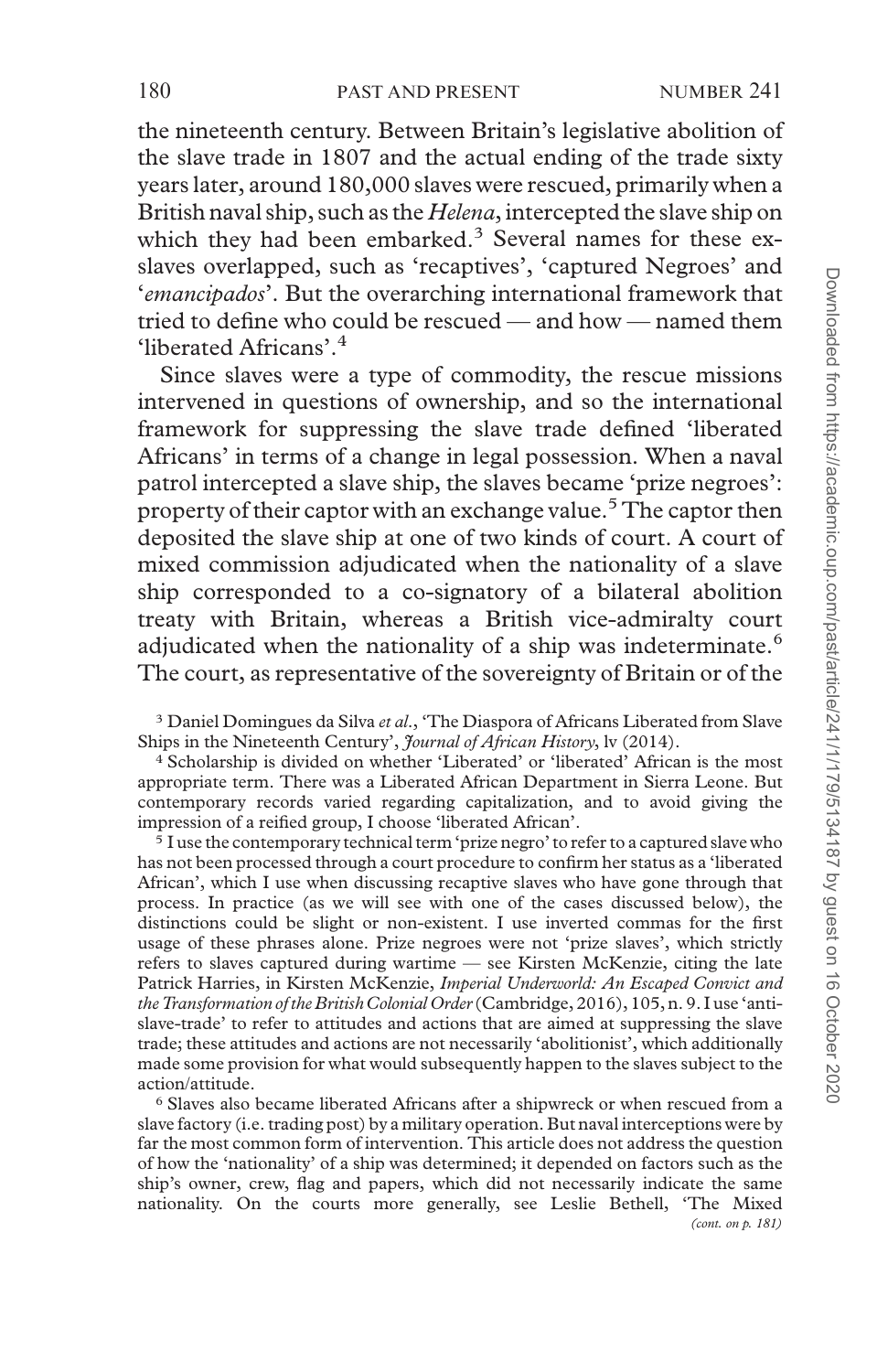treaty's signatories, would pay prize money to buy the slaves and then renounce ownership of them, thereby freeing them. The slave trader was not necessarily punished: he was handed over to his own nation's jurisdiction.<sup>7</sup> The liberated Africans became apprentices for between three and fourteen years.

Studying the archives to ask what happened, and why, as the liberated Africans negotiated their waythrough these myriad legal processes provides a new way of thinking about enslavement and abolition. Christopher Leslie Brown's study of various anti-slavetrade projects, such as the founding of colonial Sierra Leone, focused attention on how abolitionists accumulated and spent their 'moral capital'.<sup>8</sup> In turn, historians have revealed the practical workings of anti-slave-trade activity, such as the social history of the naval crews that intercepted the ships, the bureaucracy of the prize money system, and the resettlement of liberated Africans around the Atlantic world.<sup>9</sup> The last decade has also witnessed studies of how Britain's anti-slave-trade and anti-slavery agenda propelled a shift from maritime intervention to territorial colonization in Africa.<sup>10</sup> However, there has been less focus on the history of the liberated Africans themselves. Current scholarship divides between those who view the antislave-trade naval patrols, treaties and settlement schemes as ultimately attributing rights (even human rights) to these

Commissions for the Suppression of the Transatlantic Slave Trade in the Nineteenth Century', *Journal of African History*, vii (1966).

<sup>7</sup> Lauren Benton, 'Abolition and Imperial Law, 1790-1820', Journal of Imperial and Commonwealth History, xxxix (2011), 365.

8 Christopher Leslie Brown, Moral Capital: Foundations of British Abolitionism (Chapel Hill, NC, 2006).

9 Robert Burroughs, 'Eyes on the Prize: Journeys in Slave Ships Taken as Prizes by the Royal Navy', Slavery and Abolition, xxxi (2010); Padraic X. Scanlan, 'The Rewards of Their Exertions: Prize Money and British Abolitionism in Sierra Leone, 1808– 1823', Past and Present, no. 225 (Nov. 2014); Richard Huzzey, 'The Politics of Slave-Trade Suppression', in Richard Burroughs and Richard Huzzey (eds.), The Suppression of the Atlantic Slave Trade: British Policies, Practices and Representations of Naval Coercion (Manchester, 2015); da Silva et al., 'Diaspora of Africans Liberated from Slave Ships'.

10 Robin Law, 'Abolition and Imperialism: International Law and the British Suppression of the Atlantic Slave Trade', in Derek R. Peterson (ed.), Abolitionism and Imperialism in Britain, Africa, and the Atlantic (Athens, Ohio, 2010); Derek R. Peterson, 'Introduction: Abolitionism and Political Thought in Britain and East Africa', in Peterson (ed.), Abolitionism and Imperialism in Britain, Africa, and the Atlantic; Richard Huzzey, Freedom Burning: Anti-Slavery and Empire in Victorian Britain (Ithaca, NY, 2012).

<sup>(</sup>n. 6 cont.)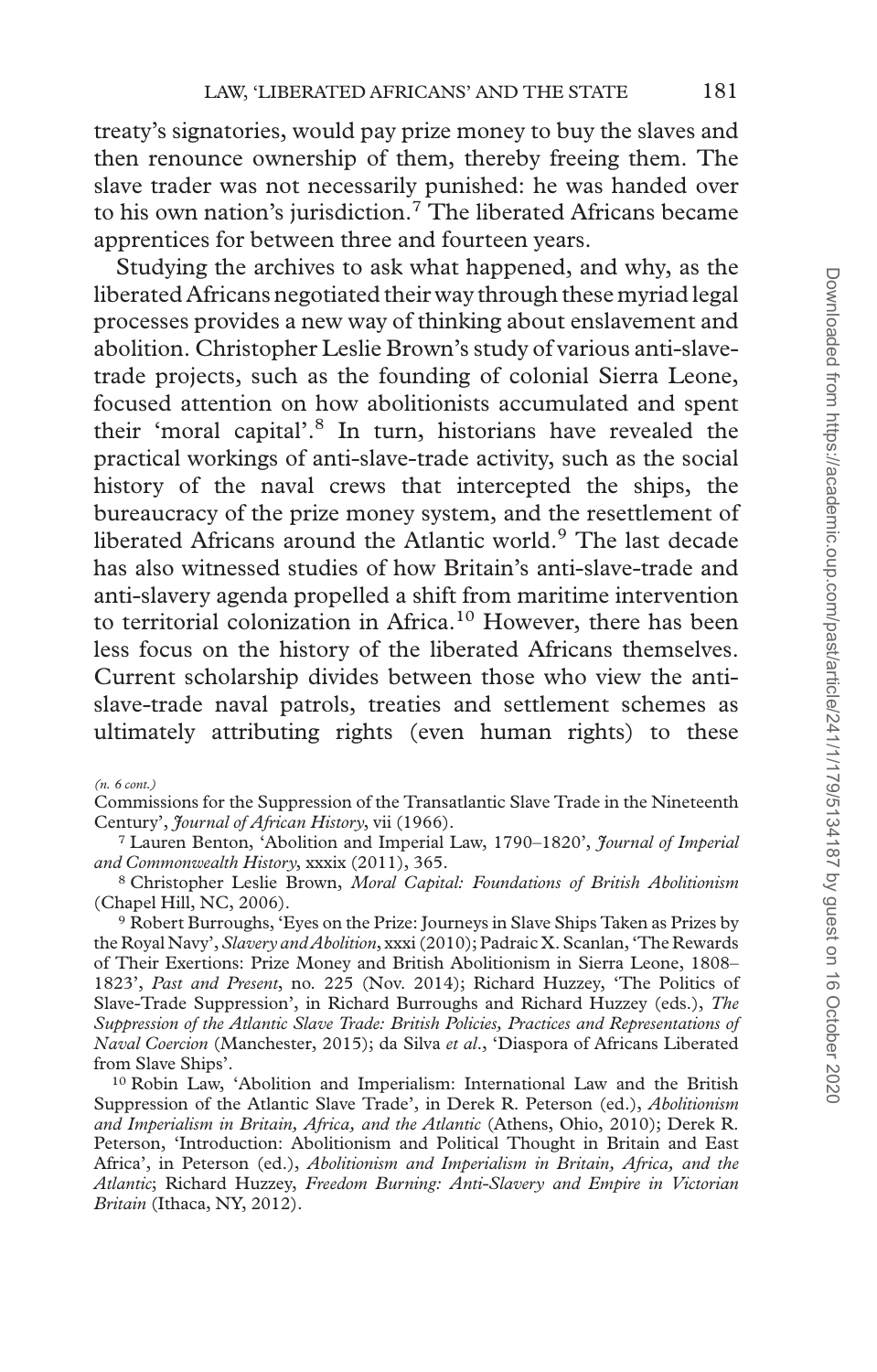recaptives, and those who focus on the ways in which the liberated Africans suffered *de facto* re-enslavement, for example through apprenticeship.<sup>11</sup>

The insight of scholars who have focused on slaves and the law offers a promising route beyond this impasse in historians' understanding of liberated Africans. Many scholars have observed that the interactions of slaves with authorities were based partly on their actual or aspirational legal status.<sup>12</sup> The outcome of the bilateral treaties was the possibility of making claims based on the new legal status of being or becoming a 'liberated African'. The treaties constructed this status through comparisons to manumitted slaves or waged apprentices, but nonetheless kept it legally distinct regarding processes of identification, adjudication and assignment to apprenticeship.

Original archival research in Britain, South Africa and Brazil reveals the fundamental ambiguity of the legal status of 'liberated Africans'. This ambiguity affected issues such as how British imperial authorities expected its colonial governments and other states' governments to uphold 'liberated African' status, to whom these governments were accountable, and the processes by which the liberated Africans could fulfil their actual or aspirational status. By seeing how anti-slave-trade law came alive through the actions and interpretations of state officials, this article argues that the ambiguous legal status gave states and hirers the opportunity to exploit liberated

<sup>12</sup> Useful examples include Alejandro de la Fuente, 'Slave Law and Claims-Making in Cuba: The Tannenbaum Debate Revisited', Law and History Review, xxii (2004); Rebecca J. Scott, Degrees of Freedom: Louisiana and Cuba after Slavery (Cambridge, Mass., 2005); Natalie Zemon Davis, 'Judges, Masters, Diviners: Slaves' Experience of Criminal Justice in Colonial Suriname', Law and History Review, xxix (2011); Camillia Cowling, Conceiving Freedom: Women of Color, Gender, and the Abolition of Slavery in Havana and Rio de Janeiro (Chapel Hill, NC, 2013); Michelle A. McKinley, Fractional Freedoms: Slavery, Intimacy, and Legal Mobilization in Colonial Lima, 1600–1700 (New York, 2016).

<sup>11</sup> On human rights, see Jenny S. Martinez, 'Antislavery Courts and the Dawn of International Human Rights Law', Yale Law Journal, cxvii (2008); Jenny S. Martinez, The Slave Trade and the Origins of International Human Rights Law(Oxford, 2012); for a critique, see Samuel Moyn, The Last Utopia: Human Rights in History (Cambridge, Mass., 2010), ch. 1 and p. 247, n. 46. Robert Conrad's pioneering article on liberated Africans in Brazil emphasized both de facto enslavement and a 'legal purgatory between slavery and freedom': Robert Conrad, 'Neither Slave nor Free: The Emancipados of Brazil, 1818–1868', The Hispanic American Historical Review, liii (1973), 51, 69; see also Luis Carlos Soares, 'Urban Slavery in Nineteenth Century Rio de Janeiro' (Univ. of London Ph.D. thesis, 1988), 427, for the view that liberated Africans lived in 'total slavery'.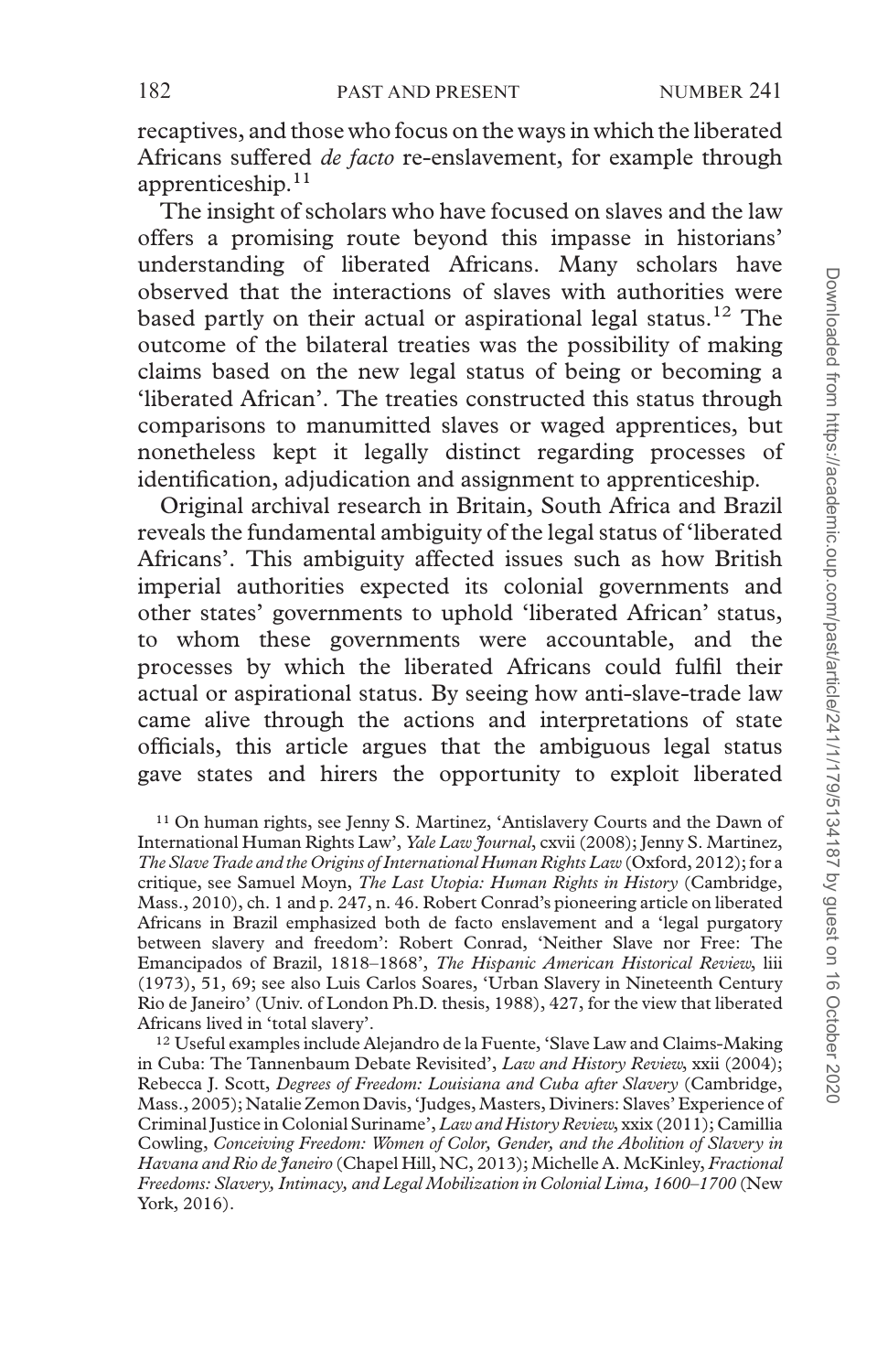Africans, but also gave liberated Africans the chance to reshape the law to suit the particular claims they wished to make. Instead of a position on a spectrum between enslavement and the 'full freedom' associated with rights, 'liberated African' legal status was characterized by what I call *unguaranteed entitlements*. Liberated Africans could plausibly claim certain kinds of treatment, wages and status, as prescribed by anti-slave-trade treaties, but they possessed no right to those goods. Liberated Africans could claim something from the state, but the state was only ever obligated to honour that claim as part of adhering to abolitionism as a projected moral universal, rather than in terms of respecting rights or for fear of any formal international, superstate legal sanction.

I

In Lauren Benton's influential analysis, the polities on the shores of the early modern Atlantic resembled a series of 'jurisdictional polygons' mapped onto land. Instead of seeing empires as projecting spheres of influence or meeting at borderlands, Benton describes states as trying to fill up spaces with sovereignty. Sovereignty may be strong or weak at specific points at the edges of these spaces.<sup>13</sup> A state tried to exploit its rivals' weaknesses, leading to areas such as enclaves or riverine regions, which competing states struggled to occupy and manage completely. No single state could possess the sea, so individual ships travelled across the Atlantic as sovereign 'corridors', bearing the sovereignty of the state under whose flag the ship sailed.

Benton's model helps to visualize how Britain intended the suppression of the slave trade to work. Britain tried to reshape the polygons, points and corridors of sovereignty in the Atlantic world from 1807 onwards. Until the end of the Napoleonic Wars in 1815, Britain's metropolitan government authorized the Royal Navy to intercept suspected slave ships as wartime enemies, and intercepted ships became the prizes of the naval captors.<sup>14</sup> Suppression was essentially a question of British naval corridors

<sup>&</sup>lt;sup>13</sup> Lauren Benton, A Search for Sovereignty: Law and Geography in European Empires, 1400–1900 (New York, 2010).

<sup>14</sup> Bethell, 'Mixed Commissions for the Suppression of the Transatlantic Slave Trade', 81; Benton, 'Abolition and Imperial Law'; Scanlan, 'Rewards of Their Exertions', 138–9.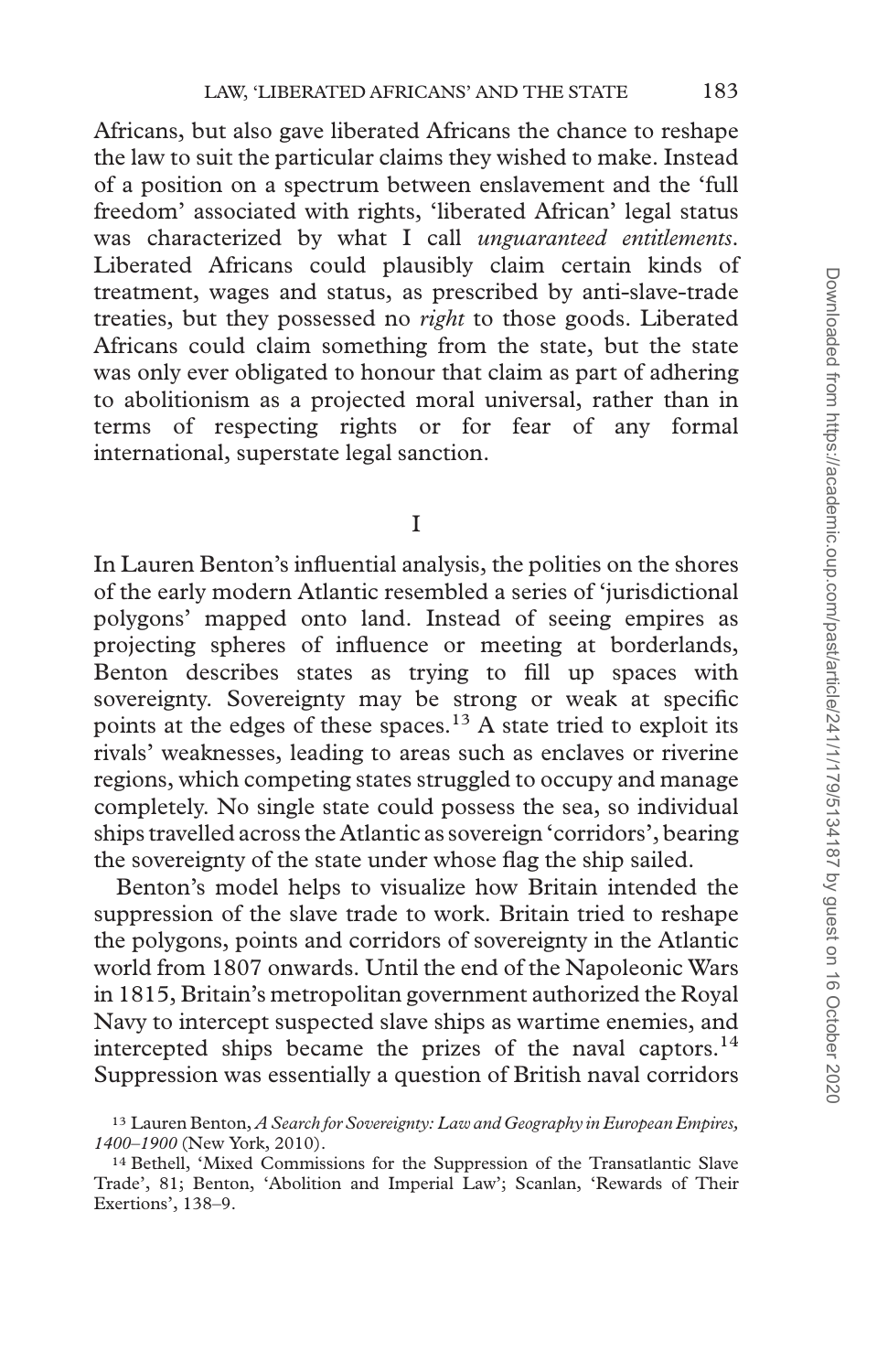attacking enemy naval corridors. But from 1815 onwards, Britain's former allies and enemies demanded that the antislave-trade patrols and courts operate according to a set of internationally-agreed principles, and so Britain signed a series of bilateral treaties with Portugal, Spain and the Netherlands. The treaties incrementally generalized the category of 'liberated African' until it covered most slave-trading routes — for example, the treaty with Brazil, signed after independence, was almost a copy of the one with Portugal. These bilateral treaties established a new set of jurisdictional points at port cities around the Atlantic, which hosted the mixed-commission and vice-admiralty courts, and which thereby became the key sites for the adjudication of slave ships and the conversion of slaves into liberated Africans. From a war between corridors, abolition in its second phase became a question of how effective a set of international jurisdictional points would be at processing slave ships.

The treaties did not cover all slave-trading routes. France and the United States resisted signing treaties — France insisted that its national courts have jurisdiction over its intercepted slave ships, and the United States did not agree to a mutual right of search of its ships with Britain until the Civil War. But the most serious problem was the Brazilian slave trade. The initial treaty with Portugal only targeted the slave trade north of the equator, but just three ports (Luanda, Cabinda and Benguela) accounted for the majorityof the Lusophone slave trade in the early nineteenth century, and all of them were south of the equator.<sup>15</sup> Ironically, the slave trade to Brazil expanded after abolition. Of the entire transatlantic slave trade, the destination with the single largest number of embarked slaves was Brazil in the decade 1821–30, with around 553,000 embarkations. Brazil's imperial government was reluctant to suppress the slave trade, even mocking the Feijo´ Law that declared it illegal in 1831 as 'para ingles ver' ('[merely] for the English to see').<sup>16</sup> By sheer volume of slaves and by intransigence to diplomatic pressure, the South Atlantic trade

<sup>&</sup>lt;sup>15</sup> See, for instance, the ports of embarkation between 1800 and the declaration of Brazilian independence in 1822: Estimates Database (2016), Voyages: The Trans-Atlantic Slave Trade Database (hereafter TSTD), at <http://slavevoyages.org/voyages/ F1L0U1VU> (accessed 9 Dec. 2017).

<sup>16</sup> Courtney J. Campbell, 'Making Abolition Brazilian: British Law and Brazilian Abolitionists in Nineteenth-Century Minas Gerais and Pernambuco', Slavery and Abolition, xxxvi (2015), 522, 523.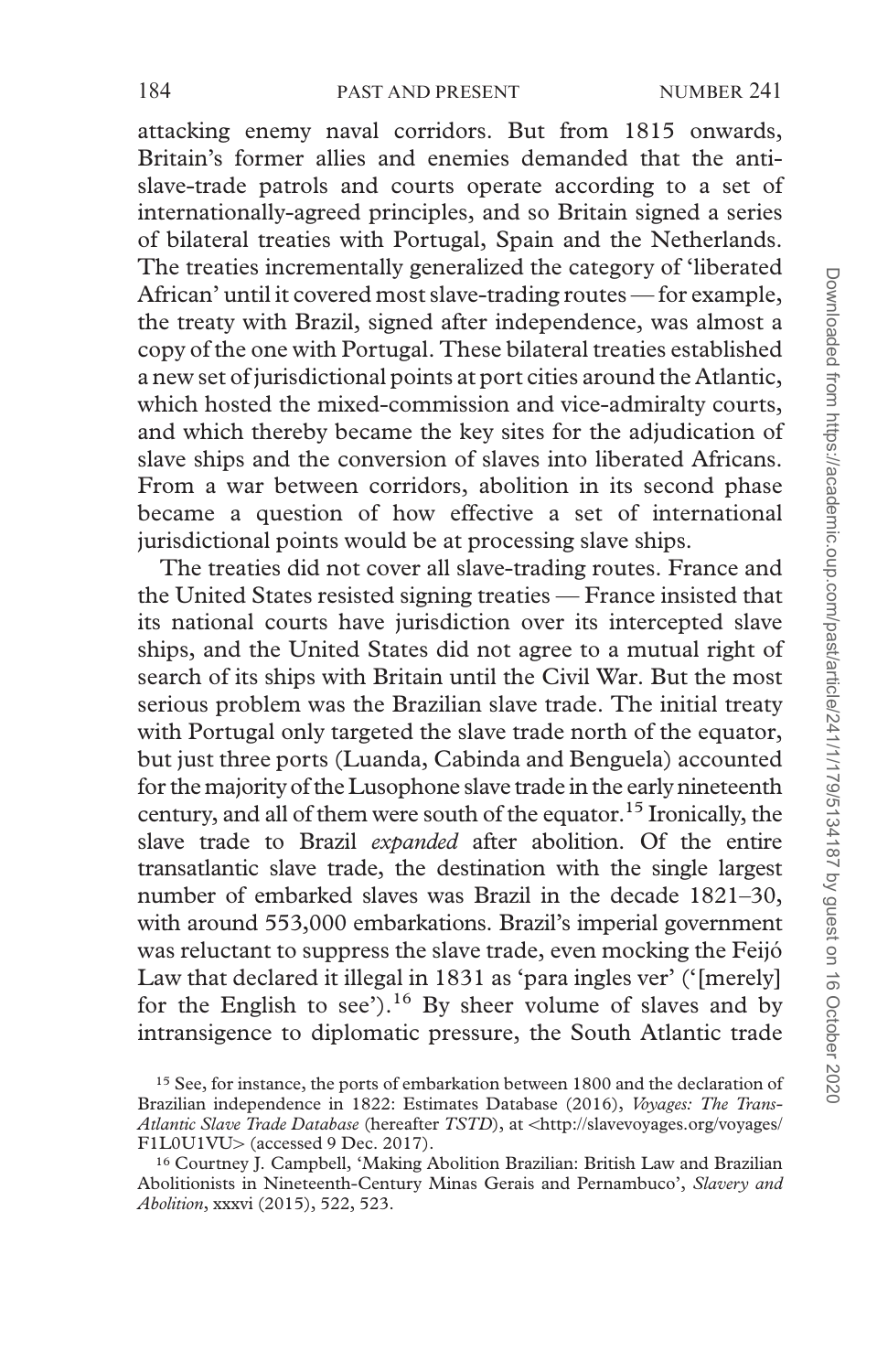to Brazil occupied top place in Britain's anti-slave-trade agendum from 1826 until the closing of the trade in 1851.

After another decade of heavy slave trading, and with diplomatic murmurings that Portugal and Brazil were having second thoughts about renewing the anti-slave-trade treaties, the British government decided that unilateral action would fill the legal gaps in the international regime. The Palmerston Act 1839 (2 & 3 Vict., c. 73) and Aberdeen Act 1845 (8 & 9 Vict., c. 122) authorized the Navy to intercept any suspected slaver bound for Portugal and Brazil whether it was carrying slaves or merely fitted out for the trade, and whether it displayed a clear nationality or not.<sup>17</sup> British squadrons could now reach beyond the treaties, which had limited interceptions to ships whose flags corresponded to the treaties' signatories, to consider any potential slave vessel. Slavers without a clear nationality fell under the jurisdiction of vice-admiralty courts, and so port cities began to witness an increase in the number of vice-admiralty cases alongside mixed-commission ones.

The period 1839–52 was therefore a period of rapid expansion of British domination in and around the Atlantic to suppress the slave trade, and the primary target of that expansion was Brazil. At the same time, the period represented a pivot within the British imperial imagination regarding liberated Africans for two reasons. First, the Palmerston Act crushed the slave trade from south-east Africa to the Atlantic, and the Cape Town courts adjudicated most of the intercepted slave ships. In 1842, Portugal agreed a new anti-slave-trade treaty with Britain and, over the next two years, naval squadrons effectively eliminated the trade. Second, from 1839, colonial governors at Sierra Leone implemented a policy of retrenchment. To cut the administrative costs of settling newly-arrived liberated Africans, the colony periodically exported thousands of them to the Caribbean.18 Although the Cape sits geographically and conceptually in the histories of both the Atlantic and Indian

<sup>&</sup>lt;sup>17</sup> The Palmerston Act initially authorized only the capture of Portuguese south of the equator and fitted-out slave ships, but three weeks after its passage, naval officers were instructed to intercept indeterminate ships too. Leslie Bethell, Abolition of the Brazilian Slave Trade: Britain, Brazil and the Slave Trade Question, 1807–1869 (Cambridge, 1970), 161–4; Huzzey, 'Politics of Slave-Trade Suppression'.

<sup>&</sup>lt;sup>18</sup> Christopher Fyfe, A History of Sierra Leone (London, 1962), 219; Rosanne Marion Adderley, ''New Negroes from Africa'': Slave Trade Abolition and Free African Settlement in the Nineteenth-Century Caribbean (Bloomington, 2006).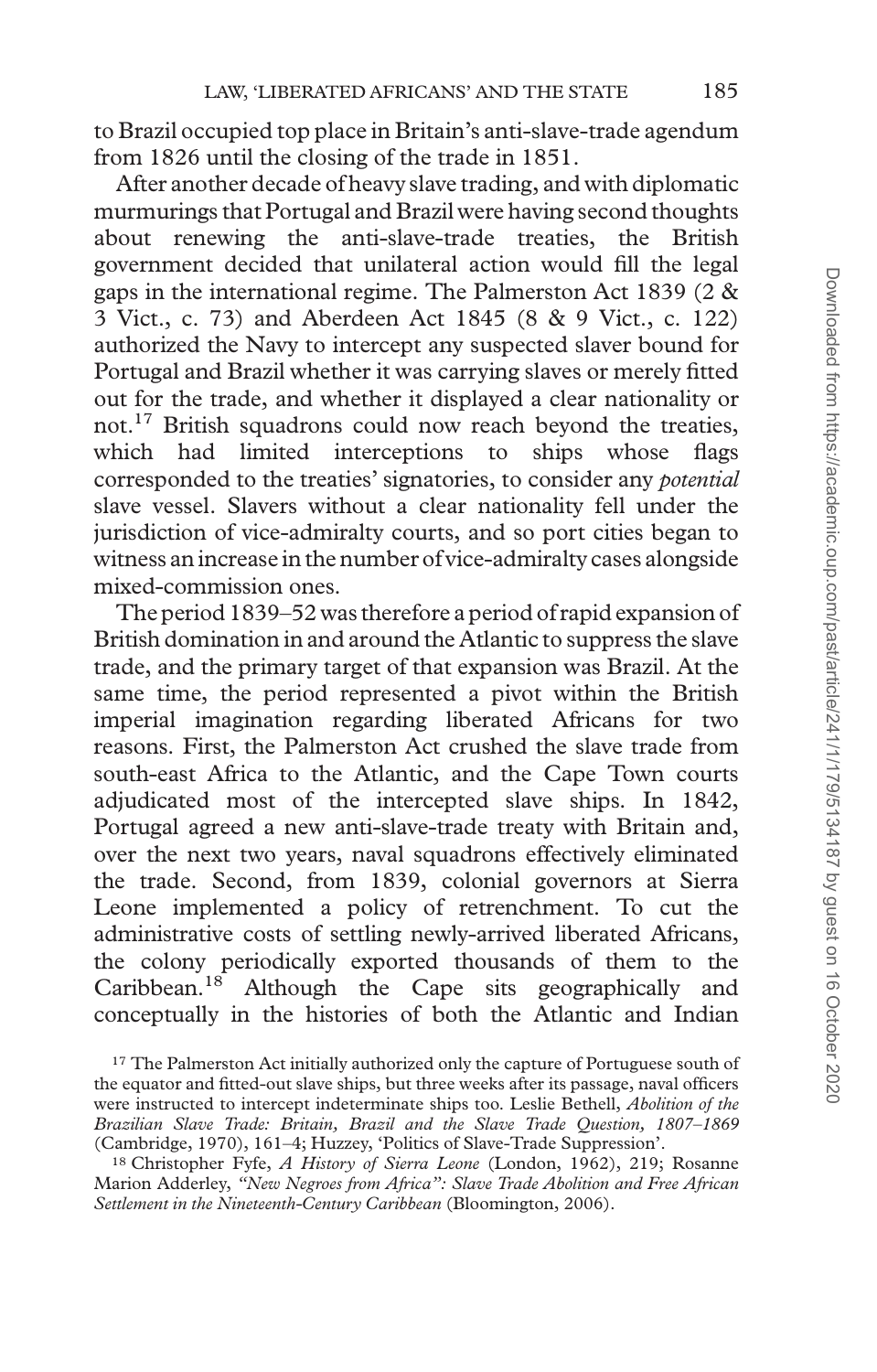Oceans, the anti-slave-trade activity that ultimately closed the major routes in the South Atlantic made the Cape more part of the Atlantic in the years 1839–52.19 Within a legal category that stretched over the entire Atlantic, these years represented a period when the questions of liberated Africans' arrival, settlement and legal status impinged most on Brazil and the Cape. Port cities were points at the edge of jurisdictional polygons, and from 1839 Cape Town was a particularly important point for the management of incoming liberated Africans.

The port cities of Salvador da Bahia and Cape Town offer a fruitful comparison of the effects of anti-slave-trade law in the years following the Palmerston Act, as state officials and liberated Africans attempted to make sense of how to interpret the many laws and processes that defined the legal status of liberated Africans. Both port cities were volatile prior to 1839 and fundamentally unprepared for the influx of liberated Africans that the state authorities would be required to manage. Subaltern groups, such as mobile labouring bands of ex-slaves, presented urgent problems to political authority.

In 1839, the Cape had been a British colony for only thirtythree years (excluding the brief British occupation in the period 1795–1803), and its continued colonial rule was by no means certain. There were six frontier wars between the British and the Xhosa, or another polity, between 1799 and 1852. The Boers had headed north in the 'Great Trek' in 1834 partly to escape British colonial jurisdiction that had recognized the emancipation and landowning rights of Khoikhoi and 'coloured' populations under Ordinance 50  $(1828).^{20}$  Within the Western Cape, the press tried to preserve a self-image of stability and respectability.<sup>21</sup> But the region was still vulnerable to the same pressures of slave resistance that troubled many

19 On Cape Town's history, see Nigel Worden (ed.), Cape Town between East and West: Social Identities in a Dutch Colonial Town (Auckland Park, South Africa, 2012).

20 Susan Newton-King, 'The Labour Market of the Cape Colony, 1807–28', in Shula Marks and Anthony Atmore (eds.), Economy and Society in Pre-Industrial South Africa (London and New York, 1980); Stanley Trapido, "The Friends of the Natives'': Merchants, Peasants and the Political and Ideological Structure of Liberalism in the Cape, 1854-1910', in Marks and Atmore (eds.), Economy and Society in Pre-Industrial South Africa; Lauren Benton, Law and Colonial Cultures: Legal Regimes in World History, 1400–1900 (Cambridge, 2002).

21 Kirsten McKenzie, Scandal in the Colonies: Sydney and Cape Town, 1820–1850 (Carlton, 2004).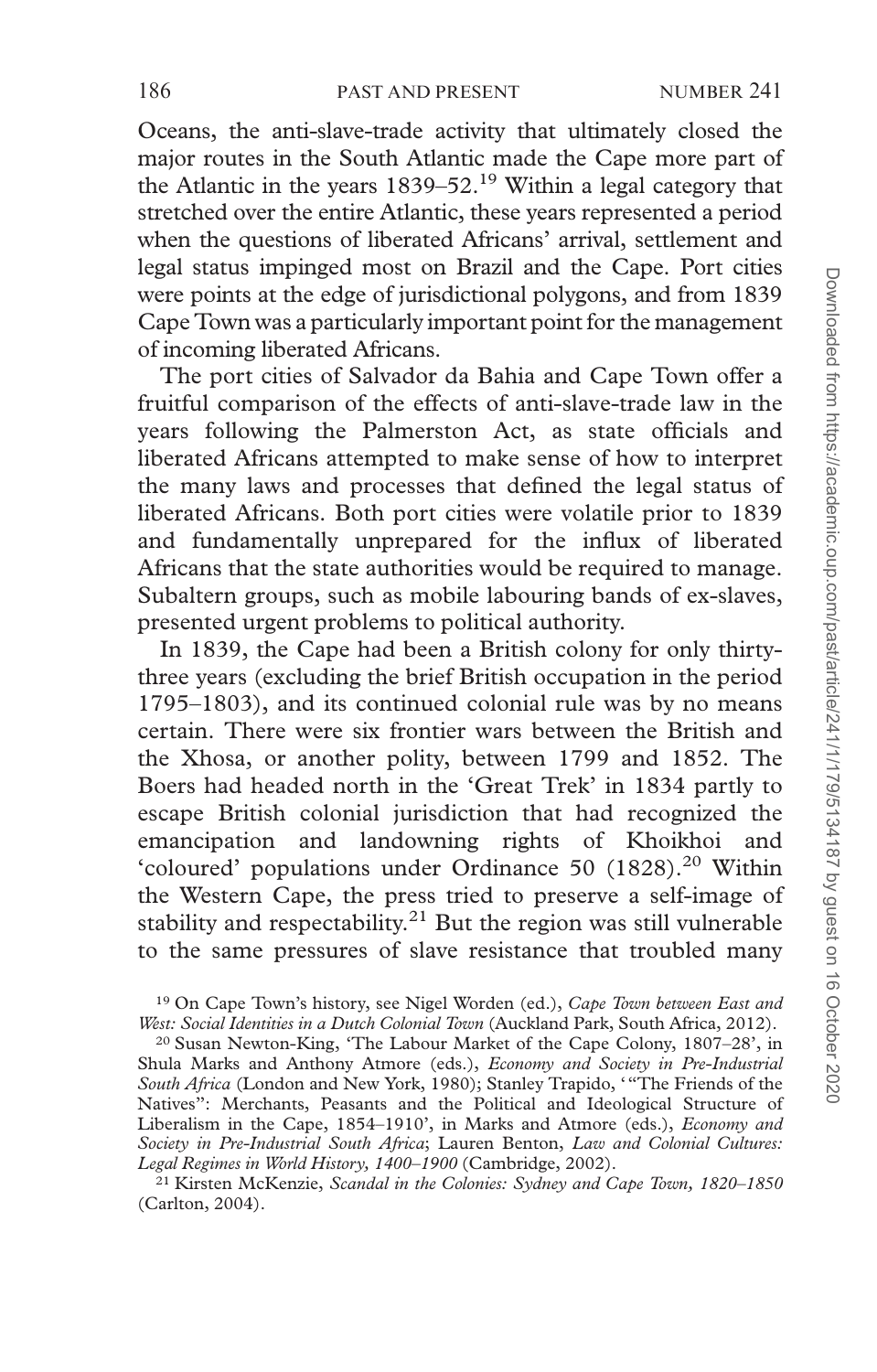

THE SUPPRESSION OF THE SLAVE TRADE FROM SOUTH EAST AFRICA\*

\* Source: Slave trade from figures from Estimates Database (2016),  $TSTD$ , at <http:// slavevoyages.org/voyages/v9tMFb7C> (accessed 9 Dec. 2017). Court captures derived from adding data from CCT 382, Collector of Customs Registration Book, 'Negroes 24 Oct '43 to 23 May '51', Western Cape Archives, Cape Town, South Africa (hereafter WCA), and Mixed Commission Minutes of Proceedings 1843–1859, FO 312/24, UKNA. Note that CCT 382 is the only extant register of perhaps three in total, and the data from at least seventeen ships is missing. Correspondence with British Coms. at Sierra Leone, Havana, Cape of Good Hope, Jamaica, Loanda, and Cape Verd Islands; Reports from British Vice-Admiralty Courts and Naval Officers on Slave Trade, 1849–50 (Class A), Parliamentary Papers, 1850, ly, paper 1290.

places around the Atlantic. In 1825, Galant, a slave in Bokkeveld (around 100 miles north of Cape Town), led a rebellion, killing his owner and two others.<sup>22</sup> A slave maroon community existed on the outskirts of Cape Town in the eighteenth century.<sup>23</sup> The Protector of Slaves, established in 1826 to help improve slaves' living and working conditions, allowed slaves to submit complaints against masters in cases of corporal punishment, constraints on behaviour (such as refusals to allow slaves to marry) and denials of manumission.<sup>24</sup>

 $22$  G. M. Theal (ed.), *Records of the Cape Colony* (London, 1904), vol. xx, 188–341.

<sup>23</sup> R. L. Watson, The Slave Question: Liberty and Property in South Africa (Middletown, Conn., 1990), 50–1.

<sup>&</sup>lt;sup>24</sup> McKenzie, *Scandal in the Colonies*, ch. 5; Fiona Vernal, "No Such Thing as a Mulatto Slave'': Legal Pluralism, Racial Descent and the Nuances of Slave Women's (cont. on p. 188)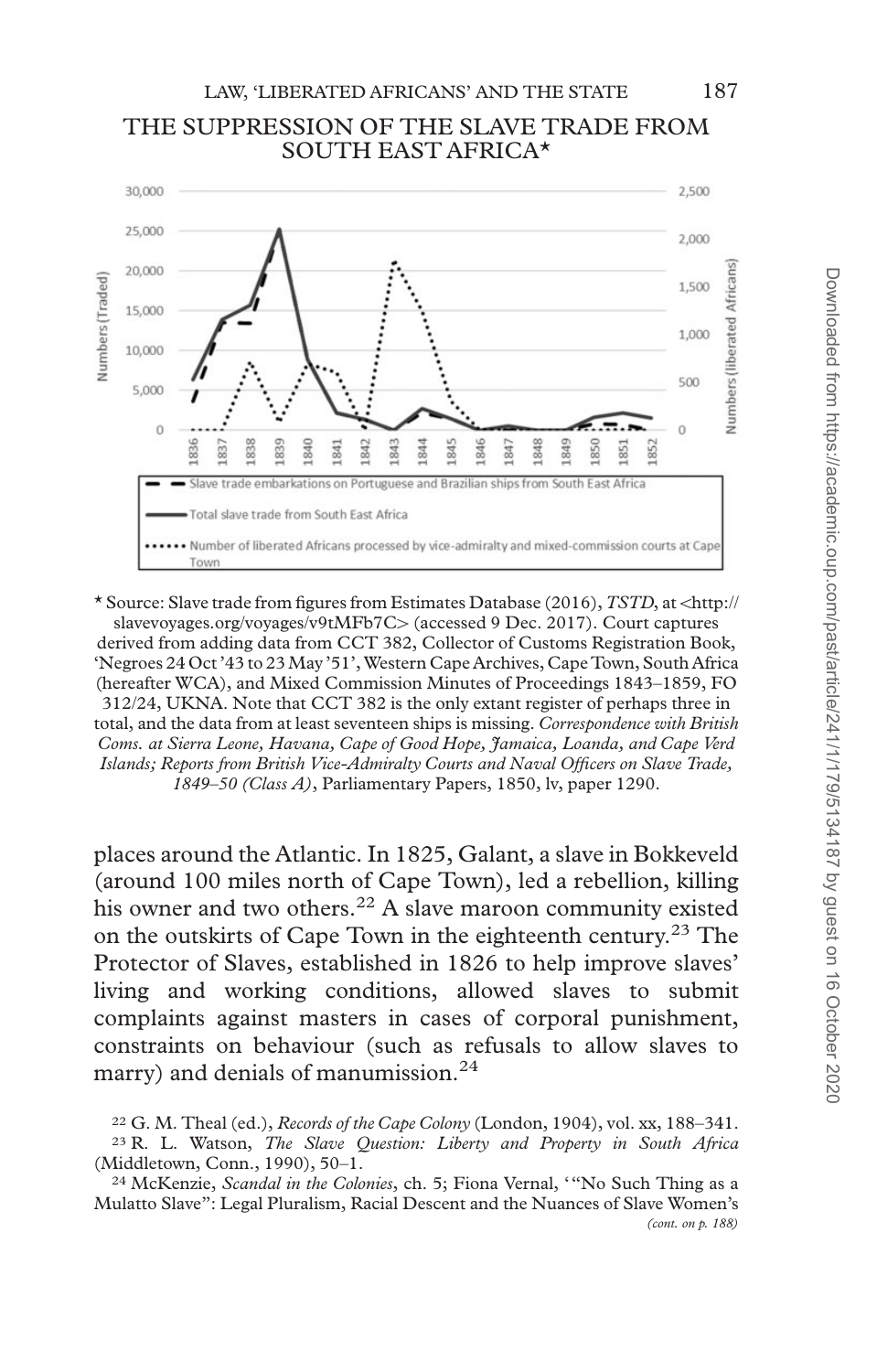Capetonian political authorities developed similar institutions to manage liberated Africans, mainly in response to metropolitan pressure and Africans' complaints. In 1828, the Bigge-Colebrooke Commission of Inquiry uncovered widespread corruption regarding the allocation of liberated Africans to private hirers and how they were treated during apprenticeship.<sup>25</sup> Charles Blair and the wonderfully named William Wilberforce Bird had conspired to use their Treasury positions to assign liberated African apprentices to preferred clients as part of business deals.26 During this process, the liberated African cook Jean Ellé suffered de facto re-enslavement when Blair transferred him from a benevolent hirer to an unpleasant one.<sup>27</sup> Ellé's testimony to the Commission was crucial in prompting the Inquiry to criticize Blair and Bird. The Commissioners' proposed remedy was the introduction of a tenshilling servant tax to protect the interests of apprentices against exploitative masters.28

Like Cape Town, Salvador had periodically faced slave resistance in the early nineteenth century, such as the tailor revolt in 1798, the fishermen revolt of 1814, and fears that Candomblé practices inside 'African tenements' in the city

25 Christopher Saunders, '''Free, yet Slaves'': Prize Negroes at the Cape Revisited', in Nigel Worden and Clifton Crais (eds.), Breaking the Chains: Slavery and Its Legacy in the Nineteenth-Century Cape Colony (Johannesburg, 1994); McKenzie, Imperial Underworld, ch. 4. On the Commission of Inquiry, which investigated colonial governance in the Cape, Mauritius and Ceylon (Sri Lanka), see Zoe¨ Laidlaw, 'Investigating Empire: Humanitarians, Reform and the Commission of Eastern Inquiry', Journal of Imperial and Commonwealth History, xl (2012).

26 John Philip, Researches in South Africa Illustrating the Civil, Moral, and Religious Condition of the Native Tribes: Including Journals of the Author's Travels in the Interior, Together with Detailed Accounts of the Progress of the Christian Missions, Exhibiting the Influence of Christianity in Promoting Civilization (London, 1828), vol. i, 388–91.

27 Saunders, '''Free, yet Slaves'''; Patrick Harries, '''Ideas of Liberty and Freedom'': Servile Labour at the Cape Colony Before and After Emancipation', in Babacar Fall, Ineke Phaf and Andreas Eckert (eds.), Travail et culture dans un monde globalisé: de l'Afrique à l'Amérique Latine (Paris, 2015), 181; McKenzie, Imperial Underworld, ch. 4.

28 There was no punishment for Blair and Bird, however, because the Commission had powers to investigate but not to punish, and Blair and Bird had also kept their arrangements informal to reduce the chance of finding legal proof of corruption. See McKenzie, Imperial Underworld, 128.

<sup>(</sup>n. 24 cont.)

Sexual Vulnerability in the Legal Odyssey of Steyntje van de Kaap, c.1815–1822', Slavery and Abolition, xxix (2008), 41.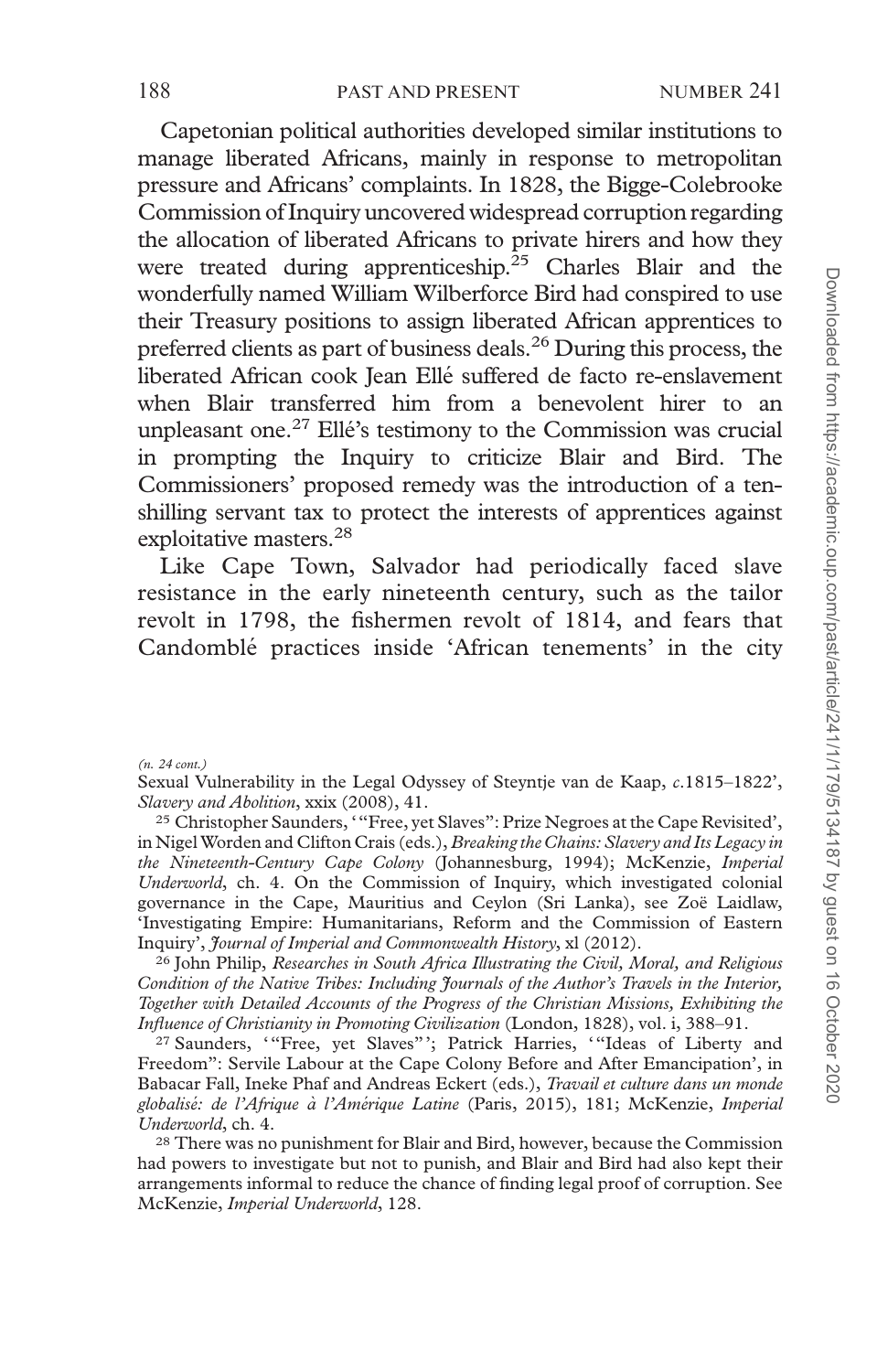could form an urban maroon community.<sup>29</sup> The most severe revolt was the Malê rebellion in January 1835, when hundreds of slaves, led by African-born Muslims, had marched through the streets. In response, the chief of police suggested two new ways of dealing with freed slaves (libertos), particularly those born in Africa and who had gained manumission in Brazil. In a letter to the Ministry of Justice in Rio de Janeiro, he argued that Africanborn *libertos* were a threat to 'our political existence' and that the Ministry should therefore authorize either mass deportations or compulsory labour on plantations, rather than allowing the *libertos* to roam Salvador where it was difficult to track them.<sup>30</sup>

The provincial assembly of Bahia added three more policies in a proposal to the General Legislative Assembly. First, the assembly wished to strike an agreement with the Republic of Uruguay and the Provinces of Rio da Prata to prevent the continuation of the illegal slave trade 'of millions of barbarians, which, with the most shameful scandal, still occurs in our ports', and which was even more threatening to Bahia's security and prosperity than 'the spirit of insurrection and rebellion' that arose during the period of the legitimate slave trade. Second, 'the absolute cessation of all Commerce between our ports and those of west and east Africa, with the exception of the Cape Colony' would prevent the revival of any slave trading. Third, a Brazilian colony in Africa would offer a new home for libertos where 'the Laws of humanity, the precepts of the Christian Religion, and the principles of current civilization' would guide colonial rule.<sup>31</sup> In effect, the provincial assembly advocated the retraction of the jurisdictional corridors of goods and slaves that had paradoxically led Bahia to grow rich and become chronically unstable.

By the 1850s, the police and Ministry of Justice had begun to apply this dual approach to liberated Africans whom naval patrols

<sup>29</sup> On rebellions and conspiracies, see George Reid Andrews, Afro-Latin America, 1800–2000 (Oxford, 2004), 75; Greg L. Childs, 'Secret and Spectral: Torture and Secrecy in the Archives of Slave Conspiracies', Social Text, xxxiii (2015). On urban 'quilombos' (maroon groups) in tenement housing, see João José Reis, *Divining* Slavery and Freedom: The Story of Domingos Sodré, an African Priest in Nineteenth-Century Brazil, trans. H. Sabrina Gledhill (New York, 2015), 166.

<sup>&</sup>lt;sup>30</sup> Manuela Carneiro da Cunha, Negros, estrangeiros: os escravos libertos e sua volta à Africa (São Paulo, 1985), 75.

 $31$  'Representação da Assembléa [sic] Provincial da Bahia à Assembléa [sic] Geral Legislativa', 11 May 1835, enclosed in George Jackson to Palmerston, despatch 33, FO 84/175, UKNA.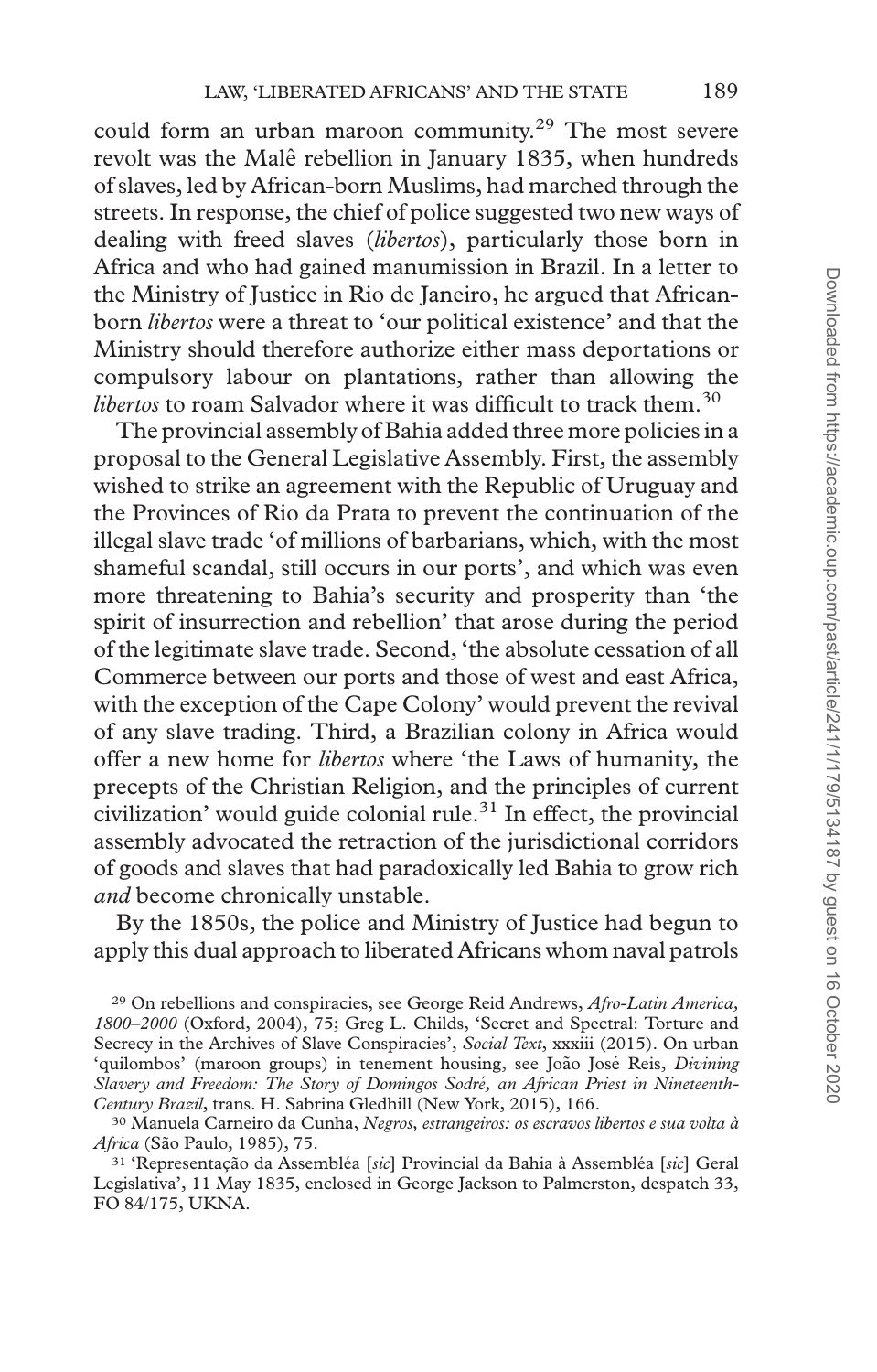had rescued from slave ships *(africanos livres)*. In annual reports, the Ministry periodically announced its intentions to deport liberated Africans.<sup>32</sup> Cape Town and Salvador were port cities that had chronic problems with the breakdown of legal order related to former slaves. For anti-slave-trade policies to be effective, Foreign and Colonial Office personnel in London had assumed that the jurisdictional points would be the strongest parts of the system, with courts and accountable officials for managing liberated Africans. But the points were arguably the weakest places because it was so hard to keep track of mobile labouring populations, unlike on plantations.

Cape Town was one of the largest sites of settlement in the years 1839–52, with at least 3,505 liberated Africans rescued through the vice-admiralty court and an uncertain number transferred from St Helena to work in domestic service.<sup>33</sup> Salvador, by contrast, accommodated only a few hundred liberated Africans during the nineteenth century.<sup>34</sup> The demographics of arrival were similar in both places: mortality between embarkation on a slave ship and the end of quarantine for slaves arriving at Bahia and liberated Africans arriving at Cape Town were respectively 15.6 per cent and 16.8 per cent.<sup>35</sup> While Cape Town had vice-

32 Conrad, 'Neither Slave nor Free'.

33 An exact figure is hard to calculate. 3,505 is a lower threshold, derived from Correspondence with British Coms. at Sierra Leone, Havana, Cape of Good Hope, Jamaica, Loanda, and Cape Verd Islands, 221–5; Robert Shell has argued that there were at least five thousand liberated Africans brought to the Cape in the period 1808– 56, excluding any reproduction: Robert Carl-Heinz Shell, Children of Bondage: A Social History of the Slave Society at the Cape of Good Hope, 1652–1838 (Hanover, NH, 1994), 148; Chris Saunders mentions that 1,360 St Helenan liberated Africans were brought to the Cape: Christopher Saunders, 'Between Slavery and Freedom: The Importation of Prize Negroes to the Cape in the Aftermath of Emancipation', Kronos, ix (1984), 39. Patrick Harries has suggested seven thousand for the period c.1840–70 (private communication, 9 Mar. 2016).

34 Governo da Província, Tesouraria, correspondência recebida do Inspetor da Tesouraria da Bahia 1857, Maço 4247, Arquivos Públicos do Estado da Bahia, Salvador, Brazil (hereafter APEB). On liberated Africans in Brazil more generally, see Afonso Bandeira Florence, 'Entre o cativeiro e a emancipação: a liberdade dos africanos livres no Brasil (1818–1864)' (Federal Univ. of Bahia Mestrado dissertation, 2002).

<sup>35</sup> For the mortality of the slave trade to Bahia in the years 1838–47, see Estimates Database (2016), TSTD, at <http://slavevoyages.org/voyages/UWTnazzr> (accessed 28 Feb. 2017) (11.1 per cent) and Alexandre Vieira Ribeiro's calculation of 5 per cent rate of slaves after arrival: Alexandre Vieira Ribeiro, 'The Transatlantic Slave Trade to Bahia, 1582–1851', in David Eltis and David Richardson (eds.), Extending the Frontiers: Essays on the New Transatlantic Slave Trade Database (New Haven and London, 2008), 148. This gives a combined survival statistic of 0.8445 (0.889 x (cont. on p. 191)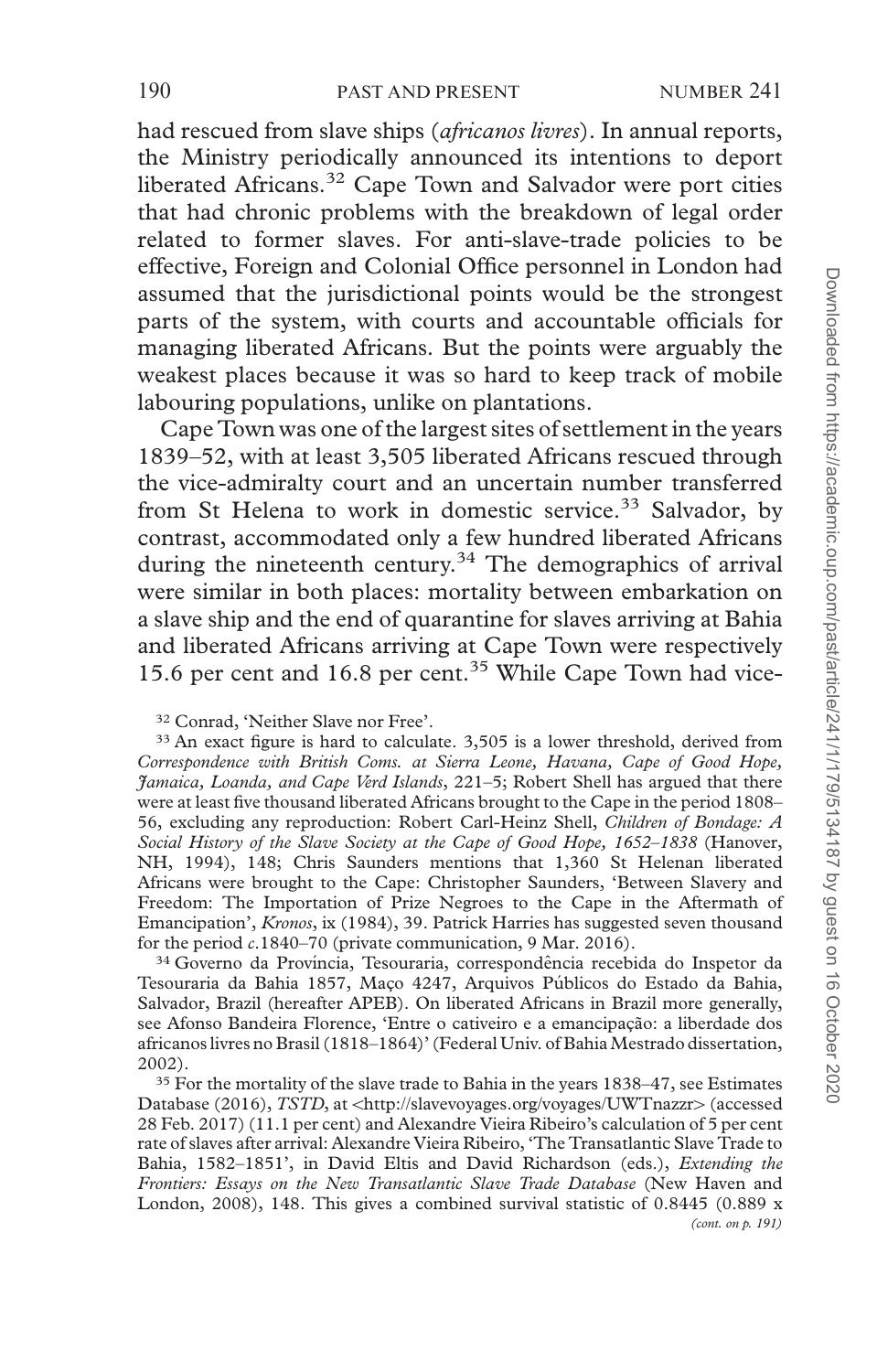admiralty and mixed-commission courts to process prize slave arrivals, Salvador had no analogous judicial structure (since the British–Brazilian Courts of Mixed Commission were in Rio de Janeiro and Freetown). The liberated Africans in Salvador probably ended up there from interceptions along the Brazilian coast during which naval officers decided that the prize negroes were too ill to transport to Rio de Janeiro and therefore landed their recaptives at the nearest port instead. As the jurisdictional points came under the strain of adjudication, fissures opened up in which liberated Africans' claims-making became most potent and visible.<sup>36</sup>

## II

As well as internal reasons within each port city that made state authorities in Salvador and Cape Town unprepared for dealing with the influx of liberated Africans, there were external reasons, primarily the difficulties that the Royal Navy faced in identifying liberated Africans. State officials tried to convert an ambiguous population into a manageable workforce through obsessive documentation at every step of legal transformation: identification and capture of slave ships, adjudication at port, registration and apprenticeship. By interpreting and implementing anti-slave-trade laws, state officials left an archival trail of the conventions and challenges during that conversion process along the Bahian and Cape coasts. The ultimate aim of this process was to transform a slave, who was outside relations of interdependency and subject to arbitrary coercion, to being a liberated African, who worked for a

<sup>(</sup>n. 35 cont.)

<sup>0.95),</sup> or a mortality of 15.55 per cent. For Cape Town, I have used the death records cited in Correspondence with British Coms. at Sierra Leone, Havana, Cape of Good Hope, Jamaica, Loanda, and Cape Verd Islands and added in deaths recorded by the Collector of Customs for the prize negroes during their quarantine and registration, for which see CCT 382, WCA.

<sup>&</sup>lt;sup>36</sup> Useful analyses of how states manage populations in port cities include Richard H. Grove, Green Imperialism: Colonial Expansion, Tropical Island Edens, and the Origins of Environmentalism, 1600–1860 (Cambridge and New York, 1995); Janet J. Ewald, 'Crossers of the Sea: Slaves, Freedmen, and Other Migrants in the Northwestern Indian Ocean, c.1750–1914', American Historical Review, cv (2000); Henk Driessen, 'Mediterranean Port Cities: Cosmopolitanism Reconsidered', History and Anthropology, xvi (2005).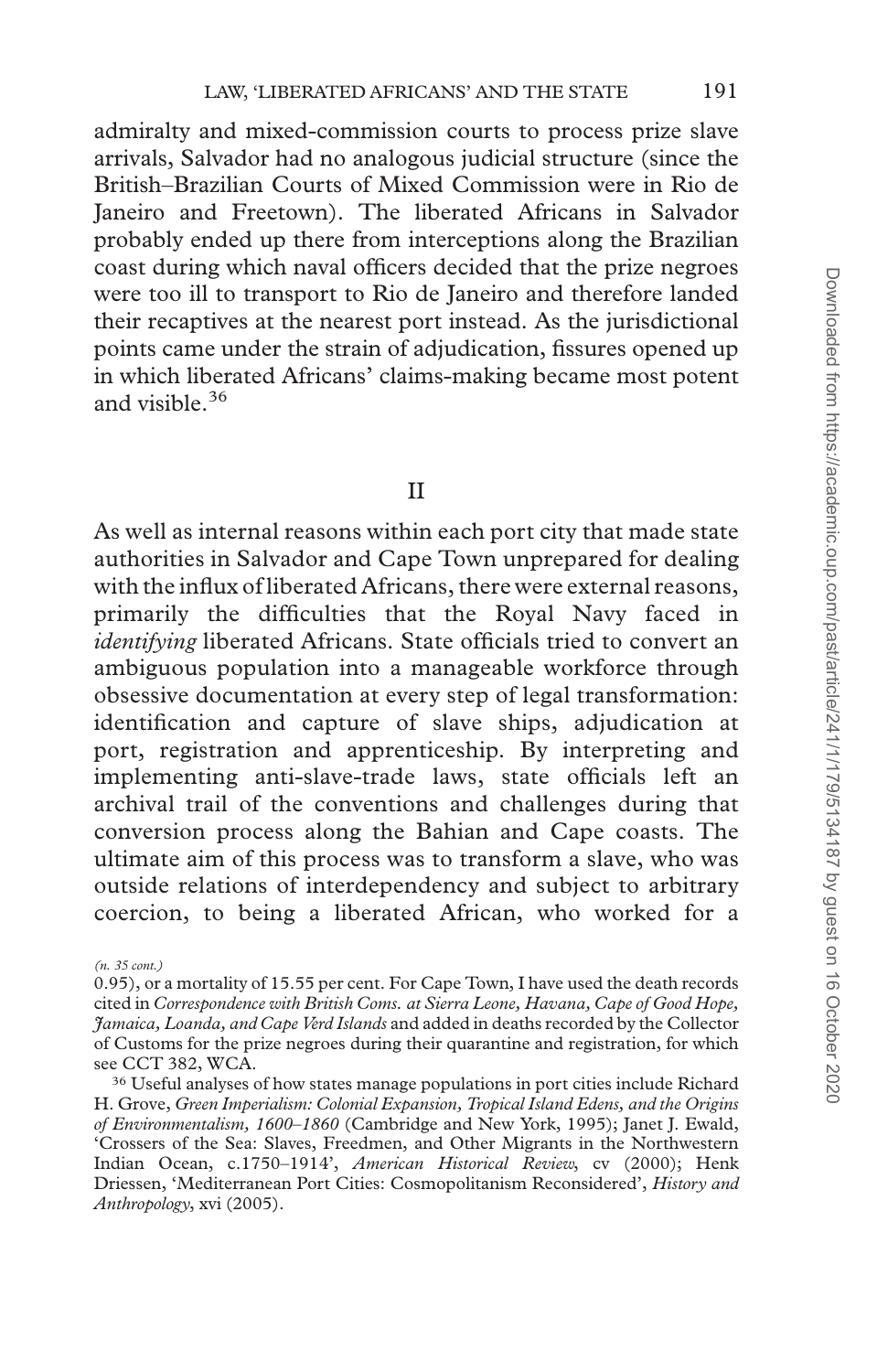hirer and was subject to the oversight of specially-designated state officials.

At 2 a.m. on 9 December 1839, the crew of HMS Modeste had observed a suspicious sail south-south-east of its position approximately 90 nautical miles south of Quelimane. The Modeste gave chase for nearly three hours south-south-west, nearly hitting a reef. The wind dropped a knot, and perhaps the suspected slaver spotted an opportunity to outrun its hunter: it shot at the Modeste and then threw 'boats, casks, etc.' overboard in the hope of making a getaway. It took the Modeste almost nine hours to force the Portuguese brig to yield. The *Escorpião* was now 36 hours from Quelimane, and was a large prize: 756 slaves.37

Slaves were of course the most obvious evidence of slave trading, and traders wielded political and diplomatic as well as maritime resistance to capture. On 22 July 1851, the steamer HMS Sharpshooter observed a brig south-east of Cabo Frio on the Brazilian coast. It caught the Piratinim after over two hours of pursuit. It took the Sharpshooter's officers five minutes to decide to detain the ship, having found '90 negroes in the hold', matting for slaves, and 'a division separating the women from the men'.<sup>38</sup> It did not matter that the provincial government of Bahia had authorized the Piratinim to carry these slaves to Rio, nor that representatives in the Brazilian Chamber of Deputies gave speeches condemning the Sharpshooter's interference. The Navy confiscated the slaves and transferred them to HMS Crescent, a British ship at Rio de Janeiro that held slaves captured in Brazilian waters. The *Crescent* released these slaves as liberated Africans in either Rio de Janeiro or the British colonies in the Caribbean.<sup>39</sup>

As the Sharpshooter's log reveals, naval squadrons looked beyond embarked slaves for evidence of slave trading, investigating the ship's construction, layout and cargo, such as the spare plank required for laying a slave deck, shackles and large

<sup>&</sup>lt;sup>37</sup> Entry for 9 Dec. 1839, ship log of HMS Modeste, ADM 53/837, UKNA.

<sup>38</sup> Entry for 22 July 1851, ship log of HMS Sharpshooter, ADM 53/3534, UKNA.

<sup>&</sup>lt;sup>39</sup> For the Piratinim, see Bethell, *Abolition of the Brazilian Slave Trade*, 355–7; for the operations of the Crescent, see Adderley, ''New Negroes from Africa'', 246 (appendix 2); Beatriz G. Mamigonian, 'In the Name of Freedom: Slave Trade Abolition, the Law and the Brazilian Branch of the African Emigration Scheme (Brazil–British West Indies, 1830s–1850s)', Slavery and Abolition, xxx (2009), 47 (table 2), 53.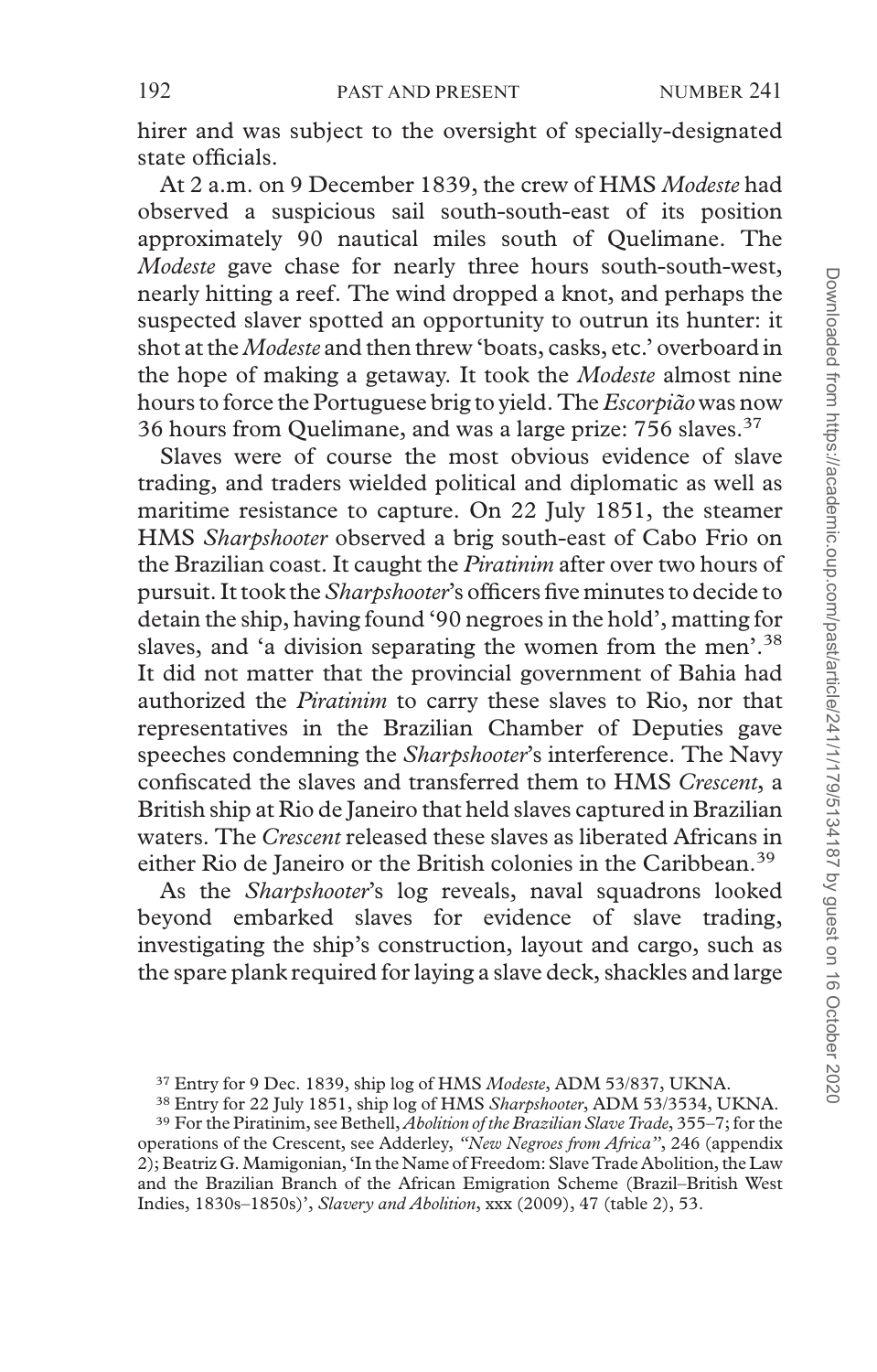quantities of rice and water.<sup>40</sup> Although the bilateral treaties and parliamentary Instructions to Naval Officers (1844) attempted to stipulate what made a ship 'fitted out' for the trade, these legislative frameworks could not prevent officers' creative interpretations. In the case of the União, the officers of the Helena had their suspicions aroused by the hatchway, which seemed larger than usual for a merchant vessel, and the ledgers (horizontal beams that supported the hold), which seemed to have been bunched together to make room for human cargo. $41$ But the 1844 Instructions did not mention that bunched ledgers or large hatchways were grounds for detention, only hatches that were fitted with open gratings.

Even the definition of a slave could provoke similar confusion. The Treaty of 1842 permitted Portuguese settlers who were returning from Africa to Portugal to travel with slaves who were 'bona fide household servants', as long as these Africans travelled with 'passports' and not on slave ships.<sup>42</sup> But passports had no standardized content or authority and naval crews struggled to differentiate between enslavement, domestic servitude, any kind of bonded labour, and willing 'free' labour regarding the work of African marines (the legal term for anybody employed on a ship) on board suspicious vessels.<sup>43</sup>

Just as the rules for identifying slave ships and slaves were open to interpretation, so too were the rules regarding the treatment of prize negroes between the detention of the slave ship and its arrival in a port for adjudication. Prize negroes were, for instance, subject to being transferred to a different squadron ship, as the crew of the União had been. In 1841, HMS Acorn intercepted the Anna, which was carrying six hundred slaves, probably to Salvador.<sup>44</sup> Eighty died soon after detention.

40 See, for example, Palmerston Act, 2 & 3 Vict., c. 73, 'Act for the Suppression of the Slave Trade' (1839), article iv.

<sup>41</sup> See the corroborating statement of James Brown, Master of HMS Winchester, item 38, FO 312/37, UKNA.

<sup>42</sup> Article V, Instructions for the Guidance of Her Majesty's Naval Officers Employed in the Suppression of the Slave Trade, Parliamentary Papers, 1844, 1, papers 577, 489. The 1844 *Instructions* were the only general, codified set of guidelines for the Navy in the period 1839–52.

<sup>43</sup> For additional examples, see Burroughs, 'Eyes on the Prize', 110, on the *Maria de* Gloria; Lauren Benton and Lisa Ford, Rage for Order: The British Empire and the Origins of International Law, 1800–1850 (Cambridge, Mass., 2016), 128.

<sup>44</sup> TSTD lists this ship, spelt Ana (ID 3140), with Rio de Janeiro as the principal place of slave disembarkation because the ship was intercepted and the slaves (cont. on p. 194)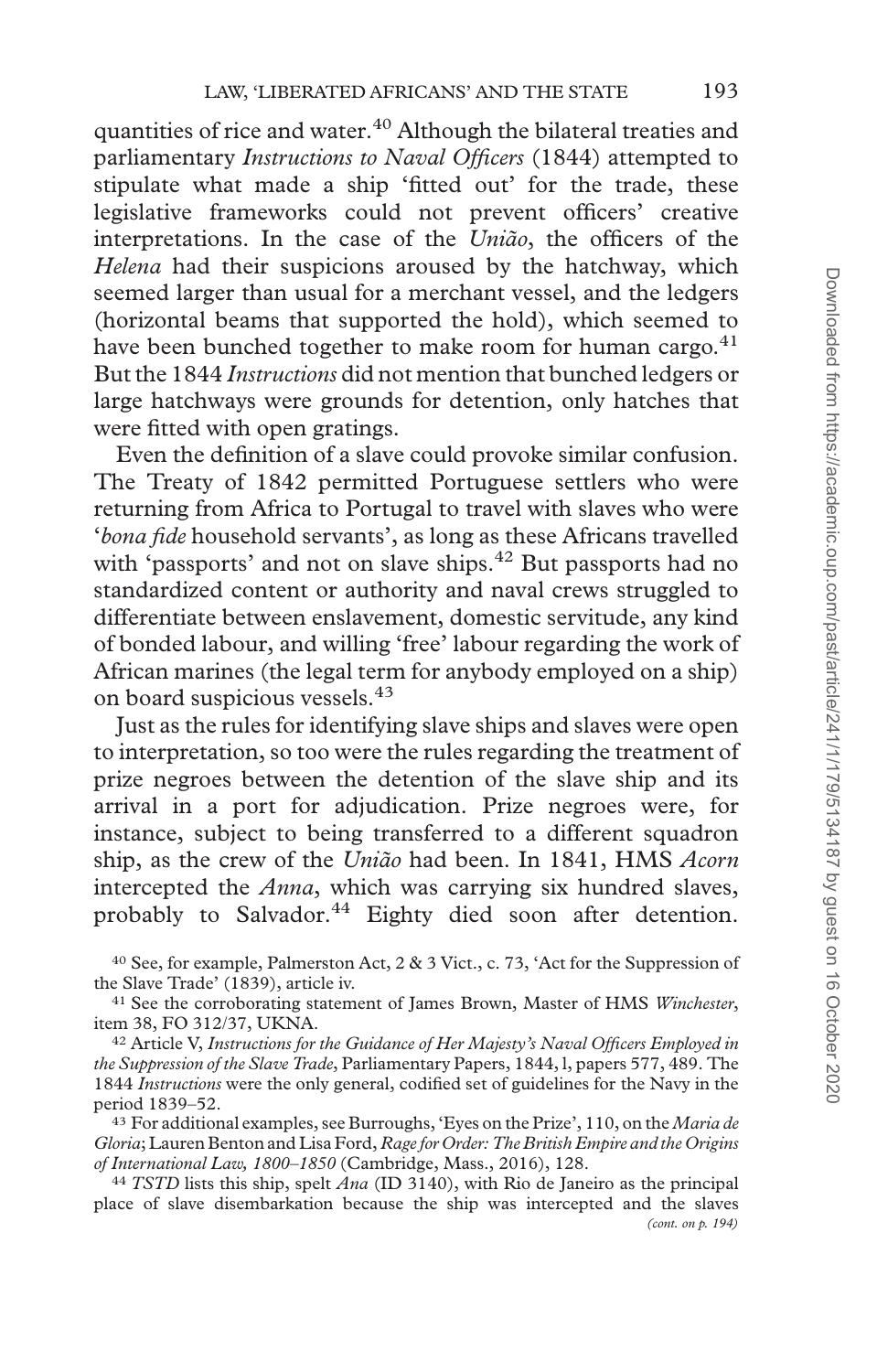British authorities at Rio arranged the transfer of 470 to the Crescent, 150 of whom then passed to the Arrow, which must have re-crossed the Atlantic.<sup>45</sup> The Collector of Customs at Cape Town eventually registered 148 of them. Two years later, British vessels intercepted the Vencedora and an unknown vessel chartered for Brazil. Again, authorities transferred 895 slaves in total to the Crescent, declared the Vencedora unseaworthy, but registered it as a prize at the vice-admiralty court at Cape Town.<sup>46</sup> Within a convoluted process of slave transfers and judicial decisions, British jurisdiction over the condemnation of vessels and apprenticeship of liberated Africans stretched from Cape Town to the ports of Rio and Salvador.

Squadrons improvised depending on the conditions in which they found the slaves and on naval crews' fears about slaves' behaviour between detention and adjudication. After a fivehour chase on the morning of 13 December 1844, HMS Cleopatra ran aground an anonymous brig on the banks of Rio Mariangombe near Quelimane. The crew had abandoned the slave ship with approximately 420 slaves imprisoned in the hold behind a fastened grating. The boarding officer, who wrote an unsigned statement in the ship's log, claimed that he decided with the Captain, Charles Wyvill, and Lieutenant that 'the only chance of saving [the slaves'] lives was to allow them to swim on shore'. They transferred seven slaves to the Cleopatra, five of whom survived for emancipation by the vice-admiralty court at Cape Town.<sup>47</sup>

Shortly before capturing the elusive *Escorpião*, HMS Modeste had captured the *Anna Feliz*. Two days after the capture, the officers decided to supply the squadronal crew who were sailing the prize with several weapons, including twelve light cannon and

<sup>(</sup>n. 44 cont.)

transferred to the Crescent. But the ship was caught at  $15.28^{\circ}$  South 20.30° West which suggests a route to Salvador.

<sup>45</sup> Correspondence with British Coms. at Sierra Leone, Havana, Cape of Good Hope, Jamaica, Loanda, and Cape Verd Islands, 222.

<sup>46</sup> For the most accurate number of liberated Africans who boarded the Crescent, see the ship log of HMS Crescent, ADM 53/2349, UKNA; Correspondence with British Coms. at Sierra Leone, Havana, Cape of Good Hope, Jamaica, Loanda, and Cape Verd Islands, enclosure 153.

<sup>47</sup> Entry for 13 Dec. 1844, ship log of HMS Cleopatra, ADM 53/2195, UKNA; CCT 382, WCA; Correspondence with British Coms. at Sierra Leone, Havana, Cape of Good Hope, Jamaica, Loanda, and Cape Verd Islands.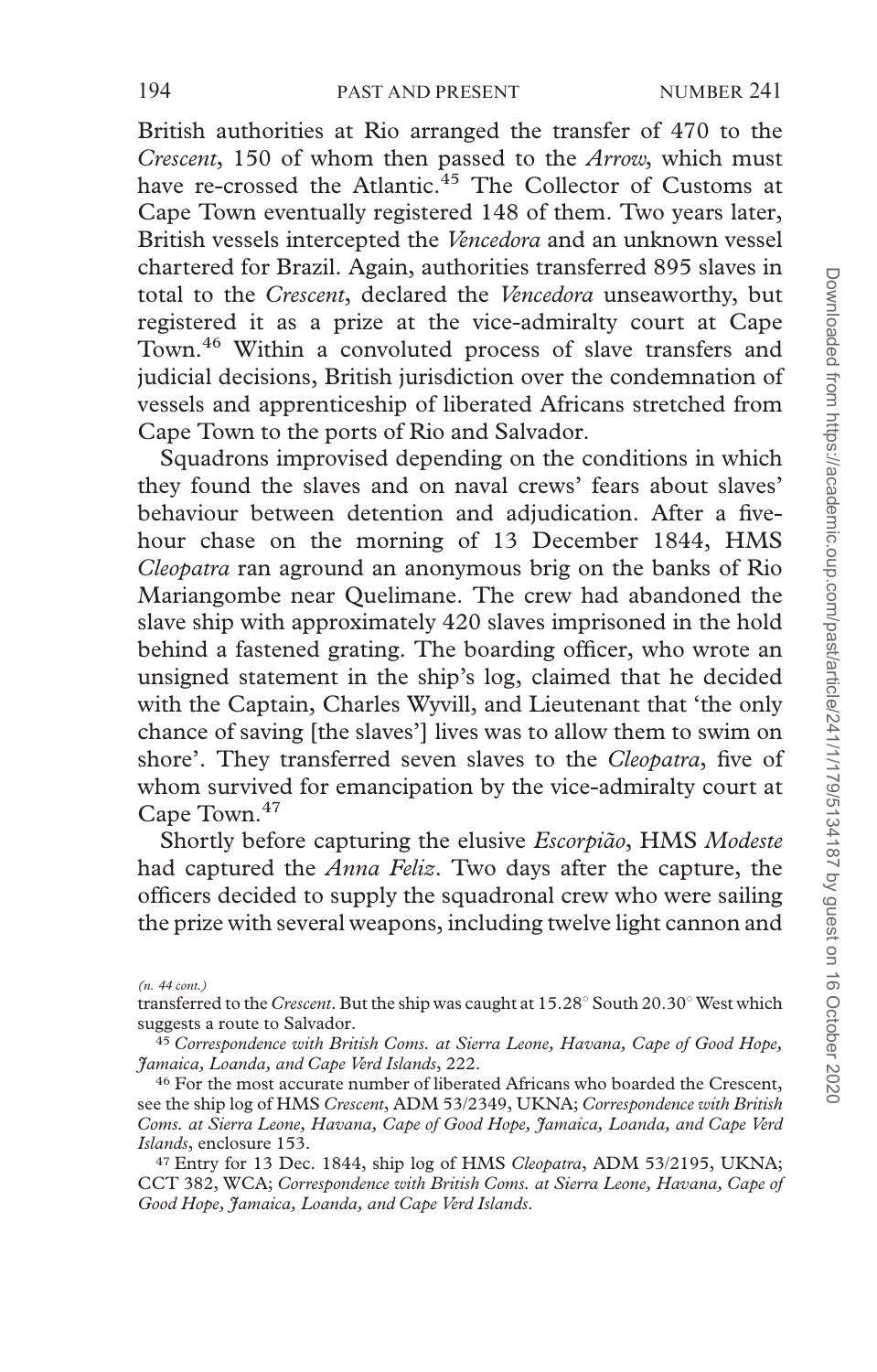several hundred cartridges for pistols and muskets, probably to keep the prize negroes under control.<sup>48</sup> It is impossible to know exactly what the crew feared might happen; the fact that the average time between capture and sentencing was often longer than the Middle Passage probably increased the chances of expressions of anguish, frustration or rebellion by prize negroes.49 Perhaps the prize negroes were complaining about their cramped and infectious living arrangements below deck, fearful of dying from smallpox.<sup>50</sup>

After arrival, state officials in the port classified the prize negroes as healthy, waged employees. In this context, it is useful to think about a set of terms from the historical literature on slavery in Africa. Referring to a debate between scholars about how harshly owners treated their slaves in Africa, Martin Klein has pointed out that both sides 'see slavery within a range of coerced relationships, both stress a process of incorporation [into kinship lineages] and both see the slave essentially as an outsider'.<sup>51</sup> The emphasis on the processes by which an outsider becomes an insider is useful for understanding what happened to a liberated African upon arrival. Igor Kopytoff has labelled one aspect of that process 'terminal commoditization', by which a commodity is exchanged and then has its use-function fixed. Prior to terminal commoditization, a slave's value veers between processes of commoditization and individualization, and his or her price is

48 Entry for 28 Nov. 1839, ship log of HMS Modeste, ADM 53/837, UKNA.

49 Of twenty-three interceptions that involved the rescue of slaves and for which the Cape Town vice-admiralty court adjudicated, the median time between detention and sentencing was eighty-one days, and the mean was eighty-five days. This was longer than the Middle Passage from south east Africa to the Americas, which took an average of 68.4 days. See Estimates Database (2016), TSTD, at <http://slavevoyages.org/ voyages/RktKHMUA4 (accessed 9 Dec. 2017). Averages for Cape Town derived from Correspondence with British Coms. at Sierra Leone, Havana, Cape of Good Hope, Jamaica, Loanda, and Cape Verd Islands.

<sup>50</sup> See the proclamation about smallpox related to the arrival of these ships in: Colonial Office, Cape of Good Hope Colony Original Correspondence, CO 48/ 207, UKNA, despatch 7. See also the coverage in the South African Commercial Advertiser, 11 Jan. 1840. For a discussion of relations between prize negroes and naval crews, see Burroughs, 'Eyes on the Prize'.

51 Klein's emphasis on the slave as outsider is derived from M. I. Finley. For the quotation, see Martin A. Klein, Slavery and Colonial Rule in French West Africa (New York, 1998), 9; key texts in the debate include Igor Kopytoff and Suzanne Miers, 'Introduction: African ''Slavery'' as an Institution of Marginality', in Suzanne Miers and Igor Kopytoff (eds.), Slavery in Africa: Historical and Anthropological Perspectives (Madison, 1977); Claude Meillassoux, Anthropologie de l'esclavage: le ventre de fer et d'argent (Paris, 1986) especially 12-15.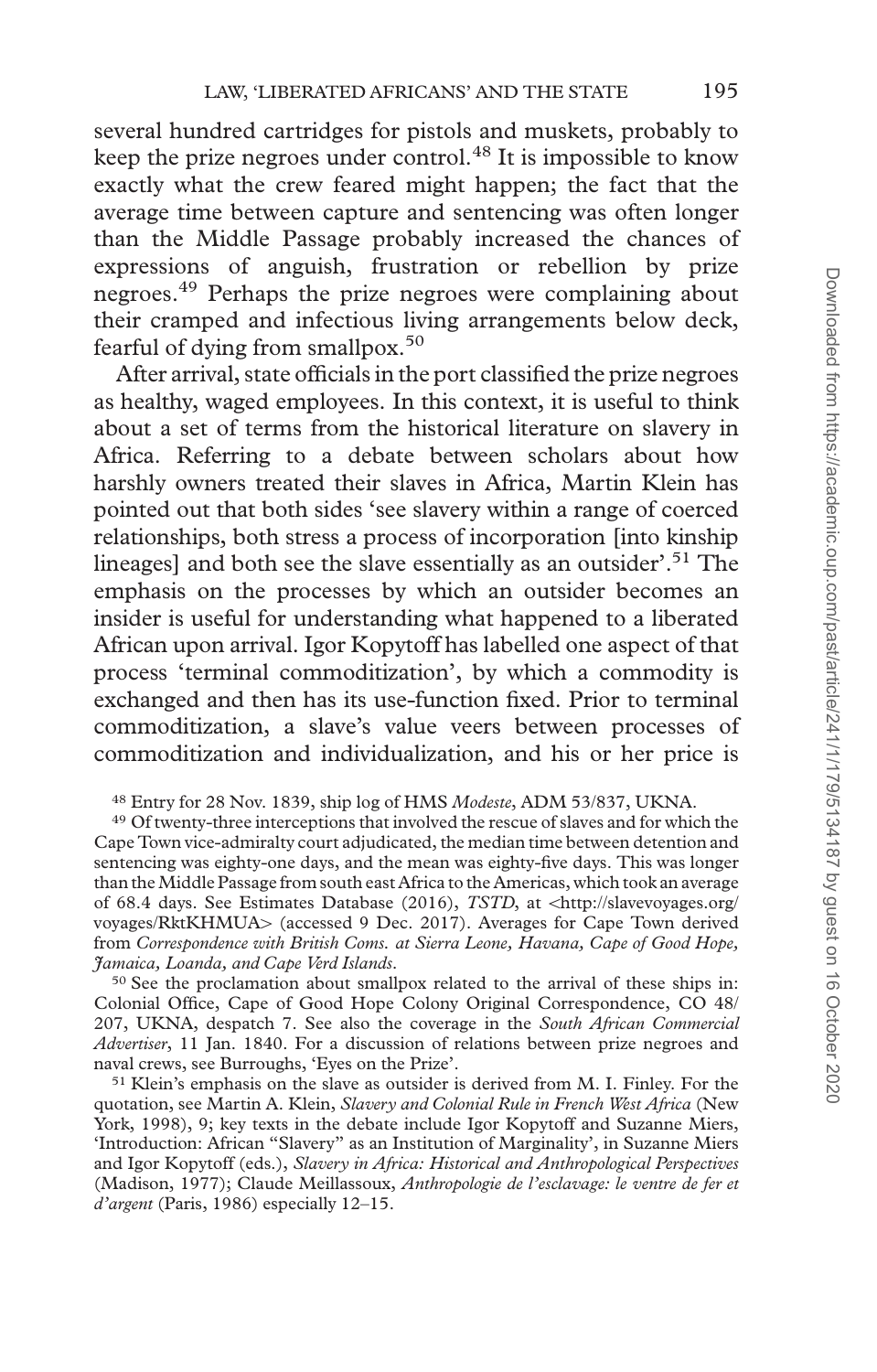unambiguous only at the point of sale.<sup>52</sup> The path of a liberated African from slave ship to adjudication indicates that just as commoditization as chattel was a process, so was commoditization as chattel was a process, so was commoditization as an emancipated, free labourer.53

The key technology for terminal commoditization was the register of liberated Africans, written soon after the suspected slave ship entered the port.<sup>54</sup> An official in the local treasury department, such as the Collector of Customs, recorded liberated Africans' names, ages and distinguishing marks or features. The Collector of Customs at Cape Town, William Field, could use these data to try to identify any liberated African who fled from the holding facility at Papendorp (a suburb of Cape Town), and to adjudicate in potential disputes between hirers over the ownership of a particular apprenticeship contract. For example, at Cape Town, Jusay was registered on 29 October 1843 as liberated African number twenty-nine from the unknown brig captured in August by HMS Arrow. He was male, 22 years old, 5 feet 2.5 inches tall, had a 'large wart under left Ear' and was 'Tattooed over right Breast'.<sup>55</sup> Particular liberated Africans may have been appointed to act as interpreters to help communicate this information.<sup>56</sup> The register became invested with the authority to value and assign liberated Africans according to their physiological characteristics; it standardized each liberated African as a member of the labour force.

The treasury officials then transported the liberated Africans to a quarantine station. In Cape Town, smallpox quarantine hospitals were established at Wynberg and near the Cape Town Market.<sup>57</sup> The station was one location, along with the 'Liberated

53 Kopytoff, 'The Cultural Biography of Things'. On the question of how to conceptualize the slave as historical actor, see Walter Johnson, 'On Agency', *Journal* of Social History, xxxvii (2003); Joseph C. Miller, The Problem of Slavery as History: A Global Approach (New Haven, 2012); Nicholas T. Rinehart, 'The Man That Was a Thing: Reconsidering Human Commodification in Slavery', Journal of Social History, l (2016), for a Kopytoffian argument about the commoditization of slaves.

<sup>54</sup> Jennifer Nelson, 'Apprentices of Freedom: Atlantic Histories of the *africanos* livres in Mid-Nineteenth Century Rio de Janeiro', Itinerario, xxxix (2015); Henry B. Lovejoy, 'The Registers of Liberated Africans of the Havana Slave Trade Commission: Implementation and Policy, 1824–1841', Slavery and Abolition, xxxvii (2016).

55 CCT 382, WCA.

56 See the discussion of interpreters in Lovejoy, 'Registers of Liberated Africans of the Havana Slave Trade Commission'.

<sup>52</sup> Igor Kopytoff, 'The Cultural Biography of Things: Commoditization as Process', in Arjun Appadurai (ed.), The Social Life of Things: Commodities in Cultural Perspective (Cambridge, 1986).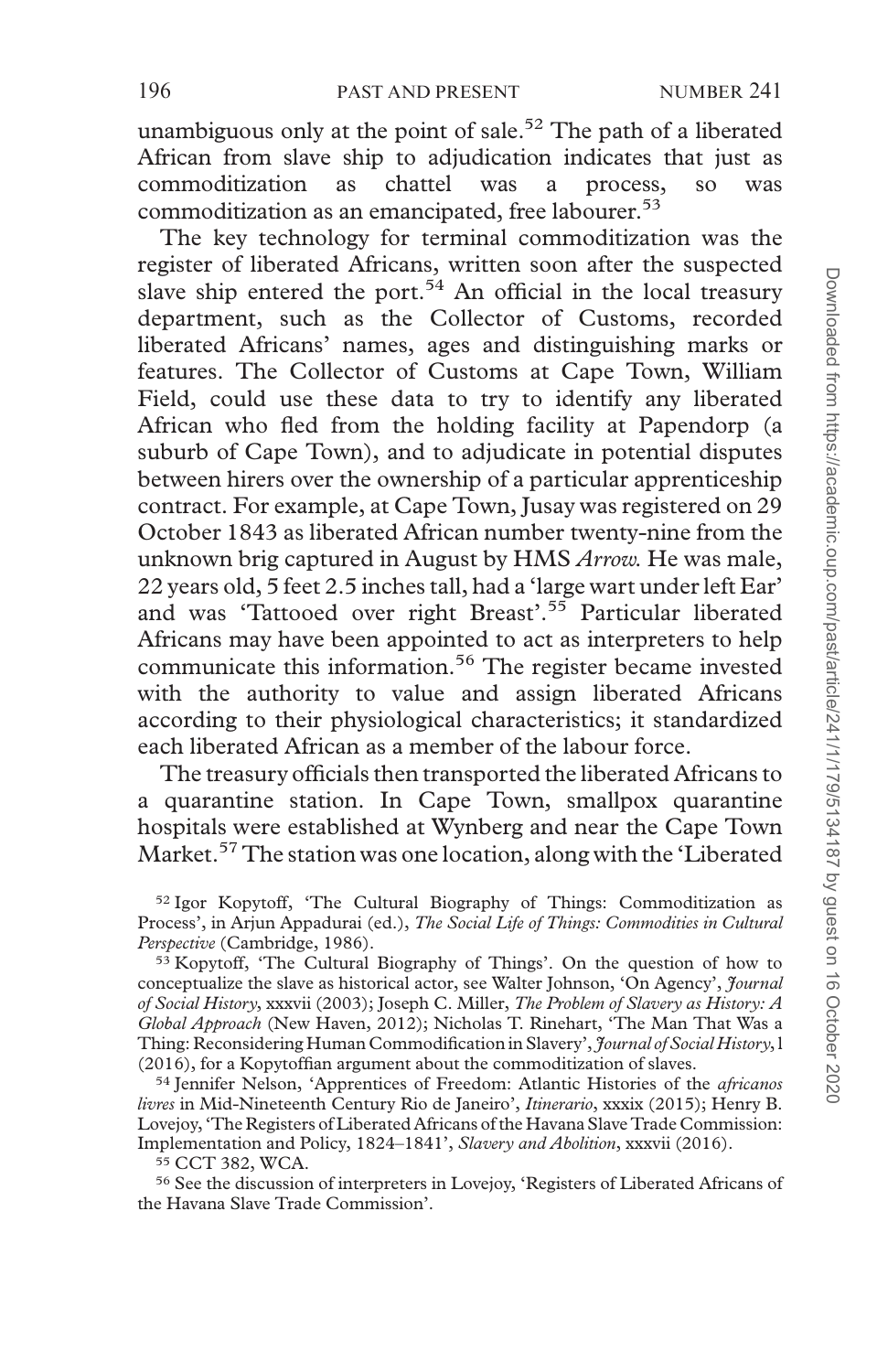African Yard', where state officials began making plans for the apprenticeship of liberated Africans. Quarantine was nothing new — it was a key component of the 'seasoning' of slaves but the decision to hold liberated Africans in quarantine stations led to their working in these institutions due to local, short-term necessity. For instance, eight liberated Africans rescued in 1855 ended up working in 'Mont Serrat' in Salvador, the same Catholic sanctuary and hospital that quarantined slaves who were suffering from smallpox following the Middle Passage.<sup>58</sup> Here slaves and liberated Africans shared occupational and social connections in a space of state oversight.

Treasury officials then advertised the availability of liberated African labour to local hirers and other government departments in publications such as the Government Gazette. Publication brought the stipulations in bilateral treaties into existence. For instance, Article VII of the Act for the abolition of the slave trade 1807 (47 Geo. III, c. 36), in force from 1808, authorized state officials

to bind [liberated Africans] . . . as Apprentices, for any Term not exceeding Fourteen Years . . . any Indenture of Apprenticeship duly made and executed . . . shall be of the same Force and Effect as if the party thereby bound as an Apprentice had himself or herself . . . *duly* executed the same; and every such Native of Africa who shall be so enlisted or entered . . . as a Soldier, Seaman, or Marine, shall be considered, treated, and dealt with in all Respects as if he had voluntarily so enlisted or entered himself.<sup>59</sup>

The definition of a 'liberated African' presupposed the legal capacity to enlist in the forces or to contract to apprenticeship labour, which common-law precedents never attributed to chattel slaves.<sup>60</sup> The Act attributed to Africans that capacity to justify decisions made in their interests, and simultaneously suspended the Africans' exercise of that personality until *after* enlistment or apprenticeship. The subsequent bilateral treaties, modelled in part on the Abolition Act, did not specify the length of apprenticeships or the kinds of work liberated Africans would do, but the regulations for the mixed-commission courts

<sup>57</sup> South African Commercial Advertiser, 11 Oct. 1840.

<sup>58</sup> Maço 4247, APEB; Ribeiro, 'Transatlantic Slave Trade to Bahia', 147.

<sup>59</sup> Emphases added.

<sup>60</sup> On slaves in English common law, see Miranda Kaufmann, 'Slavery and English Common Law', in Eric Martone (ed.), Encyclopedia of Blacks in European History and Culture (Westport, Conn., 2008).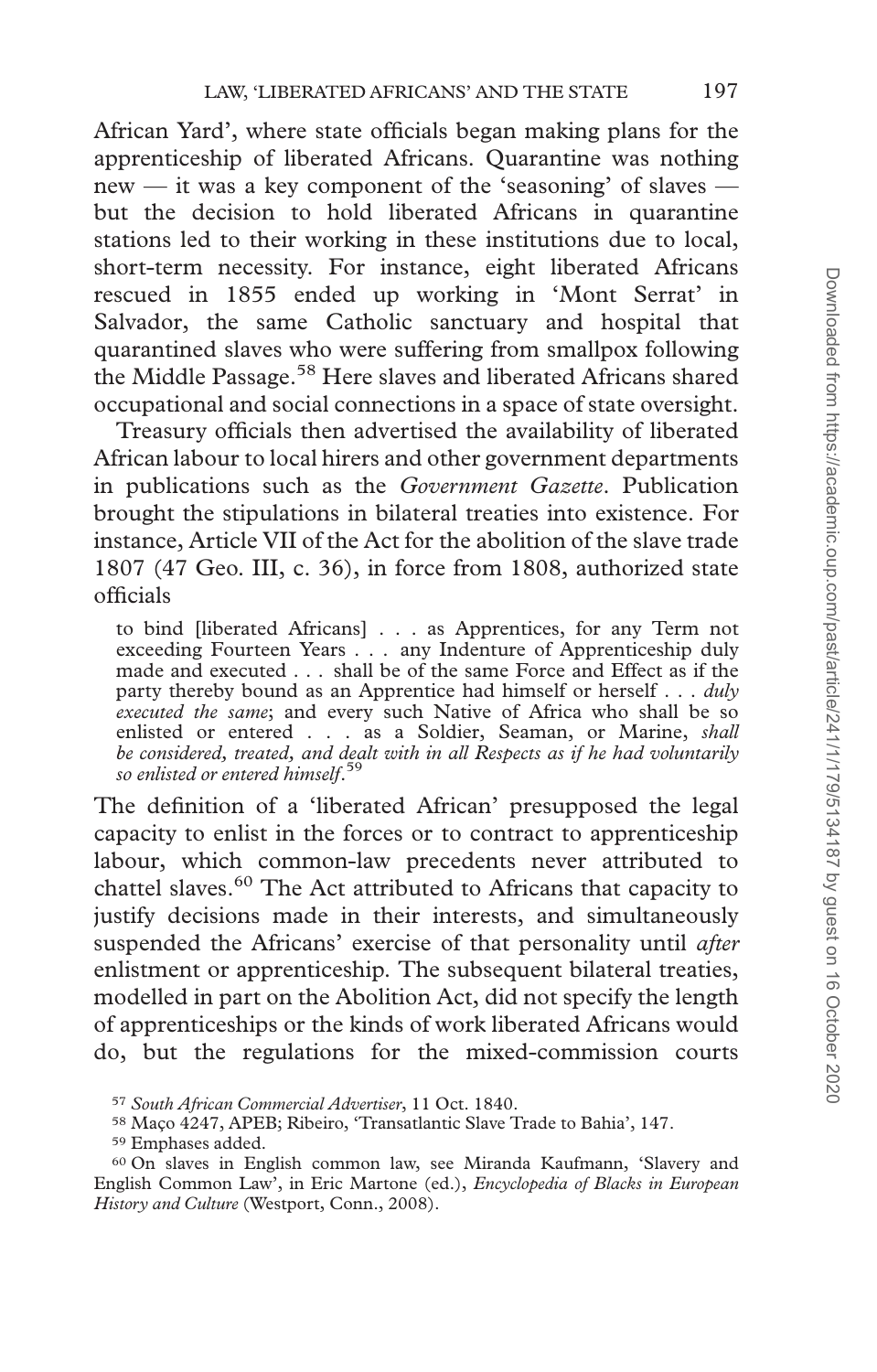stipulated that every liberated African receive a daily allowance of 1s. (in the Cape) or 180 réis (in Brazil) for subsistence.<sup>61</sup>

The treaties framed apprenticeship in terms of political economy, which posited that an apprentice sold part of her labour power but not a part of herself in working for another person under contract. Another relevant conception, which the treaties did not consider, was 'wealth-in-people'. An important strand of scholarship states that a common metaphor among many Africans portrayed a powerful person who took advantage of a subordinate as 'eating' the subordinate and her wealth, rather than 'feeding' her. Wealth-in-people provided an ethical system in which apprentices evaluated the fairness or unfairness of contractual labour relations.<sup>62</sup> Unfair treatment by a hirer could awaken an apprentice's fear of being eaten through working for another person.

The publication of information regarding the apprenticeship of liberated Africans was more prevalent at Cape Town than Salvador. In the 1840s, the Cape Government Gazette published details roughly three times a year of how many liberated African apprentices were available and an order of priority of hirers who wished to request an apprentice, whereas there was apparently no similar published material in Salvador.<sup>63</sup> Interested parties requested a specified number of liberated Africans, whose distribution was recorded in the registers. Hirers signed a contract, ostensibly with a liberated African but really with the Collector of Customs, that included Christian instruction, forbade corporal punishment and, in the 1840s, guaranteed the payment of a wage, all overseen by the state. The abolition treaties and state practice in both Salvador and Cape Town attempted to impose a standard of waged, proselytized liberated African as evidence of the creation of 'civilized' free labour.  $64$ 

64 John Comaroff and Jean Comaroff, Of Revelation and Revolution, i, Christianity, Colonialism, and Consciousness in South Africa (Chicago and London, 1991). See also (cont. on p. 199)

<sup>61</sup> See the Regulations of the Courts of Mixed Commission, article viii, Instructions for the Guidance of Her Majesty's Naval Officers Employed in the Suppression of the Slave Trade, 229.

<sup>62</sup> Jane I. Guyer and Samuel M. Eno Belinga, 'Wealth in People as Wealth in Knowledge: Accumulation and Composition in Equatorial Africa', Journal of African History, xxxvi (1995).

<sup>63</sup> However, Brazilian legislation did state that the status of liberated Africans would be published. See Aviso of 29 Oct. 1834 in Coleção das decisões do governo do Império do Brasil de 1834 (Rio de Janeiro, 1866), 281.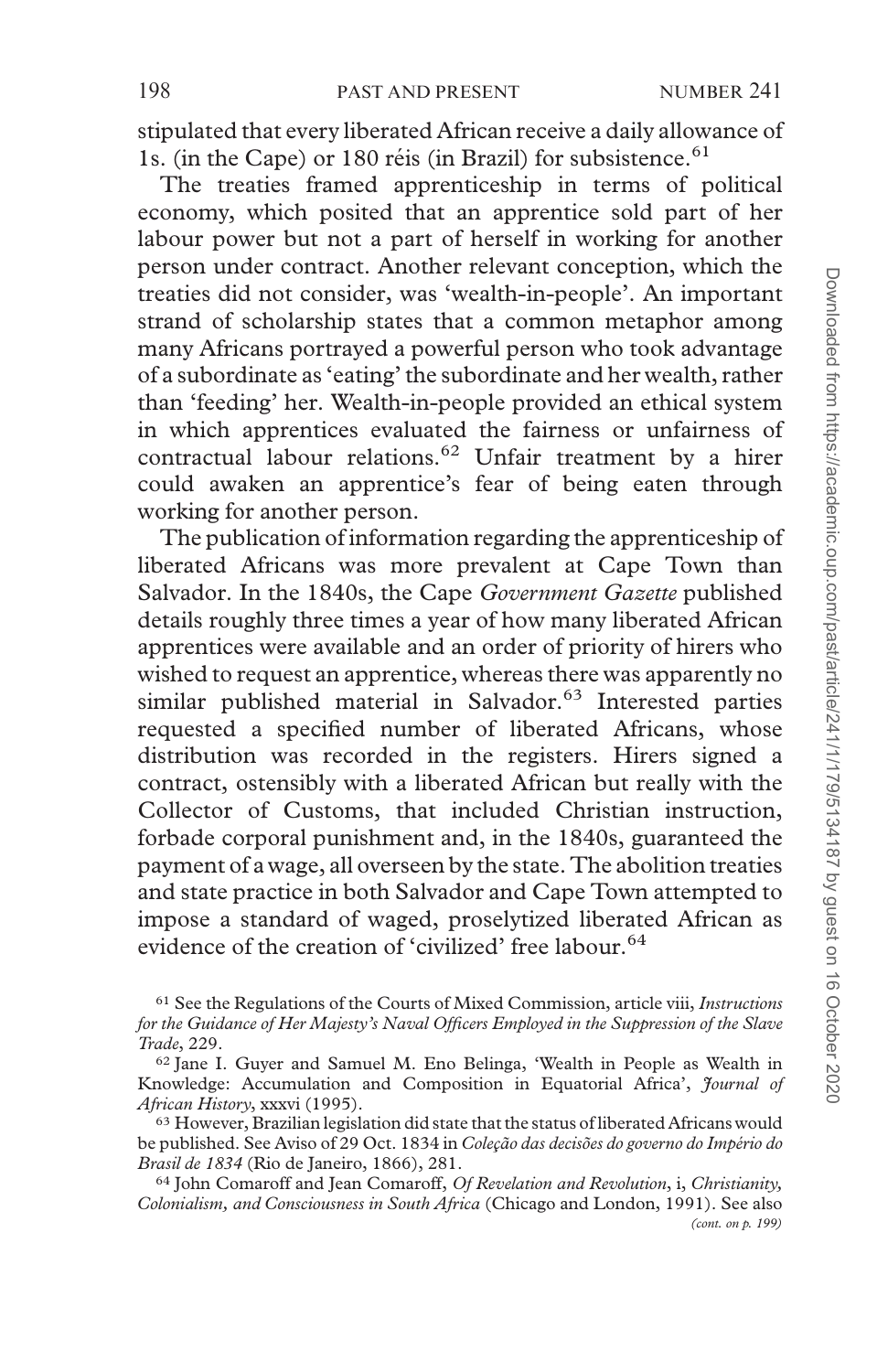For example, the Department for Public Lighting in Salvador exclusively selected men to work in street lighting, who were paid 100 réis per day.<sup>65</sup> In Cape Town, Field allocated Jusay (recall his wart behind the ear and tattooed breast) to Paul Stadler, corn farmer in Smallepad, Groenekloof (present-day Mamre). He became a farm servant on 5 December 1843, the same date that his wife, Heppo, became a servant in Stadler's household.<sup>66</sup> These liberated Africans had married before their enslavement, or as slaves but before embarkation, or on board the slave ship. It is unlikely that they would have carried any proof of their marital status with them on their voyage west.<sup>67</sup> The archival traces that remain are of cases in which liberated Africans tried to persuade Field that they were married and, if he believed them, to allow them to work in the same location; there are no archival traces of how liberated Africans reacted if Field denied their requests.

In Salvador, Field's counterpart was Antonio Francisco de Aguiar Cardoso, an official in the Thesouraria da Fazenda. He was required to monitor the apprenticeships of liberated Africans to private hirers, and the only extant register, for the period 1851– 2, tracked how much each hirer owed the state for the labour of liberated Africans. He visited each hirer to verify how many liberated Africans were in his or her charge; each entry lists the names of every apprentice and dates for payments.<sup>68</sup> Ultimately, state officials monitored liberated Africans at moments of quarantine, registration and apprenticeship to ensure that financial payments were correct rather than to defend the rights of liberated Africans.

68 Tesouraria da Provincia, livro de contas correntes com os arrematantes de salários de africanos livres, 1851-1852, Maço 7007, APEB.

<sup>(</sup>n. 64 cont.)

Alvará com força de lei of 26 Jan. 1818 in Coleção das leis do Brasil de 1818 (Rio de Janeiro, 1889), 9.

<sup>65</sup> See Regulamento of 8 May 1858 in Legislação da Província da Bahia sobre o negro: 1835 a 1888 (Salvador, 1996), 189, and also Maço 4247, APEB.

<sup>66</sup> CCT 382, WCA. Comparison of the Collector of Customs' register with the Government Gazette indicates that parents and children, and sometimes siblings, were also apprenticed to the same hirer and/or in the same location.

<sup>&</sup>lt;sup>67</sup> The only evidence of which I am aware of marriage between prize negroes which carried over to their liberated African status is Helen MacQuarrie and Andrew Pearson, 'Prize Possessions: Transported Material Culture of the Post-Abolition Enslaved — New Evidence from St Helena', Slavery and Abolition, xxxvii (2016), 59. The authors found two skeletons who had marriage beads, but it is unclear whether the use of such beads was confined to particular places and/or peoples in Africa.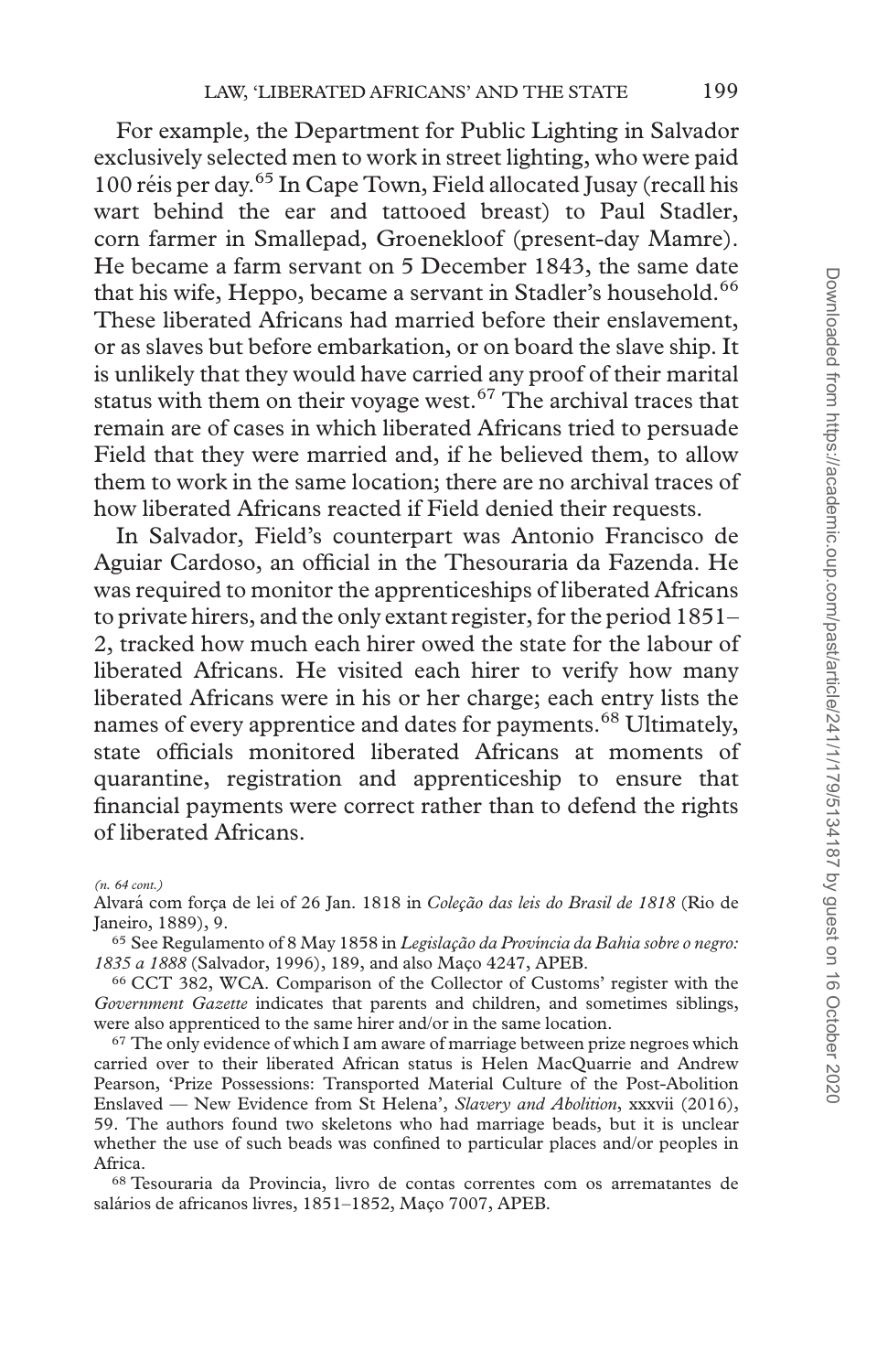But state officials' attentiveness to liberated Africans did not prevent problems from arising, particularly at the point when the stipulations in international treaties seeped into a state's internal legal system (municipal law). In Cape Town, Field initially applied metropolitan legislation such as the Order-in-Council of 16 March 1808 and the Slave Trade Act 1824 (5 Geo. IV, c. 113) to apprentice the liberated Africans from the Anna Feliz and Escorpião. The legislation, authorizing apprenticeship for up to seven years, was unsatisfactory because many children would not have reached maturity after a seven-year-long apprenticeship. Field reached a temporary solution with the Cape Attorney General to apprentice the children for seven years with an addendum that enabled an extension.<sup>69</sup> He then wrote to the Governor, requesting amendments to metropolitan legislation to enable apprenticeships until males reached eighteen and females sixteen. In May 1843, Field was still waiting for the updated Order-in-Council (promised in March 1842) and was required to request from the Governor permission to continue his extended apprenticeship scheme on a provisional basis.<sup>70</sup>

Apprenticeship arrangements posed an even greater problem in Salvador than in Cape Town. The ownership of slaves was still legal in Brazil, and there was no civil code for determining labour relations. The Ordenações Filipinas (in force since 1603) contained many key clauses that shaped relations between Africans and their hirers. A prospective owner could refuse to purchase a slave because of disease or a defect but not because of a 'character flaw'.<sup>71</sup> The only exception was if the slave revealed a tendency to flee. This distinguished a slave from an animal (besta), which an owner could legitimately reject if it was cowardly or rebellious.72 A slave did not possess legal personality according to the Ordenações, but there was a relation between a slave's inherent traits and the phenomenology of her behaviour in a way that was not true of an animal; the animal's behaviour was the purchasable animal in the eyes of the law. The importance of

72 Mendes de Almeida (ed.), Codigo Philippino, bk iv, título xvii, clause 8.

<sup>69</sup> Collector of Customs Despatches to the Colonial Office, CO 517, Field to Secretary of Government, 26 Feb. 1840, enclosed in despatch 61, WCA.

<sup>70</sup> Ibid.

<sup>71</sup> Cândido Mendes de Almeida (ed.), Codigo Philippino, ou, Ordenações e leis do reino de Portugal (Rio de Janeiro, 1870), bk iv, título xvii, title and clause 2. This is the first edition printed in Brazil. I consulted the 1985 facsimile edition, reprinted by Fundação Calouste Gulbenkian.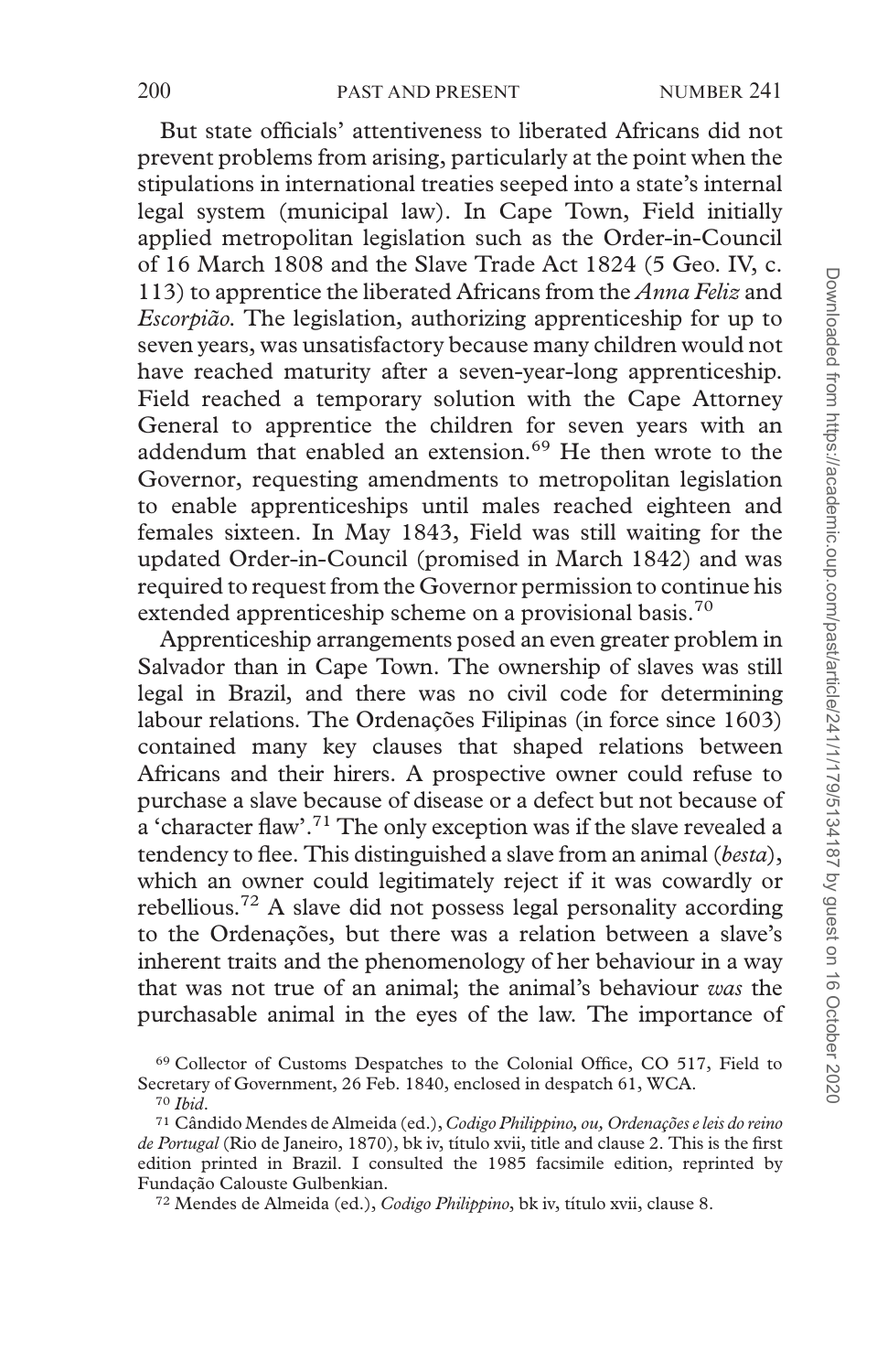inherent traits informed another set of laws within the Ordenacões, which specified punishments for slaves for carrying an arquebus, arson and flight.73 If anybody provided encouragement, reason or assistance to a slave to flee, he or she suffered banishment, flogging or 'became the captive' (i.e. slave) of the master.74

The key question in Salvador, then, was how to prevent liberated Africans, as 'free labourers', from encouraging huge numbers of slaves to seek liberty.<sup>75</sup> This prospect was especially pressing because the state should, in theory, have applied apprenticeship and post-apprenticeship emancipation to all Africans who arrived in Brazil after 1831. These slaves were victims of an illegal trade and Britain or Brazil could have reclassified all 95,000 of those transported to Bahia as liberated Africans (africanos livres). Although freed slaves (libertos) had several routes to manumission in Salvador — such as selfpurchase and bequests in owner's wills — they relied upon negotiations with their owners, who in many cases could reenslave them at any time by revoking consent for manumission.<sup>76</sup> Libertos' status as citizens, declared by the 1824 Constitution, was dependent upon and circumscribed by the maintenance of cordial relations with their owners (and their owners' families or executors).<sup>77</sup> By contrast, *africanos livres* were freed by virtue of a state mandate. There was no extant system in Salvador, or Brazil, for the accommodation of liberated Africans, and state authorities feared that liberated Africans would set a precedent for slaves to gain freedom uninhibited by their owners' conditional will for manumission.<sup>78</sup> The continual fear of disruption led authorities to continue apprenticing africanos

73 Mendes de Almeida (ed.), Codigo Philippino, bk v, título lxxxvi, clause 5 (arson); bk v, titulo lxii, clauses 1 and 2 (flight); bk v, titulo lxxx, clause 13 (carrying an arquebus).

<sup>74</sup> Mendes de Almeida (ed.), Codigo Philippino, bk v, título lxiii.

 $75$  Sidney Chalhoub, A força da escravidão: ilegalidade e costume no Brasil oitocentista (São Paulo, 2012), ch. 7.

76 Sidney Chalhoub, 'The Politics of Ambiguity: Conditional Manumission, Labor Contracts and Slave Emancipation in Brazil (1850s–1888)', International Review of Social History, lx (2015).

77 See Artigo 6 for the definition of Brazil-born libertos as citizens, but also Artigo 94 for the exclusion of *libertos* from voting for federal senators, deputies, and members of provincial councils.

78 See also Beatriz Gallotti Mamigonian, 'O direito de ser africano livre', Direitos e justiças no Brasil: ensaios de história social (Campinas, 2006); Mariana Armond Dias Paes, 'O procedimento de manutenção de liberdade no brasil oitocentista', Estudos Históricos (Rio de Janeiro), xxix (2016).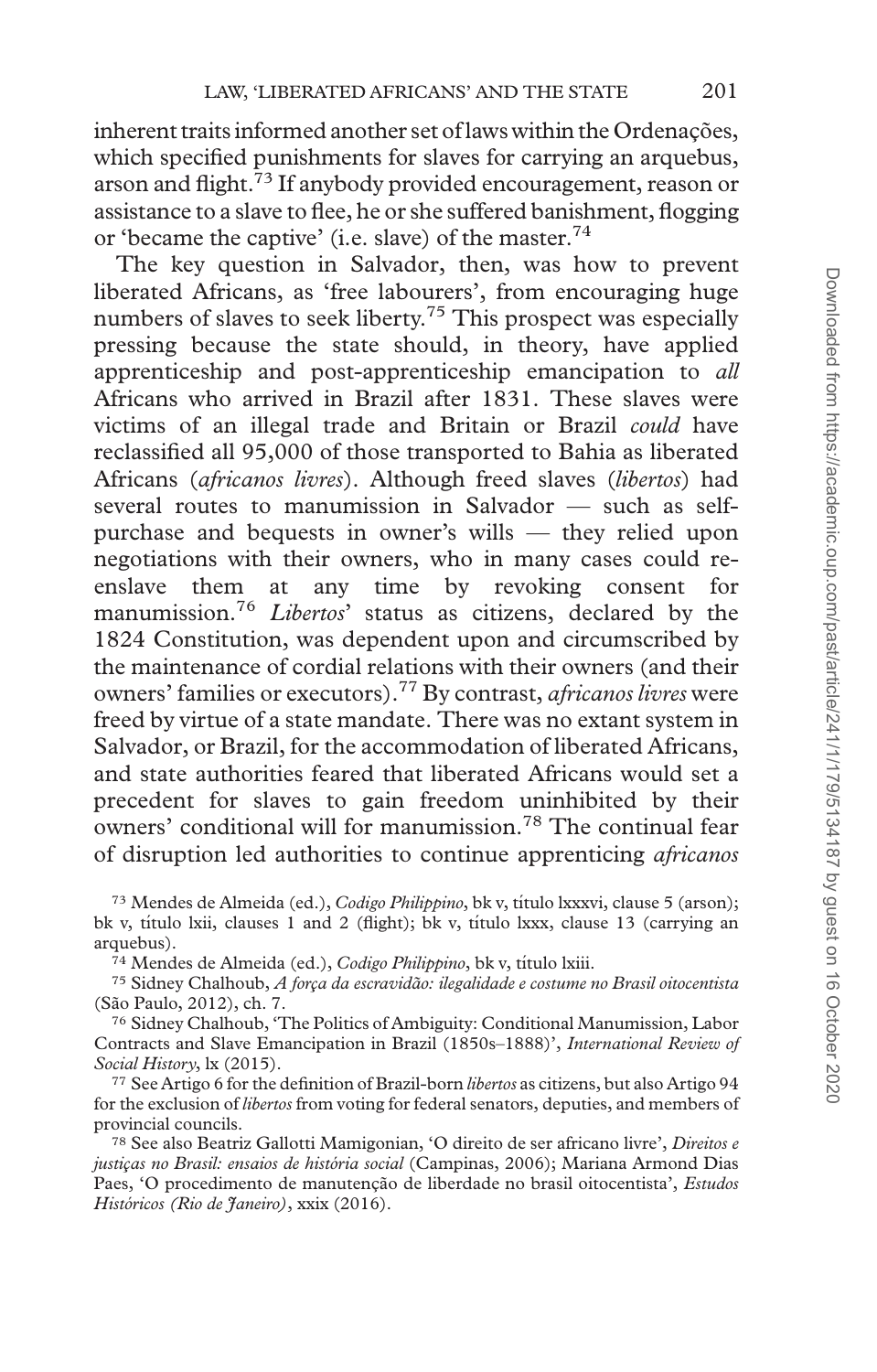livres while paying lip service to the idea of deportation into the 1850s.<sup>79</sup>

The lack of clarity regarding the legal capacities of liberated Africans and the accountability of states meant that abuses occurred. In Cape Town, the South African Commercial Advertiser inveighed against a New Constantia farmer, Carel Gerhard Blanckenburg, whose treatment of his juvenile indentured labourers was so egregious that it was barely 'above the point at which it would have been imperative on [the Commissioners] to cancel their indentures'. Indeed, he had treated his black workers as '*chattel*'.<sup>80</sup>The *Advertiser* begged Field to make him ineligible for the allocation of liberated African apprentices. Yet, in 1844, Field allocated Alexander, Yeffa, Chakalobo, Voolomalembo and Lokenni to Blanckenburg.<sup>81</sup> In Salvador, José de Barros Reis employed liberated Africans to win contracts from the state for managing public sewerage at Rio Camarajipe, thereby increasing his revenue stream, but not the wages of his apprentices.<sup>82</sup> That said, apprenticeship conditions and the legal status of liberated Africans probably improved over time. By 1843, apprenticeship terms had reduced from fourteen years to three years in Cape Town with apprentices able to complain to magistrates in cases of ill-treatment under the Master and Servants Ordinances. Despite threats of deportation, liberated Africans were never deported from Salvador (or from anywhere else in Brazil) as punishment, only ever transferred to the Crescent.<sup>83</sup>

 $79$  On deportation, see Aviso of 29 Oct. 1834, clause 6, in Colecão das decisões do governo do Império do Brasil de 1834, 280; Cunha, Negros, estrangeiros.

80 South African Commercial Advertiser, 29 Jan. 1840 (original emphasis).

81 Government Gazette, 28 Mar. 1845; Government Gazette, 30 May 1845; Government Gazette, 22 Oct. 1846.

82 José de Barros Reis to the President of the Province, 7 July 1857, Maço 4247, APEB. See also Adriana Santos Santana, 'Africanos Livres Na Bahia 1831–1864' (Univ. Federal de Bahia Mestrado dissertation, 2007), 119.

83 In the 1818 Alvará, 'seu préstimo e bons costumes': Coleção das leis do Brasil de 1818, 9. I have not been able to work out how many apprenticeships were reduced. In Cape Town, apprenticeship was reduced initially to one year to bring it in line with the Master and Servants Ordinance of January 1840 (see CO 48/207, despatch 7, UKNA). By 1843, Field had increased it to three years even though metropolitan legislation granted a period of up to seven: see CO 517, WCA. See also Harries, '''Ideas of Liberty and Freedom''', 191. Some liberated Africans in Rio de Janeiro had their apprenticeships extended: Beatriz Mamigonian, 'To Be a Liberated African in Brazil: Labour and Citizenship in the Nineteenth Century' (Univ. of Waterloo Ph.D. thesis, 2002), ch. 5.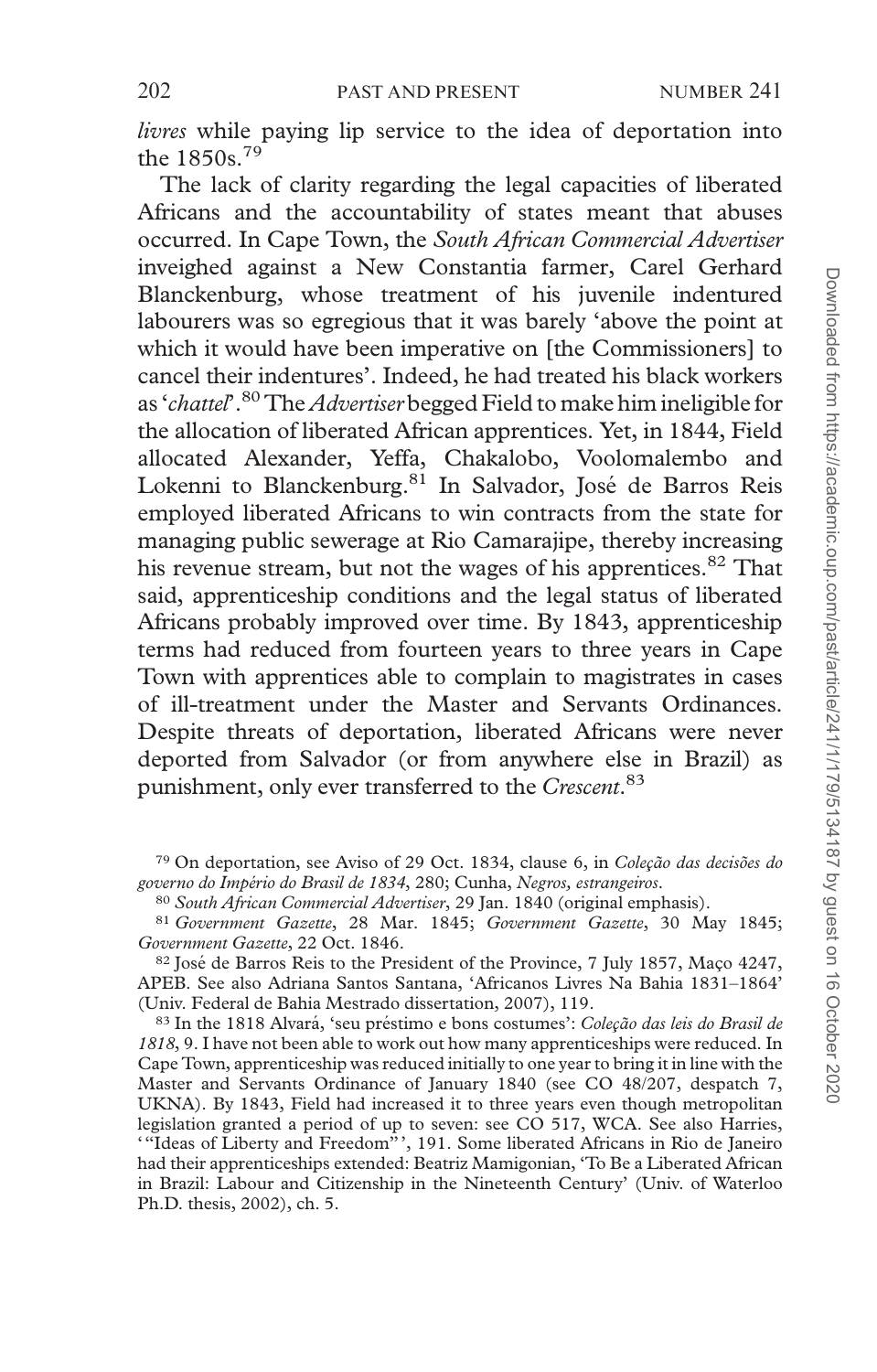The farther that liberated Africans moved from the jurisdiction of bilateral treaties at sea towards the municipal laws that covered the land, the more that key differences emerged between liberated African experiences at Cape Town and Salvador. In Cape Town, state authorities were concerned primarily with proving to the abolitionist metropole that liberated Africans were not slaves. In addition to inspections regarding wage payments and living conditions, Field could impose a fine of fifty pounds if hirers failed to present apprentices to him or a resident magistrate on the agreed end date of the apprenticeship. The Government Gazette advertised the end of Jusay and Heppo's (transcribed 'Hippo') apprenticeship in a notice placed at the Custom House on 21 November 1844 and reprinted in the Government Gazette the following day. The notice listed data relating to age, hirer, location and magisterial jurisdiction. Even notable worthies were accountable to the Collector of Customs and magistracy regarding their treatment of their apprentices. Hamilton Ross, a member of the Legislative Council, and Sir Andries Stockenström, former lieutenant governor of 'British Kaffraria', were subject to inspections.<sup>84</sup> By contrast, in Salvador, the state was primarily concerned with separating liberated Africans from chattel slaves for fear of setting a precedent that the imperial state would, either voluntarily or under pressure from Britain, guarantee the emancipation of all slaves — which is why reexportation appeared to be a promising option for so long.

At the same time, state processes were not the fulfilment of a rights-based legal regime for liberated Africans. For that to be the case, bilateral treaties and municipal law would have had to attribute natural or positive rights to liberated Africans (conventionally in some kind of constitutional or civil code), recognize that they had the capacity to exercise those rights, and provide an enforcement mechanism against state officials and private individuals when those rights were violated. But in Cape Town and Salvador, and across the Atlantic, rights were never clearly attributed; capacity was suspended; and enforcement focused on periodic checks on hirers and detailed financial arrangements, rather than on upholding rights.

<sup>84</sup> On Hamilton Ross, see Cape Town Mail, 10 Feb. 1844. For the expiration of the apprenticeship contract of Gaiwae, employed by Sir Andries Stockenström, see Government Gazette, 24 Feb. 1848.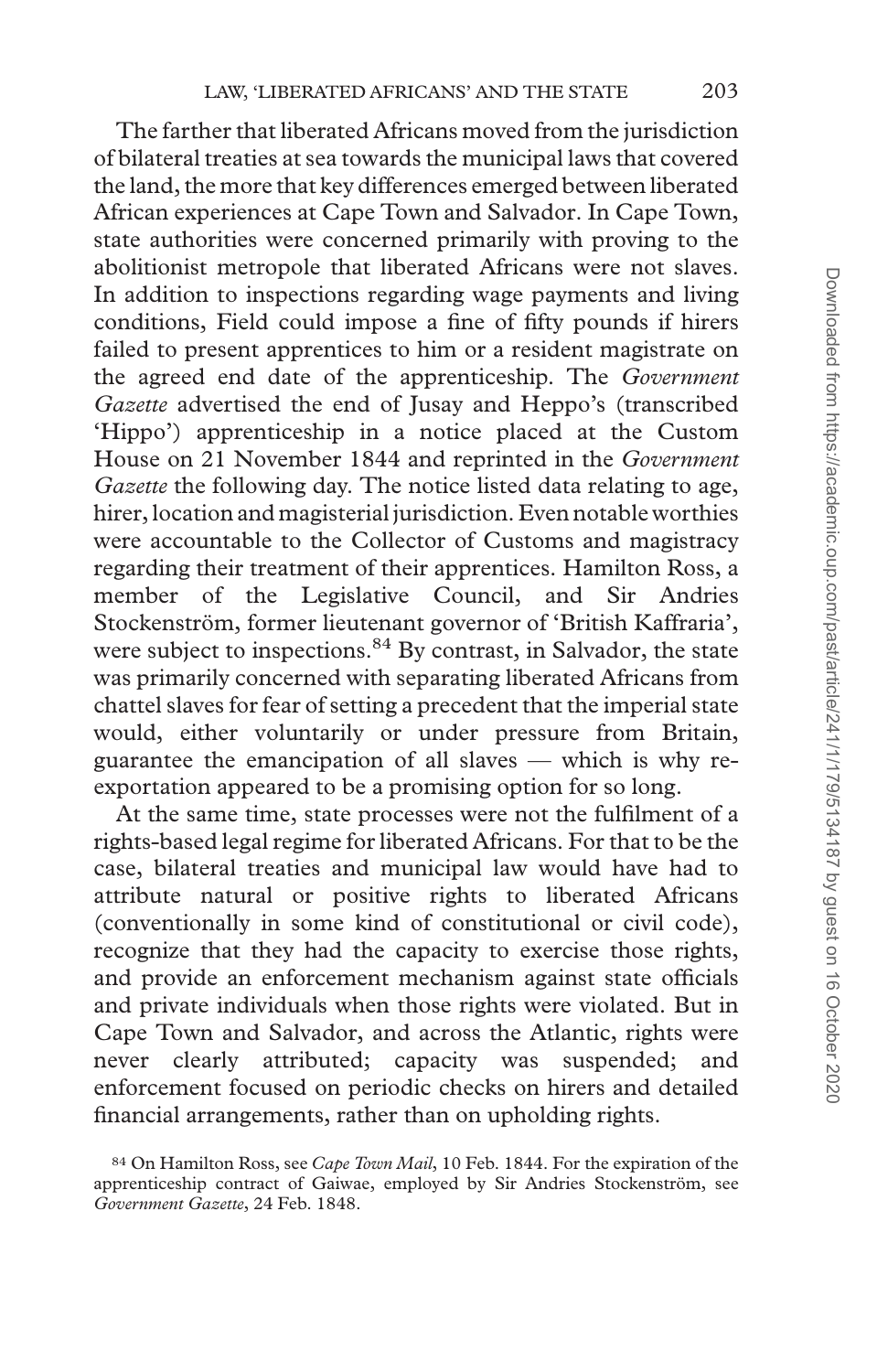Even without a clear system of rights, the complex legal status of liberated Africans enabled them to make claims to authorities to try to bend that status closer to their aspirations, but without any guarantee that states would honour those claims. The mixedcommission court case of the União illustrates the opportunity for making claims. The prize negroes spent almost two weeks in the holding barracks at Papendorp until adjudication could begin, giving them time to discuss their situation in Portuguese and Makua — one slave, Sabino, was fluent in both. The case got off to a bad start when the Portuguese Arbitrator (the secondin-command to the judge), Alfredo Duprat, excused himself from the deliberations because the ship's cargo belonged to a relative.<sup>85</sup> The Portuguese judge, Lourenco José Moniz, would adjudicate with the British judge, George Frere, and in the event of deadlock, the British Arbitrator would have the final say, invariably following his superior's opinion.

It is hard to know how much the judges or the prize negroes knew about the history of slave migration from Mozambique Island to the Cape, which Patrick Harries has thoroughly studied. During a boom in 1797–1807, Portuguese traders restocked ships and sold sick slaves on the way to Brazil, resulting in around seven thousand slaves staying in the Cape. In 1807, Alexander Tennant, a creditor to slave traders, had secured a permit from the colonial government to import five hundred slaves to mitigate the Cape's labour shortage. When the government discovered that Tennant had imported an additional 117 slaves, they allowed him to apprentice them. When Tennant died, the government could no longer hold him accountable for their well-being and many disappeared, and may have been re-enslaved.<sup>86</sup> The case resulted in an embarrassing

85 For Duprat, see 20 Sept. 1844, FO 312/24, UKNA. It is hard to know who the relative was. There were eight documents, signed by officials in Mozambique, to authorize Silveira to carry cargo, on board the União at the time of capture. Two refer to Jose d'Andrade Taborda as the recipient (for coffee and ivory); the rest of the documents do not list a recipient. Silveira listed D'Andrade as the owner of cargo in his testimony to the mixed-commission court. See item 13 (for the cargo lists) and item 21 (for testimony), FO 312/37, UKNA. The names do not appear in Jose´ Capela, Dicionário de negreiros em Moçambique 1750–1897 (Porto, 2007).

(cont. on p. 205) 86 Patrick Harries, 'Mozambique Island, Cape Town and the Organisation of the Slave Trade in the South-West Indian Ocean, c.1797–1807', Journal of Southern African Studies, xlii (2016); for the history of Mozambican migration to South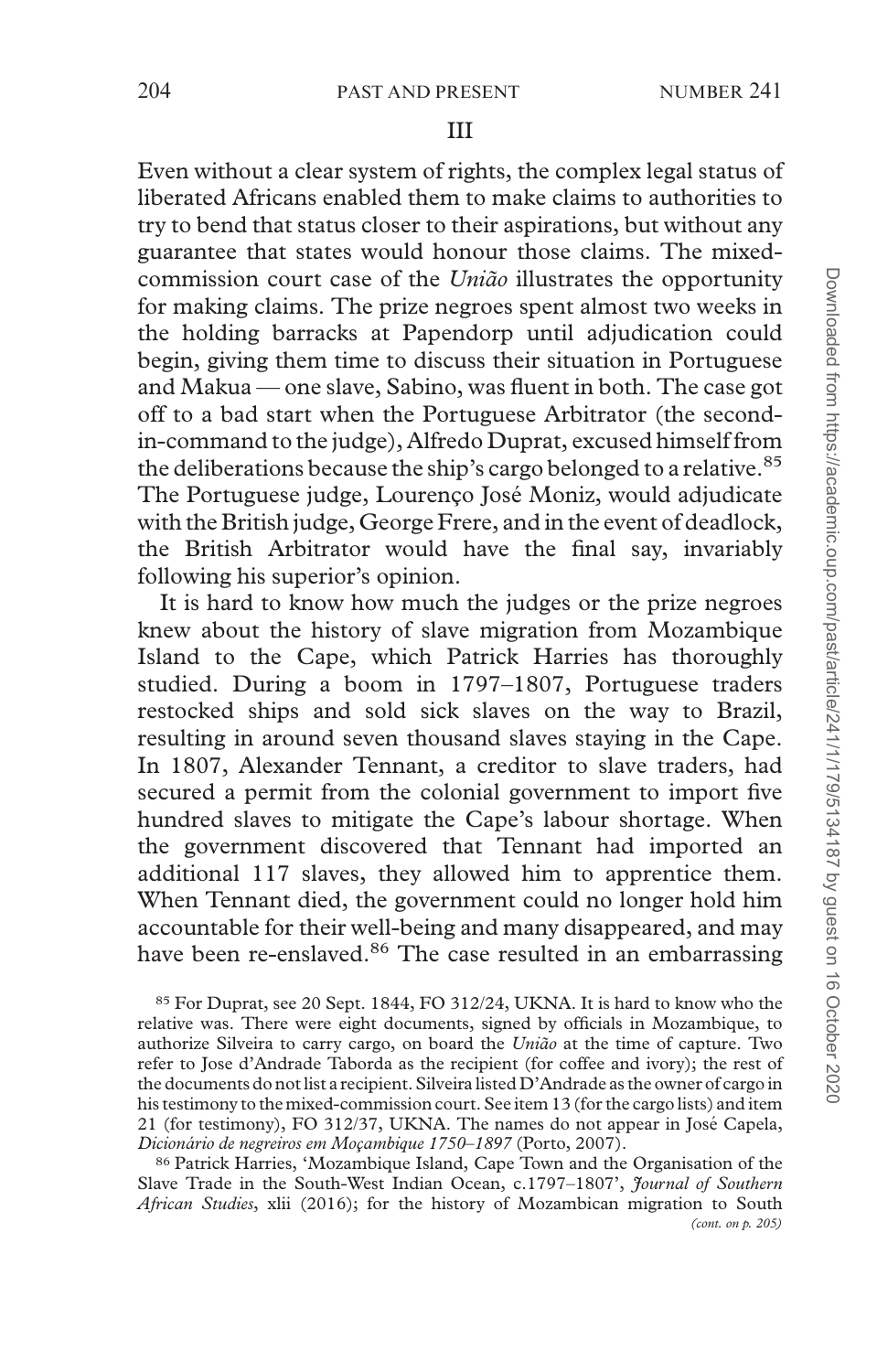investigation in 1817, and was perhaps part of the memory of bungled manumission that the judges were keen to prevent and the slaves keen to avoid. In any case, the judges produced a thorough investigation of the  $Uni\tilde{a}o$ , leaving an archive of sworn testimony from the ship's crew, prize negroes and 'expert' witnesses about revealing features of a suspected slave ship, along with copies of passports, certificates from customs houses and from the naval captors, and surveys of the ship's fittings. The documentation forms part of the records of the Cape Courts of Mixed Commission in the Foreign Office records of the UK National Archives. James Macleay, secretary and registrar to the court, collected and ordered the material and transcribed witness testimony, and the judges signed the preface to the file.<sup>87</sup>

The first problem to confront the judges was uncovering what, precisely, the six alleged slaves had said to the crew of the *Helena*. Ricketts had reported that they were in 'bodily fear' as 'slaves'. William Blackford, master of the Bittern and present on the Helena during the initial exchange, supported but did not corroborate this version of events: they had 'all stated through the Interpreter that they were on board the  $Uni\tilde{a}o$  against their will' and four of them were badly dressed. Peter Pasqual, able seaman on the *Bittern* and the translator for the six men (from Portuguese to English), gave testimony that corresponded more closely to Blackford's than Ricketts's: five of the men had stated to him, during the search of the União, that they were on board against their will, and had suffered ill-treatment. They then repeated this claim to Ricketts and the commander of the Bittern, Edmund Peel, on board the Helena. The exception was José Mozambique, who had embarked as a servant to a passenger,

<sup>(</sup>n. 86 cont.)

Africa in the the Natal sugar industry and Kimberley mineral industry, see Patrick Harries, Work, Culture, and Identity: Migrant Laborers in Mozambique and South Africa, c.1860–1910 (Portsmouth, NH, Johannesburg, London and Witwatersrand, 1994); Patrick Harries, 'Slavery, Indenture and Migrant Labour: Maritime Immigration from Mozambique to the Cape, c.1780–1880', African Studies, lxxiii (2014).

<sup>87</sup> The case file is FO 312/37, UKNA. For the backgrounds of some of the key personnel on the court, see J. P. van Niekerk, 'British, Portuguese, and American Judges in Adderley Street: The International Legal Background to and Some Judicial Aspects of the Cape Town Mixed Commissions for the Suppression of the Transatlantic Slave Trade in the Nineteenth Century (Part 3)', Comparative and International Law Journal of Southern Africa, xxxvii (2004), 405–8.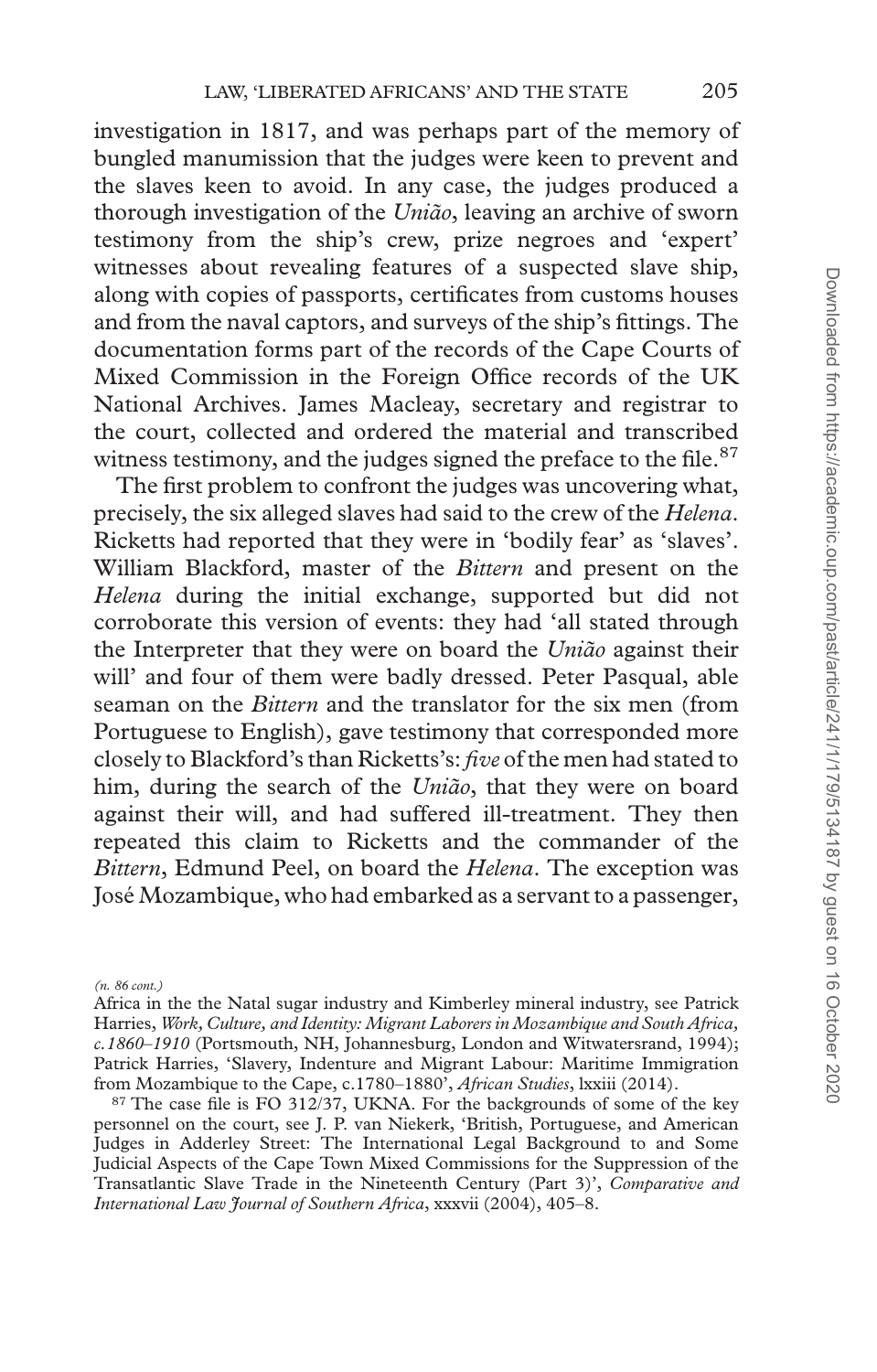Gaspar Camacho, and who, in accordance with the 1842 treaty, possessed a corroborating passport.<sup>88</sup>

The status of the alleged slaves before embarkation on the  $Uni\tilde{\alpha}o$ was also obscure, as was their status between embarkation and interception. The master of the União, Joaquim Maria da Silveira, claimed that the five were chattel slaves before embarkation. He had bought them and manumitted them on condition that they would work during the voyage. He certainly had manumission papers for all five.<sup>89</sup> But whether manumission made any material difference to how he treated the five marines was questionable: at the end of his testimony, he asked for the record to be amended to state that he had mistakenly referred to the five as embarked 'slaves', when he had intended to call them 'negroes'.90 Silveira had bought bilingual Sabino at Quelimane to replace a marine whom Silveira ominously labelled 'not serviceable'. The other four — João Cadete, Antonio Valente, Francisco Serenão and Patricio — had joined on 19 July at Mozambique Island, to replace one black marine who had died at 'Nos Beh' and other crew members who were left at a hospital due to illness.<sup>91</sup> Silveira implied that the five had been treated like any other crew member because they had been 'entered on the Muster Roll'. Camacho testified that the five were 'free' when they came on board. The archival remains of his testimony are only in English, so whether he used the word *liberto* or *livre* is unrecoverable. 'None of them showed any Disinclination to go on board' and they 'were satisfied as they were going to get Five Dollars a Month'.<sup>92</sup>

Frere and Moniz interviewed the five alleged slaves after they had questioned Silveira, and before Blackford and Pasqual. They began proceedings by asking each man for his name and religion, bringing to the fore signs of truthfulness: could the slaves take a religious oath? Testimony from all, including the Muslim and 'Gentile' slaves, was admissible because they swore that they

92 Items 21 and 33, 28 Oct. 1844, FO 312/37, UKNA.

<sup>88</sup> Item 17, FO 312/37, UKNA.

<sup>89</sup> Items 15 and 16, FO 312/37, UKNA.

<sup>90</sup> Testimony of Joaquim Maria da Silveira, 26 Sept. 1844, item 21, FO 312/37, UKNA.

<sup>&</sup>lt;sup>91</sup> The unserviceable and dead black marines might have included Izidoro and João Maria, who were manumitted with Sabino on 19 Dec. 1843, but who were not present on the ship when it was detained. See register of crew, 31 July 1844 (enclosed in item 1) and item 15. 'Nos Beh' is now Nosy Beh, off northwest Madagascar.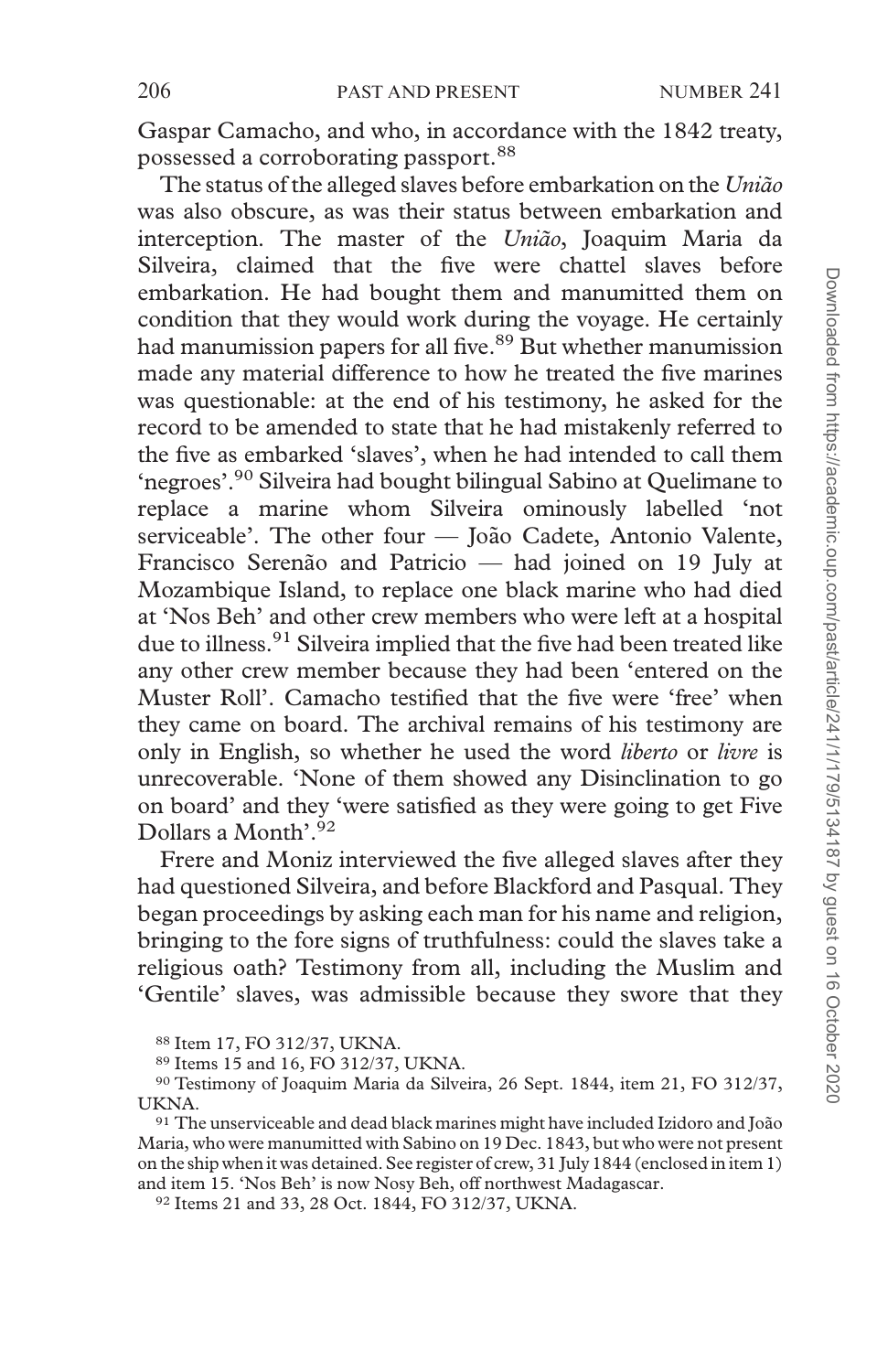knew what 'the truth' was. The judge's questions focused on the marines' labour, clothing and treatment before and during the voyage, hoping to uncover 'small clues' that would provide clinching proof of enslavement. <sup>93</sup> But there was no straightforward evidentiary relationship between a labour regime and the socio-legal status of its participants, or rather, there were as many relationships as there were labour regimes.

Take the fifth and final slave to be interviewed, Francisco Serenão: he was a slave on Mozambique Island, but the captain freed him on condition that he worked during the União's voyage. He was flogged when working on board as a 'sailor'. He had lived a day-to-day existence on board: 'He did not know whether he was to return on shore [when the ship completed its voyage] or to stay on board'.94 He had no basis for future planning, even on the small scale open to chattel slaves via provision grounds entitlements, and none of the social capital that a slave might have been able to cultivate with other slaves, overseers or masters on a plantation. Yet, he had suddenly been presented with the opportunity of some control over the narration of his past and his choices for the future.

Whether fully intentional or not, the witnesses affected confusion, even resentment, at the way they had been treated on board the União.<sup>95</sup> The witnesses gave different answers to the question that the judges hoped would resolve the issue because it was a supposedly distinguishing feature of free labour. It was one for which they recalled the witnesses: did the master pay them wages on board? João Cadete and Antonio Valente merely stated that the captain had agreed to pay wages, but Sabino stated that 'the Captain said he would pay him Wages, but he had paid him none'. Serenão was even more forceful: 'The Captain did not tell him that he was to have any Wages: he never received any Wages'. To add to the confusion, some of the

95 On intentionality, consciousness and resistance, see Comaroff and Comaroff, Of Revelation and Revolution, vol. i, p. 29.

<sup>93</sup> Carlo Ginzburg, 'Morelli, Freud and Sherlock Holmes: Clues and Scientific Method', History Workshop Journal, no. 9 (1980); see also Francesca Trivellato, 'Is There a Future for Italian Microhistory in the Age of Global History?', California Italian Studies, ii (2011); Sidney Chalhoub, Visões da liberdade: uma história das últimas décadas da escravidão na corte (São Paulo, 1990).

<sup>&</sup>lt;sup>94</sup> Macleay numbered the testimony from the five suspected slaves together as items 29 and 30, FO 312/37, UKNA. Serenão was also unable to specify how long he had been enslaved, so his sense of his past had also been constricted or distorted.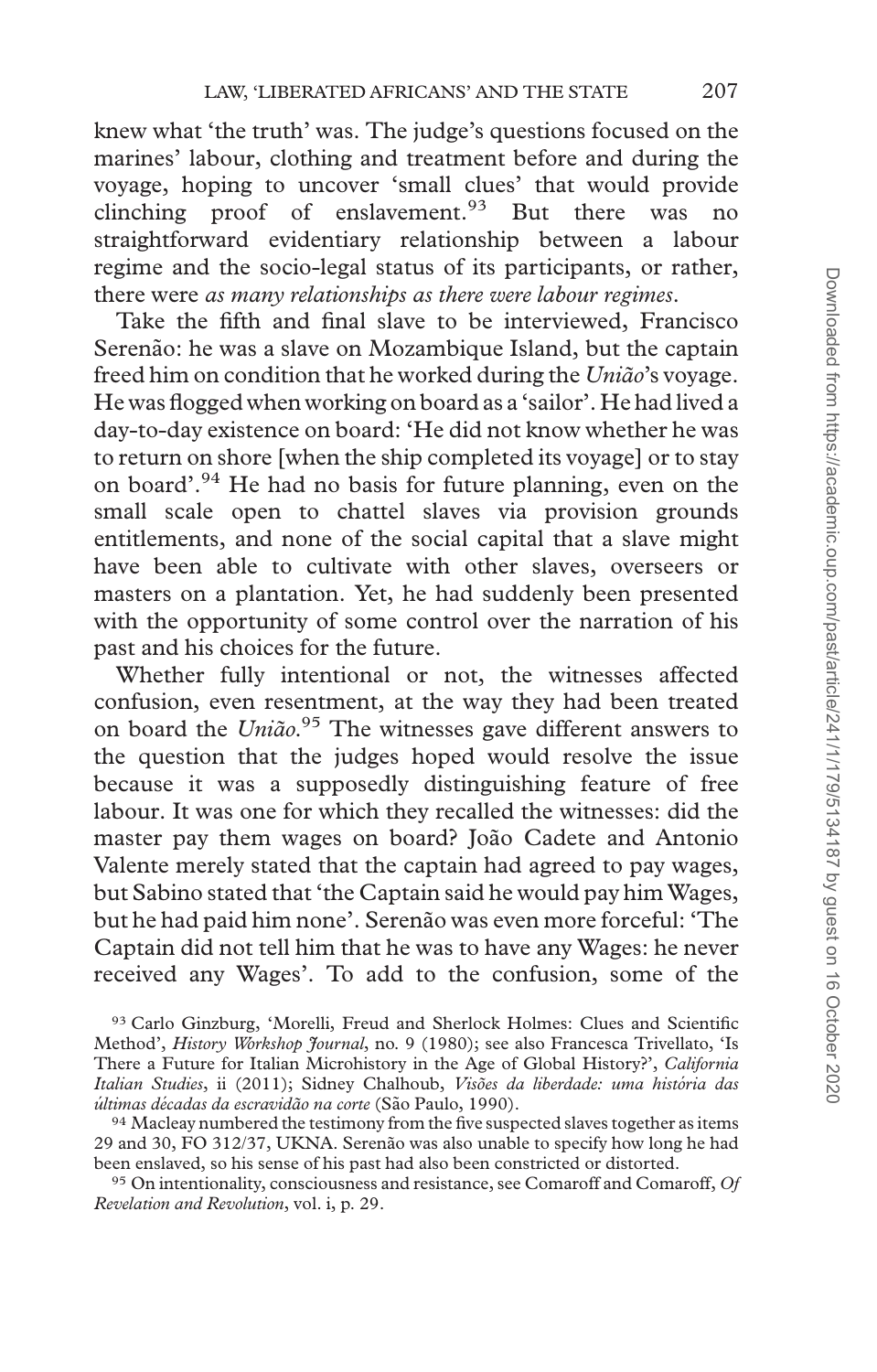witnesses had received wages *as slaves*, prior to being sold to Silveira. Valente had been a carpenter, paying half of his earnings to his master, one Senhor Matias, lieutenant at the Arsenal at Mozambique Island.96

Even the existence of documentation did not produce a definitive answer. When the judges, Moniz and Frere, showed each marine a manumission letter supposedly signed by Silveira, each insisted that the document was a passport instead. Perhaps the witnesses were expressing their discontent at the lack of change in their treatment since being legally manumitted. After all, the manumission papers stated that they 'would possess freely [livremente] everything that belongs to them, in the same way as somebody born from a free womb [ventre live]'.<sup>97</sup> Marines sailing from a Portuguese enclave Marines sailing from a Portuguese enclave encountered similar problems to libertos and livres in Brazil regarding the legal, representative and material distinctions between their statuses and that of slaves and the freeborn. When Frere tried to define the slaves' legal status according to documentary descriptions, the slaves used that definition to further complicate the binary between enslavement and free labour.

Perhaps two acts of dissimulation had occurred. The captain was cheating his crew: he had promised wages and liberty to the crew, but withheld them while they were working on board, treating them effectively like chattel slaves and storing the manumission papers as proof to a potential captor that he had no slaves on board. The crew, in retaliation, was deceiving their captain and the court: they denied the evidentiary value of the manumission papers and focused the court's attention on the outstanding wages. The evidence of slave trading was therefore inconclusive and the judges restored the ship to da Silveira,

<sup>96</sup> Slaves earned wages through hiring out their labour and paying a share of the income to their owner, which was a common feature in port towns including Lourenço Marques, Salvador and ironically Cape Town: see Andrew Bank, 'The Erosion of Urban Slavery at the Cape', in Worden and Crais (eds.), *Breaking the Chains*, 82.

<sup>97</sup> See manumission paper for Sabino, Izidoro and João Maria (Mozambique, 18 Dec. 1843), item 15; and manumission paper for Antonio Valente, João Cadete, Francisco Serenão and Patricio (Mozambique, 19 July 1844), item 16, FO 312/37, UKNA.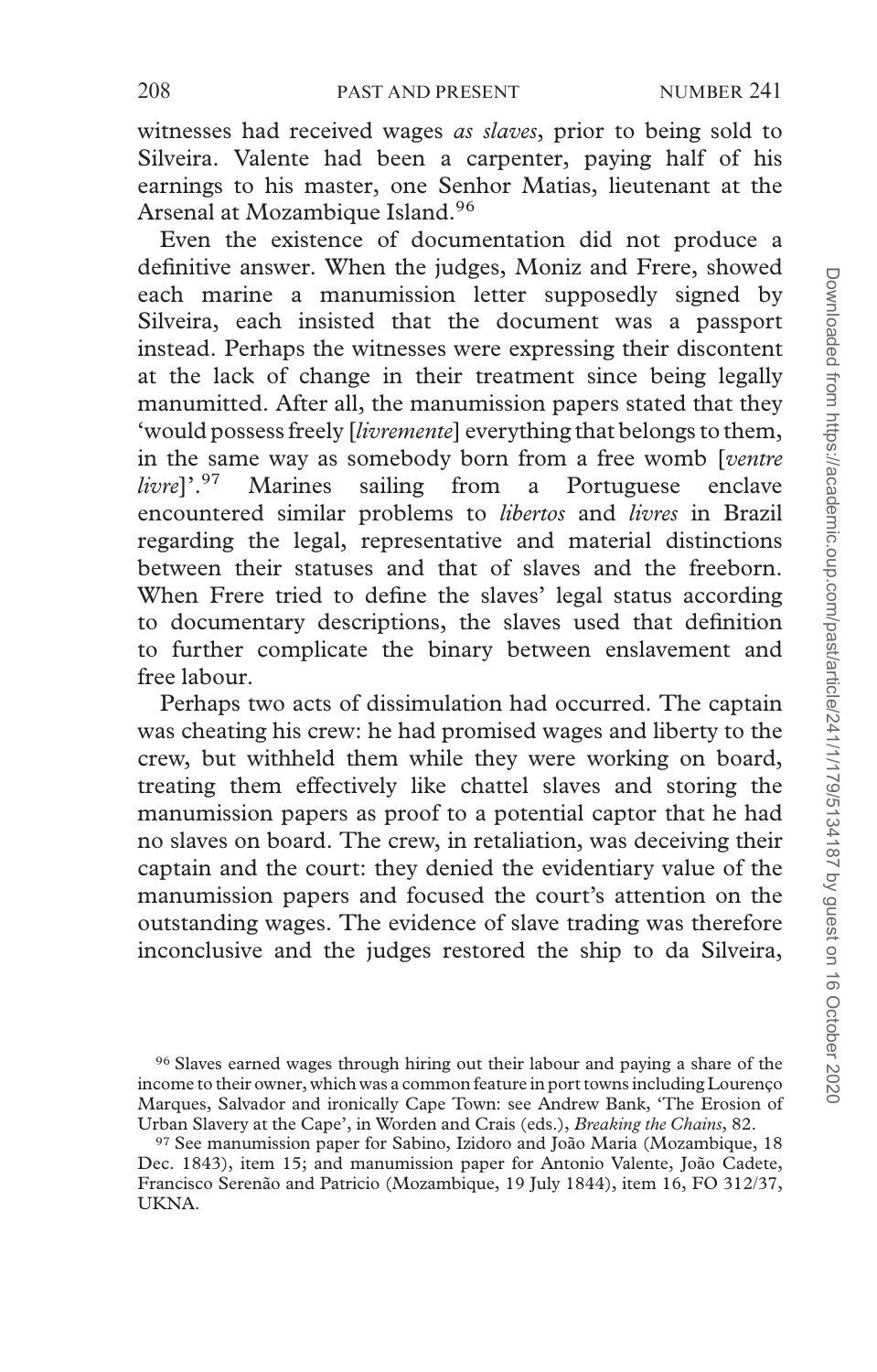with the captors liable for costs amounting to an eye-watering  $f$ , 2, 430. 8s.<sup>98</sup>

The difficulty in rendering determinate judgments based on conjectural facts pushed the judges towards contingent decision-making. There is a legal correlate to Kopytoff's point that slaves are in constant tension between commoditization and individualization: the legal status of slaves fluctuated between legislative definitions and Africans' demands, and was only ever fixed at the moment of transfer from slave ship to captor (as prize negro) and from captor to territorial state (as liberated African). That tension produced unintended consequences. The court did not restore *the crew* immediately to the captain. Instead, the judge asked each one what they wished to do next: return to the União or stay in Cape Town as a 'free man'?<sup>99</sup> Sabino and Serenão decided to remain; the others, to return to the  $Uni\tilde{a}o$ , presumably thinking that they had taught Silveira a lesson. The crew of the União had accessed the precise part of legal status — consent to decide future work and settlement arrangements — withheld from liberated Africans by the abolition treaties. $100$  By casting doubt on the evidential link between a labour regime and socio-legal status, the marines forced Frere to interpret 'liberated African' status as the attribution of personal choice over work and settlement rather than as the prerogative of colonial jurisdiction.

The União case reveals the perverse and unintended dynamic by which the mixed-commission court was more disposed to condemn a ship *without* any slaves than one with passengers or crew of ambiguous status, but would also insist on freeing 'slaves' even when deciding to restore ships. The court may have

98 Cape Town Slave Trade Commission, minute book, 1843–59, British and Portuguese, FO 312/24, UKNA. It is also possible, but less likely, that the captors had stretched the evidence regarding what the five marines had said in order to bolster a flimsy prize case; but if so, it failed because judges decided on restoration on the grounds of the ship's innocent fittings rather than the possible enslaved status of the Africans on board. For costs, see the second entry for 17 Jan. 1845.

99 The precise meaning of 'free' and its inflections in Portuguese are also lost to the historian in this phrase. That said, neither Sabino nor Serenão appeared in the Government Gazette lists as available for apprenticeship between October 1844 and May 1845, nor did they appear on lists that stipulated hirers' requirement to present their apprentices to Field or a magistrate at the end of their apprenticeship in 1847 or 1848 (when a three-year apprenticeship would have ended).

100 See Natalie Zemon Davis's concept of the impostor's 'out'. Natalie Zemon Davis, The Return of Martin Guerre (Cambridge, Mass., 1983), 60; Natalie Zemon Davis, Fiction in the Archives: Pardon Tales and Their Tellers in Sixteenth-Century France (Stanford, Calif., 1987).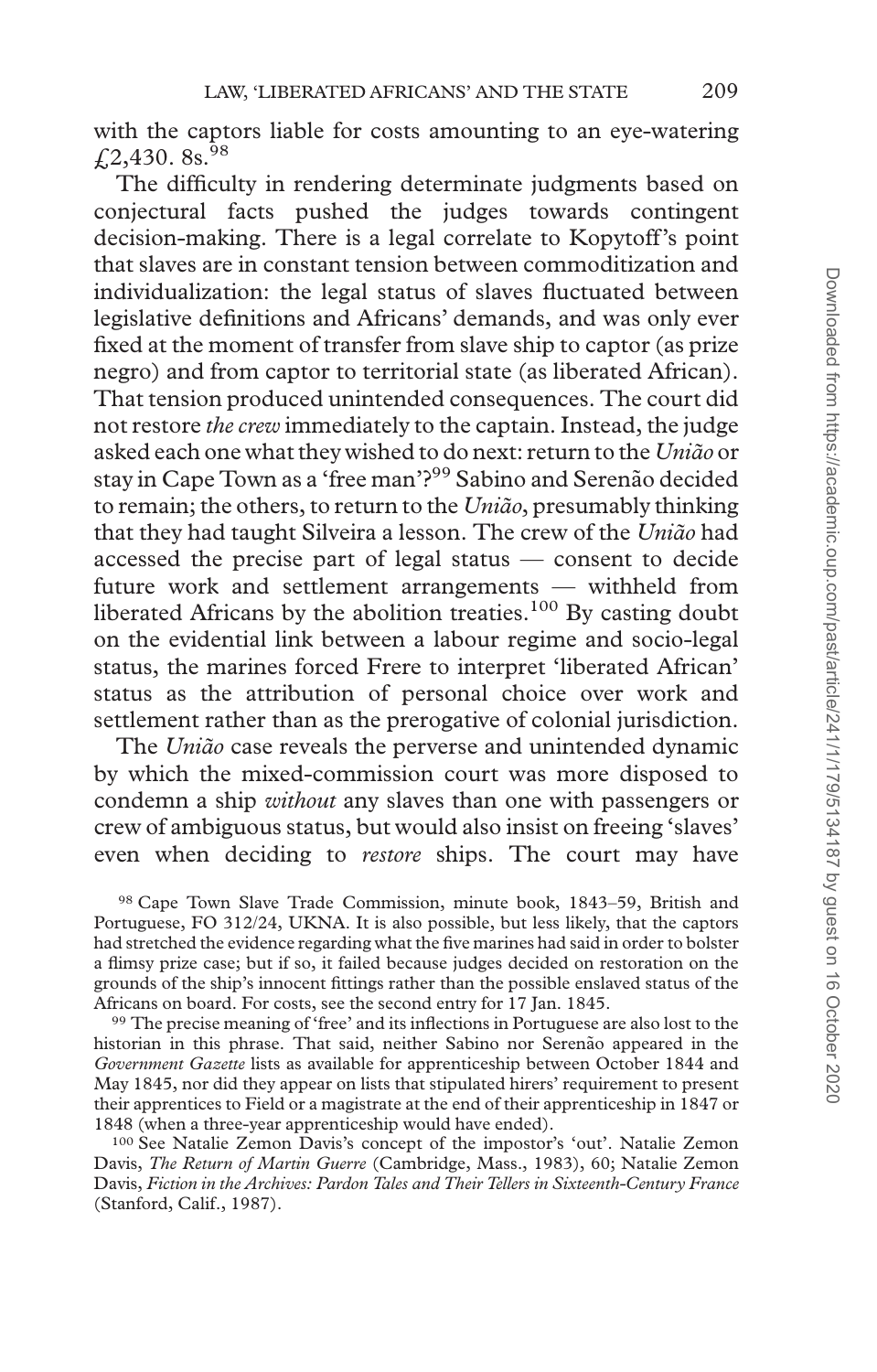continued that dynamic due to suspicion amongst its British staff about whether a new law in Portuguese colonies in Africa that converted slaves into apprenticed *servicais* was merely a legal veneer for continuing the slave trade around the Cape.<sup>101</sup> In 1858, the court restored the Flor de Mozambique but gave its ten apprenticed African workers the choice to remain in Cape Town (which they did), and in 1862, the court restored the Flor de Cabaçeira but freed its two possible slaves.<sup>102</sup>

Four years after the União's alleged slaves negotiated their way out of service to the captain, a group of liberated Africans in Salvador used their status to develop their own conceptions of independence. In 1848, there were seventy-five liberated Africans working in the Arsenal, fifty of whom were servants and oarsmen on saveiros, small launches used to transport goods from ships to the dock. Eleven were skilled labourers and possibly literate, since they were working in the offices of various departments of the Arsenal, such as under the direction of the mason and ironmonger.<sup>103</sup> It is not clear when the group arrived at Salvador, or if they had arrived together.<sup>104</sup> But they had certainly attracted the attention of the local police inspector, the subdelegado, because

101 For an overview of how the law worked, see Stephen J. Rockel, 'New Labor History in Sub-Saharan Africa: Colonial Enslavement and Forced Labor', International Labor and Working-Class History, lxxxvi (2014); Eric Allina, Slavery by Any Other Name: African Life under Company Rule in Colonial Mozambique (Charlottesville, Va., 2012), 4.

102 See minute book for the Mixed Commission, 1862, FO 312/25, UKNA. The mixed-commission court seems to be characterized more by its contingency than by being a 'farce'. Christopher Saunders, 'A Nineteenth Century Farce: The Anglo-Portuguese Mixed Commission at the Cape of Good Hope', Quarterly Bulletin of the South African Library, xxxvii (1983); J. P. van Niekerk, 'British, Portuguese, and American Judges in Adderley Street: The International Legal Background to and Some Judicial Aspects of the Cape Town Mixed Commissions for the Suppression of the Transatlantic Slave Trade in the Nineteenth Century (Part 1)', Comparative and International Law Journal of Southern Africa, xxxvii (2004); J. P. van Niekerk, 'British, Portuguese, and American Judges on Adderley Street: The International Legal Background to and Some Judicial Aspects of the Cape Town Mixed Commissions for the Suppression of the Transatlantic Slave Trade in the Nineteenth Century (Part 2)', Comparative and International Law Journal of Southern Africa, xxxvii (2004); Niekerk, 'British, Portuguese, and American Judges in Adderley Street (Part 3)'.

<sup>103</sup> Presidência da Província, Militares, Intendência da Marinha, 1826–1859, Maço 3254, APEB.

<sup>104</sup> According to the *TSTD*, the *Santone* (ID 4683) is the slave ship whose interception fell closest to the events in the Arsenal. The British Navy intercepted the ship in 1845, disembarking 651 slaves in Bahia.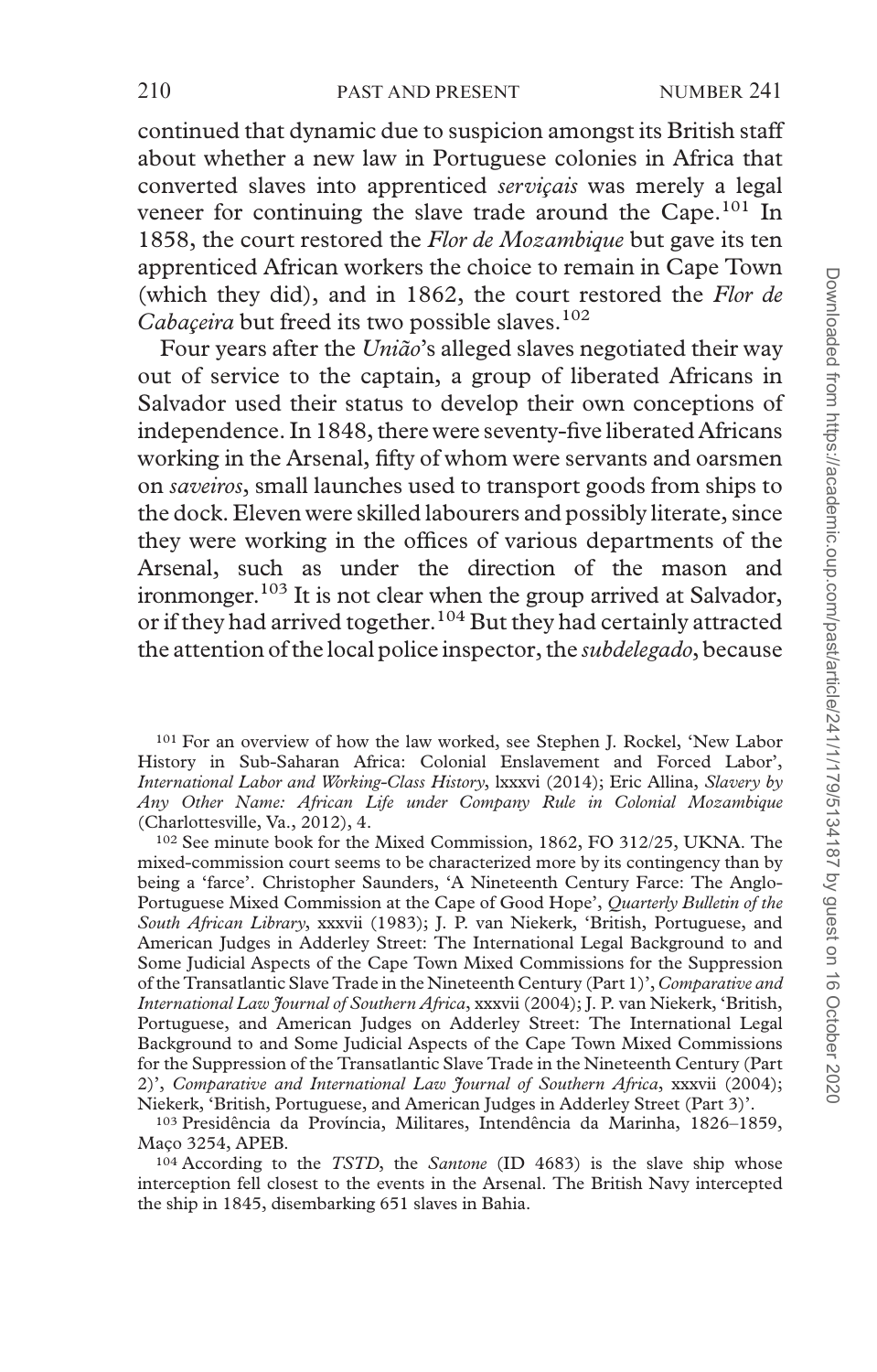he reported their disruptions of the prevailing culture of slavery to the secretary of police, João Joaquim da Silva, creating an archival trail of disagreement between state agencies regarding the management of liberated Africans. The secretary wrote a blustering report to the President of the Province, João José de Moura Magalhães, in which he claimed that 'at various times [the liberated Africans] have caused disorder because they have refused to accept that other Africans will not be seduced [by the liberated Africans] and have [instead] denounced the liberated Africans for practising witchcraft and for dealing with liberty'.<sup>105</sup>

According to the original complaint to the police, made by slaveowner Querino Antonio, the liberated Africans had disrupted the 'public peace' on three different occasions by blocking streets, marching down the main streets of the parish of Vítoria armed with hunting equipment, and allegedly attacking slaves who had refused to join them.<sup>106</sup> In the covering letter to de Moura Magalhães, the secretary of police had described the liberated Africans as 'Nagô', Yoruba speakers.<sup>107</sup> The President passed the case to the Steward of the Arsenal, João Joaquim Rapozo, demanding an explanation 'urgently'.<sup>108</sup>

But the police's explanation of liberated African behaviour in terms of ethnicity told only half the story. In reply to the President, Rapozo did not mention 'Nagôs' at all, and indeed sided with the liberated Africans *against* the police:

and leaving aside . . . the vagueness of the accusations . . . on which it suffices simply to reflect on the list of so many disorders that occur in this

105 Secretary of the Bahian Police to the President of the Province, 27 Mar. 1848, Governo da Província, Polícia (assuntos diversos), 1828–1849, Maço 3113, APEB. There are also references to the passage in Dale Torston Graden, From Slavery to Freedom in Brazil: Bahia, 1835–1900 (Albuquerque, 2006), 110; Reis, Divining Slavery and Freedom, 135.

106 Statement of Querino Antonio to Chief of Police [23 Mar. 1848], enclosed in secretary of the Bahian Police to the President of the Province, 27 Mar. 1848, Governo da Província, Polícia (assuntos diversos), 1828-1849, Maço 3113, APEB.

107 João José Reis and Beatriz Mamigonian, 'Nagô and Mina: The Yoruba Diaspora in Brazil', in Toyin Falola and Matt D. Childs (eds.), The Yoruba Diaspora in the Atlantic World (Bloomington, 2004); more generally, see David Eltis, 'The Diaspora of Yoruba Speakers, 1650–1865: Dimensions and Implications', and Ann O'Hear, 'The Enslavement of Yoruba', in Falola and Childs (eds.), The Yoruba Diaspora in the Atlantic World.

108 See the handwritten note on the letter from secretary of the Bahian Police to the President of the Province, 27 Mar. 1848, Governo da Província, Polícia (assuntos diversos), 1828-1849, Maço 3113, APEB.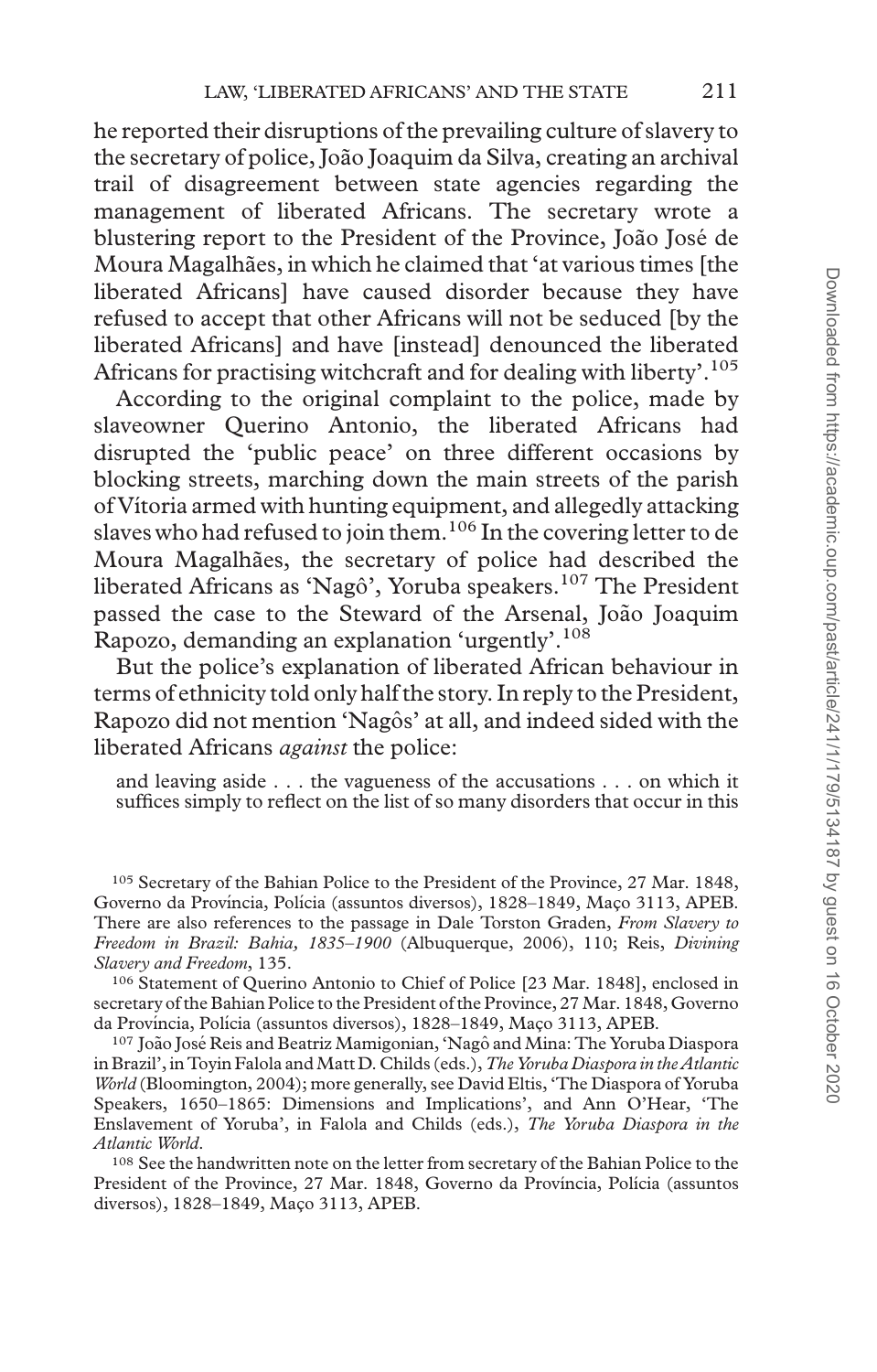City, without the Police ever intervening, and apprehending the perpetrator . . . I would say to Your Excellency that on the part of this Arsenal, there is not the slightest tolerance of faults or disorder, which the Africans could commit outside of working hours; however, when any [fault] is brought to my attention I order it to be punished, as well as anyone who misses the call at 8 p.m. to be registered and locked in to their accommodation.<sup>109</sup>

Since witchcraft in this case was an accusation, perhaps the evidence is best seen as an attempt by the police to wrest control over the liberated Africans from their rival authorities in the Arsenal. Liberated Africans were a valuable resource but also an unstable one because the law did not permit the authorities to use the threat of re-enslavement as punishment. The police secretary's invocation of 'Nagô' identity as particularly dangerous offered a way to circumvent this obstacle. In this sense, the accusation of witchcraft was simply the reflection of a fight over resources.

On the other hand, if the liberated Africans were participating in some kind of ritual, it suggests that witchcraft was an alternative to law as the link between the unique status of 'liberated Africanness' and the labouring conditions that it caused.<sup>110</sup> The liberated Africans had a world view that tried to make sense of the relationship between the physical conditions of their labour and an invisible and inscrutable world of causations that resulted in their apprenticeship in the Arsenal.<sup>111</sup> Their understanding of that relationship was an implicit repudiation of the claims in abolition treaties and legislation that a liberated African's legal status was realized and respected through apprenticeship labour for the state — witchcraft was a defence against the danger of hirers' consumption of wealth-in-people.<sup>112</sup> The liberated Africans invoked ambient protections as an alternative to the ambient protections supposedly provided by bilateral treaties

<sup>109</sup> Steward of the Arsenal to the President of the Province, 29 Mar. 1848, Governo da Província, Militares, Intendência da Marinha, 1847–1848, Maço 3241, APEB.

<sup>110</sup> But for a reading that emphasizes the possible ethnic dimensions of the spiritual practices involved, see Reis, Divining Slavery and Freedom, 135.

<sup>&</sup>lt;sup>111</sup> See James Ferguson, Global Shadows: Africa in the Neoliberal World Order (Durham, N.C., 2006), 74; Luis Nicolau Parés, A formação do candomblé: história e ritual da nação jeje na Bahia (Campinas, 2006), ch. 3.

<sup>&</sup>lt;sup>112</sup> Jean Comaroff and John L. Comaroff, *Theory from the South: Or, How Euro-*America Is Evolving toward Africa (Boulder, 2012), ch. 7.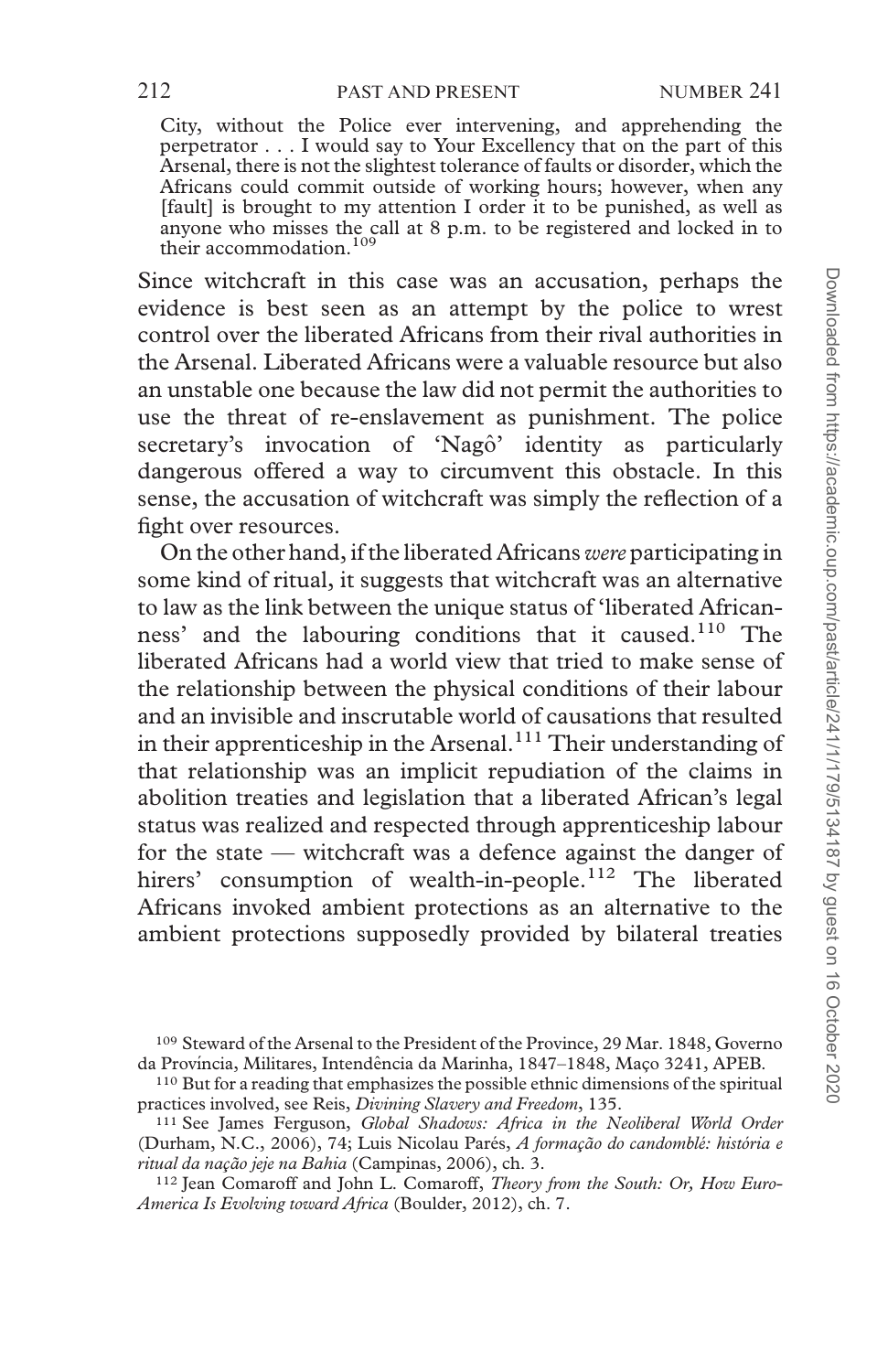and municipal laws. They had inserted themselves into a space of the city occupied by slaves and *libertos*. The liberated Africans had undermined their separation from slaves that had been envisaged in Brazilian legislation and they threatened to produce the kind of disorder that had haunted Salvador since 1798. For the Steward, Salvador and most importantly the liberated Africans themselves, there was a real human cost to the witchcraft accusation: the President overruled the Steward and punished the alleged offenders by ordering their transfer to Rio de Janeiro in December 1848.<sup>113</sup>

Deportation was the overreaction of a weak government struggling to keep a grip on order within Salvador and along its coastline. The police had previously had problems with African saveiro pilots hiding weapons on the beaches as part of an alleged conspiracy.<sup>114</sup> The police and slaveowners such as Antonio were trying to assert their domination over slaves and liberated Africans whose cultural world views they did not fully understand and whose labouring habits they could not contain in legal definitions, as much as they tried. Liberated Africans' trial-and-error practices of resistance afforded opportunities for flight.<sup>115</sup> One beneficiary of these practices in Salvador was Tom Pepper.<sup>116</sup> Pepper was a slave of Mina ethnicity, who disembarked in Bahia probably sometime in August 1850. He was then enslaved on a plantation called Valencixo, near

<sup>113</sup> Intendência da Marinha to President of the Province, 22 Dec. 1848, Maço 3242, APEB. Beatriz Mamigonian has traced some of the liberated Africans after deportation in Beatriz Gallotti Mamigonian, 'Do que "o preto mina" é capaz: etnia e resistência entre africanos livres',  $A fro-A sia$ , xxiv (2000). For the human effects of witchcraft in a different setting, see Lyndal Roper, The Witch in the Western Imagination (Charlottesville, Va., 2012), ch. 4.

114 Chief of police of the 1st District to the President of the Province, and Commander of Arms of the Province, 12 Dec. 1845, Governo da Província, Polícia, Correspondência recebida dos delegados, Capital e Interior, 1842–1889, Maço 3001– 1, APEB.

<sup>115</sup> James C. Scott, Seeing Like a State: How Certain Schemes to Improve the Human Condition Have Failed (New Haven, 1998).

116 Details of the Pepper case are in Foreign Office, Fugitive Slave Commission: reception of fugitive slaves on board British ships in foreign territorial waters, 1837– 1871, FO 84/1433, UKNA, fol. 268, and Mamigonian, 'In the Name of Freedom', 56.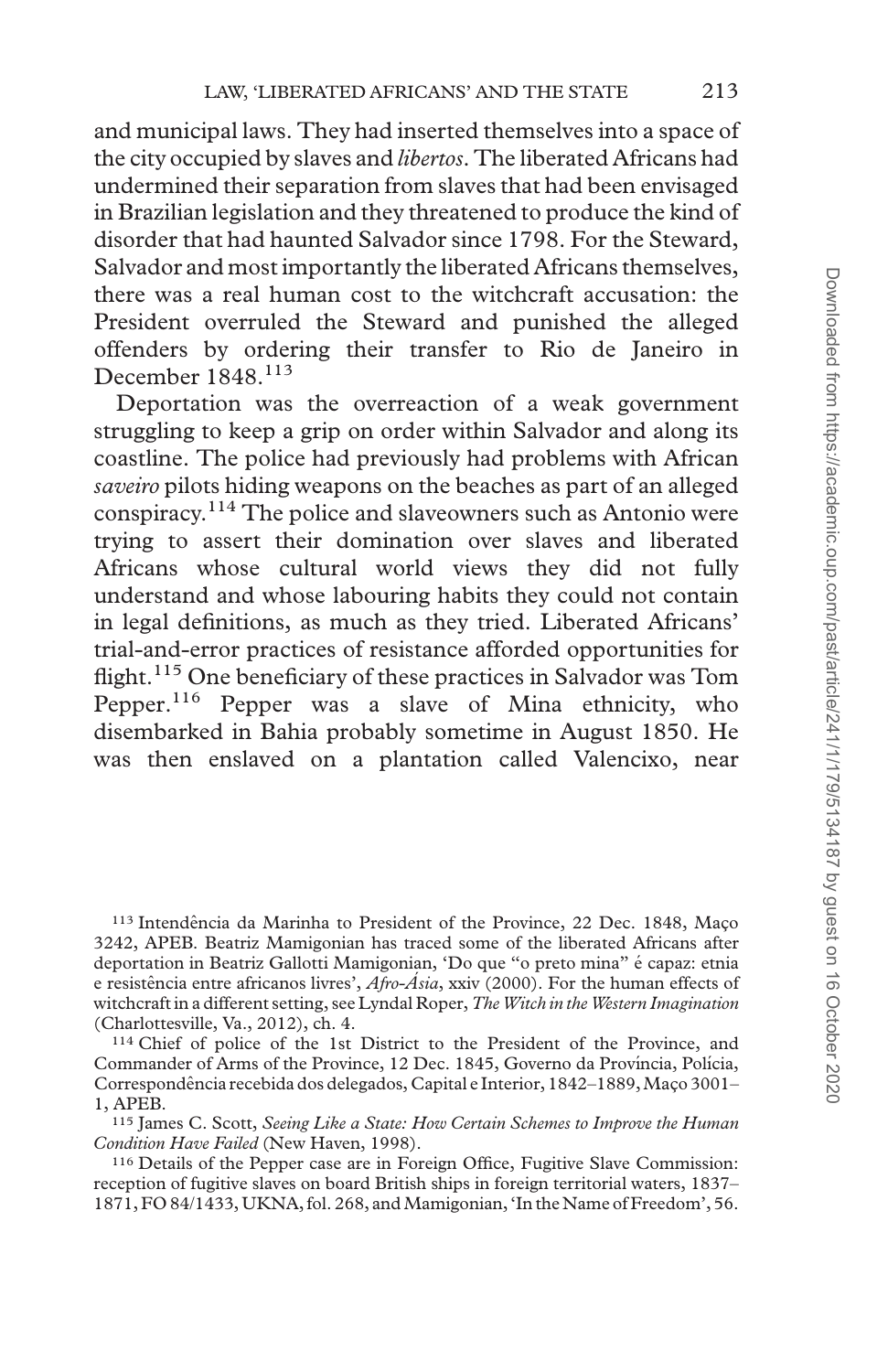Cachoeira, probably growing tobacco.<sup>117</sup> He made his daring escape after seven months.<sup>118</sup>

Somehow, Pepper managed to make the eighty-sevenkilometre journey to Morro de São Paulo, where he attracted the attention of HMS Conflict, whose commander, F. G. Drake, took him on board. Pepper is recorded in the ship's log as a 'negro [who] came on board [and] claimed protection', which brought into conflict the slaveowner's right to property and the slave's moral claim to redefining his status as a liberated African rather than an illegally-traded slave.<sup>119</sup> What is striking is his method of getting to the Conflict. According to the British consul at Rio de Janeiro, Robert Hesketh, who interviewed him, Pepper used a 'canoe'. It is unclear exactly what kind of boat Pepper used because Hesketh needed 'another negro' to act as a translator, but his exploitation of the vulnerabilities of the Bahian shoreline and his willingness to jump into the status of being a liberated African were similar to the actions of the liberated Africans in the Arsenal. From the *Conflict*, he would probably have ended up as one of the thousands of liberated Africans transported to the Caribbean. His everyday labour would be similar to that in Cachoeira, but at least with the promise of freedom from apprenticeship after a fixed term.

The flight of liberated Africans from enslavement and apprenticeship was not unique to Pepper: the whereabouts of 32–4 per cent of liberated Africans in Brazil was unknown according to estimates taken in the 1860s, and a further 22–6

<sup>117</sup> Pierre Verger first made the argument linking tobacco, sugar and the transatlantic slave trade: see Pierre Verger, Flux et reflux de la traite des nègres entre le Golfe de Bénin et Bahia de Todos os Santos du XVII<sup> e</sup> au XIX<sup>e</sup> siècle (Paris, 1968), 34–46; see also Falla que recitou o presidente da provincia da Bahia, o dezembargador conselheiro Francisco Gonçalves Martins, n'abertura da Assembléa Legislativa da mesma provincia em 4 de julho de 1849 (Bahia, 1849), 41; Stuart B. Schwartz, Sugar Plantations in the Formation of Brazilian Society: Bahia, 1550–1835 (Cambridge, 1985), 83, for tobacco production in Cachoeira. Ribeiro states that African potentates on the Mina coast developed a taste for the low-grade Bahian tobacco that was prepared using molasses: Ribeiro, 'The Transatlantic Slave Trade to Bahia', 141–2.

<sup>118</sup> On Pepper's origins and travel route, see Hesketh's letter in FO 84/1433, UKNA, fol. 268. Hesketh claims that '[Pepper's] looks confirm this statement [about his Mina origin]'. There is no perfect match in the TSTD for a ship that Pepper was on, but the most probable matches are *Mosquito* (ID 4608), Brasil (ID 4609) or Igualdade (ID 4610).

<sup>119</sup> Entry for 13 Mar. 1851, ship log of HMS Conflict, ADM 53/3856, UKNA.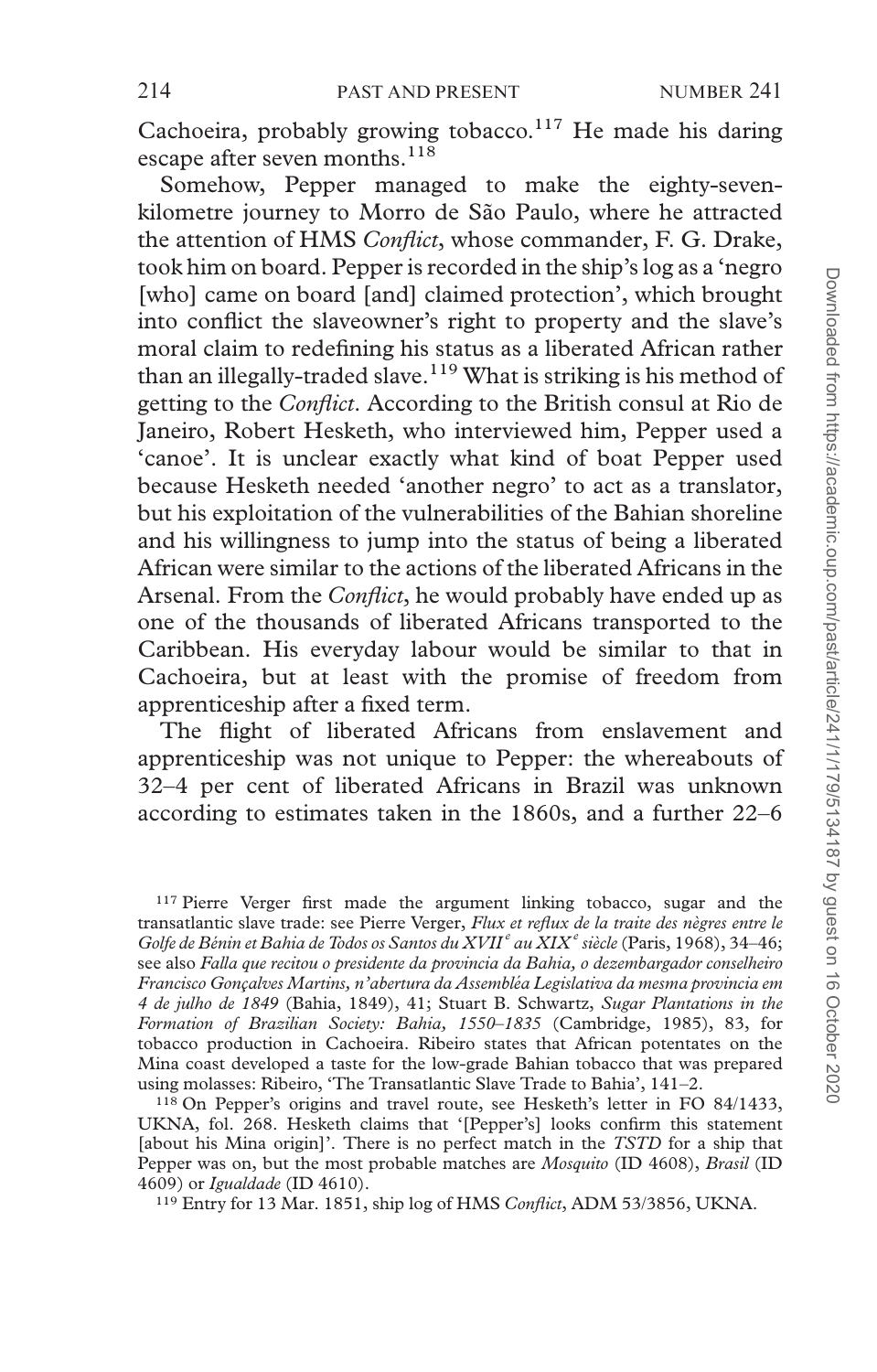per cent had been freed from apprenticeship.<sup>120</sup> Behind every case of flight lay a story of a liberated African's strategic use of 'weapons of the weak', such as protest, evading work and negotiation, but only some, such as Pepper's, left archival traces.<sup>121</sup> The decree in 1864 that ended all liberated African apprenticeships was a direct inversion of the Ordenações Filipinas: instead of blaming the slave for flight, the decree stated that emancipation papers for every fugitive liberated African would be stored for them to collect if and when their locations were established.<sup>122</sup> The decree was a recognition of the contemporary state of affairs regarding liberated Africans' choice and determination to live beyond the visibility of civil law, rather than a change in the legal status of liberated Africans or in state practice towards them. Largely through their own efforts, liberated Africans rendered the schemes to re-export them a dead letter. While international law in abolition treaties and nationally-defined apprenticeship arrangements claimed to define liberated Africans as a distinctive legal subject, the Africans redefined what the legal code could control and authorize and tried to stretch it to fit their own aspirations.

The law could have spun out different results, with the return of the crew of the União to the master, and the restoration of Pepper, as chattel property, to his owner in Cachoeira. But the abstract nature of 'liberated African' status made it amenable to Africans' own claims to a grounded theory of 'protection'-inlaw: the União crew and Pepper may have been treated badly, but neither could claim that their lives were in immediate danger, unlike the 420 slaves trapped behind the grating on the Rio Mariangombe. But they presented British and Brazilian judges, diplomats and naval squadrons with sufficiently ambiguous cases to ensure that state officials took their wishes into consideration in the immediate present, rather than being suspended until a post-apprenticeship future.

120 For various estimates from some official and non-official contemporary reports, see Mamigonian, 'O direito de ser africano livre', 144; Chalhoub, A força da escravidão, 313, n. 3.

<sup>&</sup>lt;sup>121</sup> James C. Scott, Weapons of the Weak: Everyday Forms of Peasant Resistance (New Haven, 1985).

<sup>122</sup> Decreto 3310, 24 Sept. 1864: Coleção das leis do Império do Brasil de 1864 (Rio de Janeiro, 1864), tomo xxvii, parte ii, 160–1.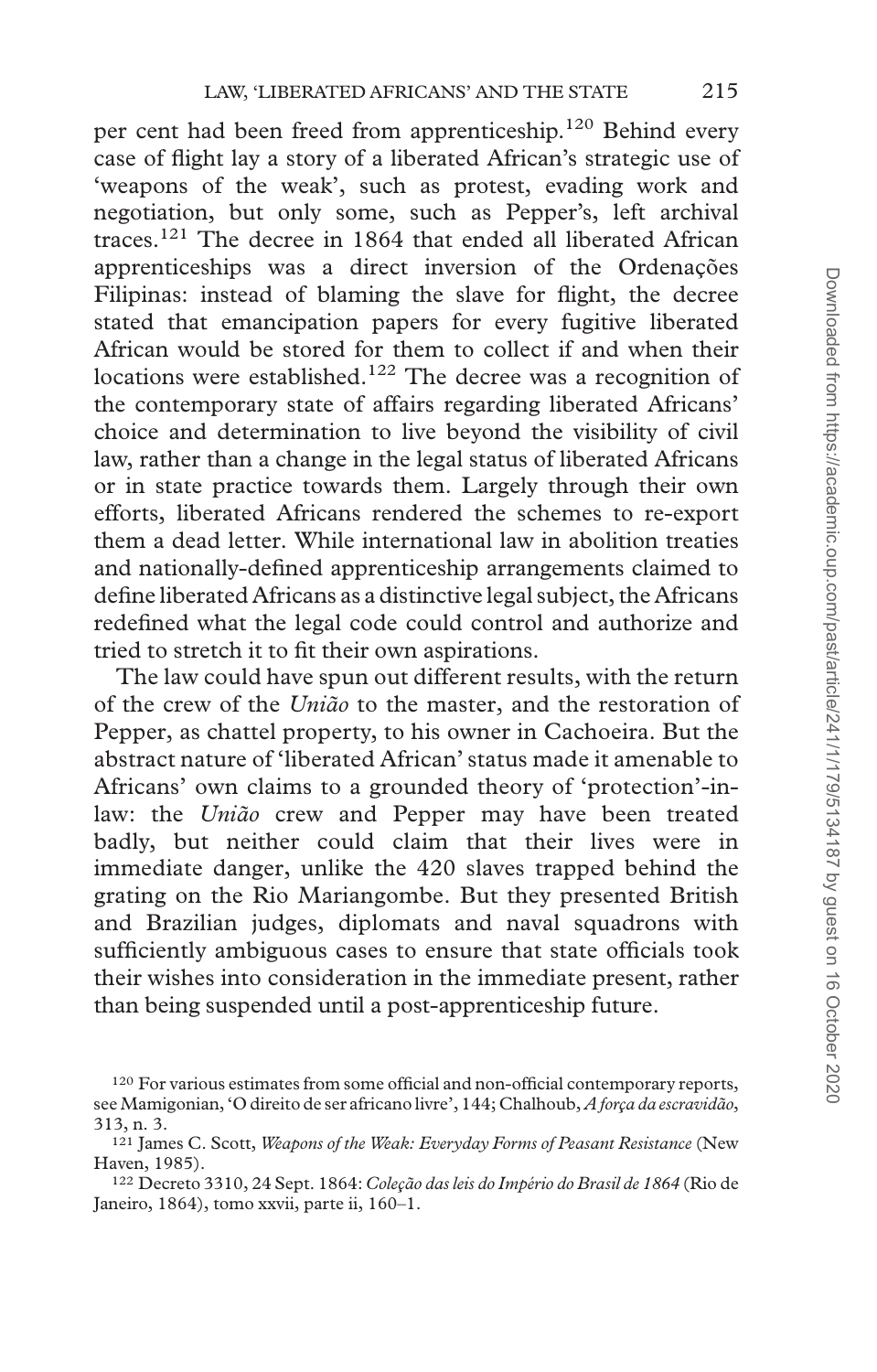The legal status of liberated Africans as free labourers and political subjects emerged through the intersection of an international legal regime, local state practices and African responses to that regime and those practices around the Atlantic world. In Cape Town, this intersection propelled a shift from the open abuse of liberated African labour in the 1820s to clearly delineated channels for Africans to lodge complaints through the Collector of Customs in the 1840s. In Salvador, the category of 'liberated African' was initially a residual one that resulted from defiance of abolition treaties: the state did little to ensure that slaves illegally transported to Bahia after 1831 were liberated. But throughout the 1840s and by the 1850s, state officials had developed monitoring practices similar to those in Cape Town, such as tracking arrivals and apprentices, to prove to Britain that liberated Africans were not slaves. Liberated Africans in Cape Town probably had more opportunity than those in Salvador to use the 'weapons of the strong' — state instruments such as the court and officials such as the Collector of Customs — to determine their futures in ways faster than treaties and legislation envisaged. In Salvador, Africans relied on the 'weapons of the weak', such as flight.

The difference in options available to liberated Africans in Cape Town and Salvador probably came down to three variables. First, there was the question of critical mass. In the 1840s, there were liberated Africans arriving in Cape Town every two or three months, and so it is possible that the Africans resident in the holding facility at Papendorp or in the smallpox hospital could inform the next wave of arrivals about using the court or the Collector of Customs as ways to make claims about their futures — there was probably greater awareness of the meanings and potentialities of status as a liberated African. Second, the presence of mixed-commission and vice-admiralty courts in Cape Town gave liberated Africans an additional resource not open to their counterparts at Salvador; the mixed-commission court must have seemed even more accessible considering that it was located on Adderley Street, adjacent to the lodge in the Company Gardens where liberated Africans were sometimes held. Third, Capetonian state officials and hirers were under pressure from the potential moral censure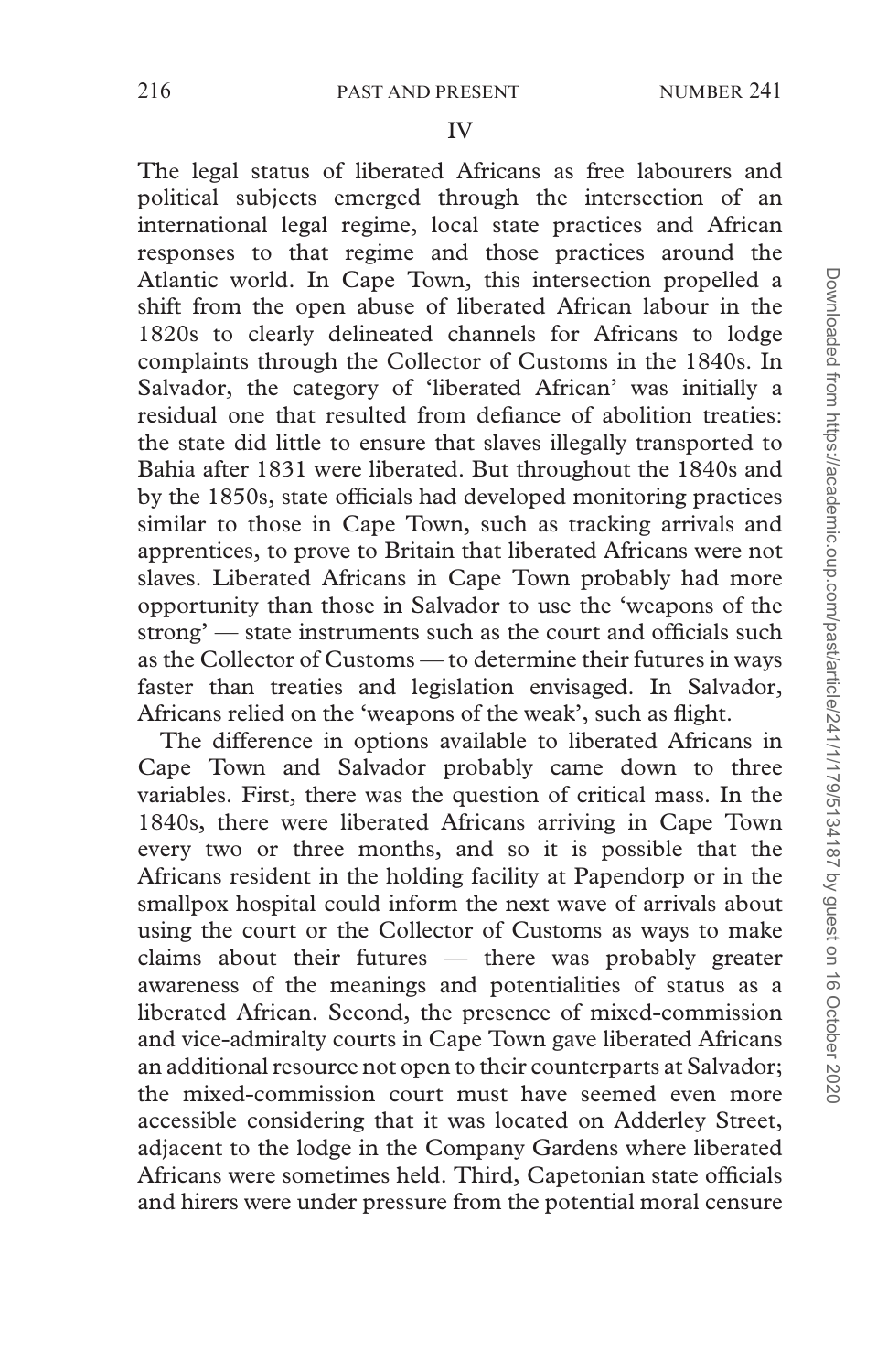of metropolitan abolitionists and the potential legal and political intervention by the metropolitan government to avoid the same scandal that had beset the colony in the 1820s. There was no analogous pressure at Salvador; indeed, the closest equivalent was the British naval squadron's posting along the Bahian coast, which some Africans such as Pepper managed to use as a means of escape.

What, then, was the precise legal status of liberated Africans in the Atlantic world? Jenny Martinez has argued that slave-trade suppression, and abolitionism more generally, bestowed human rights upon former slaves.<sup>123</sup> A softer version of this claim, proposed by Beatriz Mamigonian and the late Patrick Harries, has argued that liberated Africans claimed rights through court processes.<sup>124</sup> But the language of 'humanity' and the attribution of rights were absent from the bilateral treaties and it is not clear that liberated Africans made claims to *rights*, either against other individuals or the state.<sup>125</sup> As an alternative to rights-based approaches, historians have carefully revealed how naval squadrons saw liberated Africans as an opportunity to earn prize money and how hirers saw liberated Africans as a cheap source of apprenticed labour.<sup>126</sup> Consequently, debate has revolved around the extent to which anti-slave-trade legislation re-enslaved liberated Africans, and therefore the extent to which the same processes of ethnic survival or creolization, which supposedly shaped slaves' lives and choices for centuries, in turn shaped liberated Africans' lives and choices in making sense of the profound rupture that they had experienced through transatlantic displacement.<sup>127</sup> But historians should

123 Martinez, 'Antislavery Courts'; Martinez, Slave Trade and the Origins of International Human Rights Law.

124 Mamigonian, 'O direito de ser africano livre'; Harries, '''Ideas of Liberty and Freedom''', 174.

125 Martinez, 'Antislavery Courts'; Martinez, Slave Trade and the Origins of International Human Rights Law; Moyn, Last Utopia.

126 Scanlan, 'Rewards of Their Exertions'; Emma Christopher, '''Tis Enough That We Give Them Liberty''? Liberated Africans at Sierra Leone in the Early Era of Slave-Trade Suppression', in Burroughs and Huzzey (eds.), Suppression of the Atlantic Slave Trade; McKenzie, Imperial Underworld, ch. 4.

<sup>127</sup> The argument about ethnic survivals and creolization goes back to Melville Herskovits and Sidney Mintz. See Melville J. Herskovits, The Myth of the Negro Past (New York, 1941); Sidney W. Mintz and Richard Price, The Birth of African-American Culture: An Anthropological Perspective (Boston, 1992); Adderley, 'New Negroes from Africa', 235–6; Nelson, 'Apprentices of Freedom'.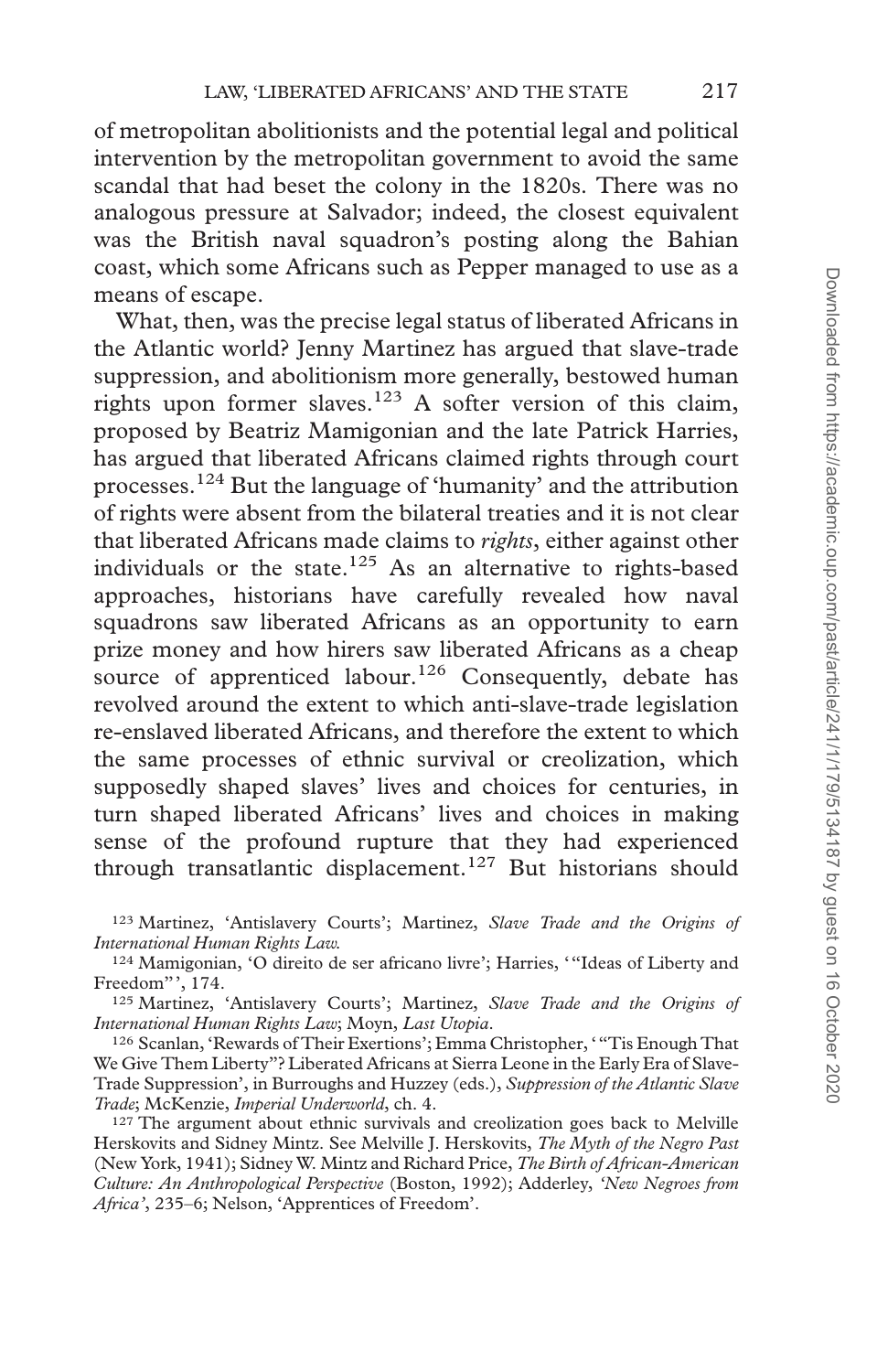ask themselves if dusting off the scales to weigh survivals and creolization gets us much purchase on how historical actors understood the choices available. As Michel-Rolph Trouillot put it, the paradigmatic expectation that Africans would be 'either tabula rasa or mere carriers of tradition' tries to give historical meaning to slaves; but these alternatives do not probe deep enough in understanding the profound political, social and legal brutalities wreaked on enslaved people, or the consequent precarities in their post-emancipation status.<sup>128</sup>

This article has unpacked an alternative approach, defining liberated Africans' legal status in terms of unguaranteed entitlements. Liberated Africans used unguaranteed entitlements to make claims about status ('I am not chattel') and about possible futures ('I shall support myself through witchcraft or flight rather than through waged apprenticeship'). Although unguaranteed entitlements theoretically had the same remit anywhere in the Atlantic under anti-slave-trade law, their success as claims varied hugely depending on local context, state personnel and the resources at the disposal of liberated Africans in each particular case.

Many historians have innovatively researched the ways in which 'history as process' made the Atlantic a coherent region in the early modern period.<sup>129</sup> European colonization of the New World, the transatlantic slave trade and the growth of new states through warfare and revolution in America, Haiti and West Africa brought the four continents together until  $1830^{130}$  The continued vigour of the slave trade after 1830 prompted British attempts to reorder the seas, coasts and ports around the Atlantic

128 Michel-Rolph Trouillot, 'North Atlantic Universals: Analytical Fictions, 1492– 1945', South Atlantic Quarterly, ci (2002), 855; for similar arguments, see Vincent Brown, The Reaper's Garden: Death and Power in the World of Atlantic Slavery (Cambridge, Mass., 2008), 8; Diana Paton, The Cultural Politics of Obeah: Religion, Colonialism and Modernity in the Caribbean World (Cambridge and New York, 2015), intro.

<sup>129</sup> Bernard Bailyn, Atlantic History: Concept and Contours (Cambridge, Mass. and London, 2005), 41.

<sup>130</sup> Other key texts in the field of Atlantic history include J. H. Elliott, *Empires of the* Atlantic World: Britain and Spain in America, 1492–1830 (New Haven, 2006); Joseph C. Miller, 'Introduction: Atlantic Ambiguities of British and American Abolition', William and Mary Quarterly, lxvi (2009); David Armitage and M. J. Braddick (eds.), The British Atlantic World, 1500–1800 (Basingstoke, 2009); Matthew Brown and Gabriel Paquette (eds.), Connections after Colonialism: Europe and Latin America in the 1820s (Tuscaloosa, 2013).